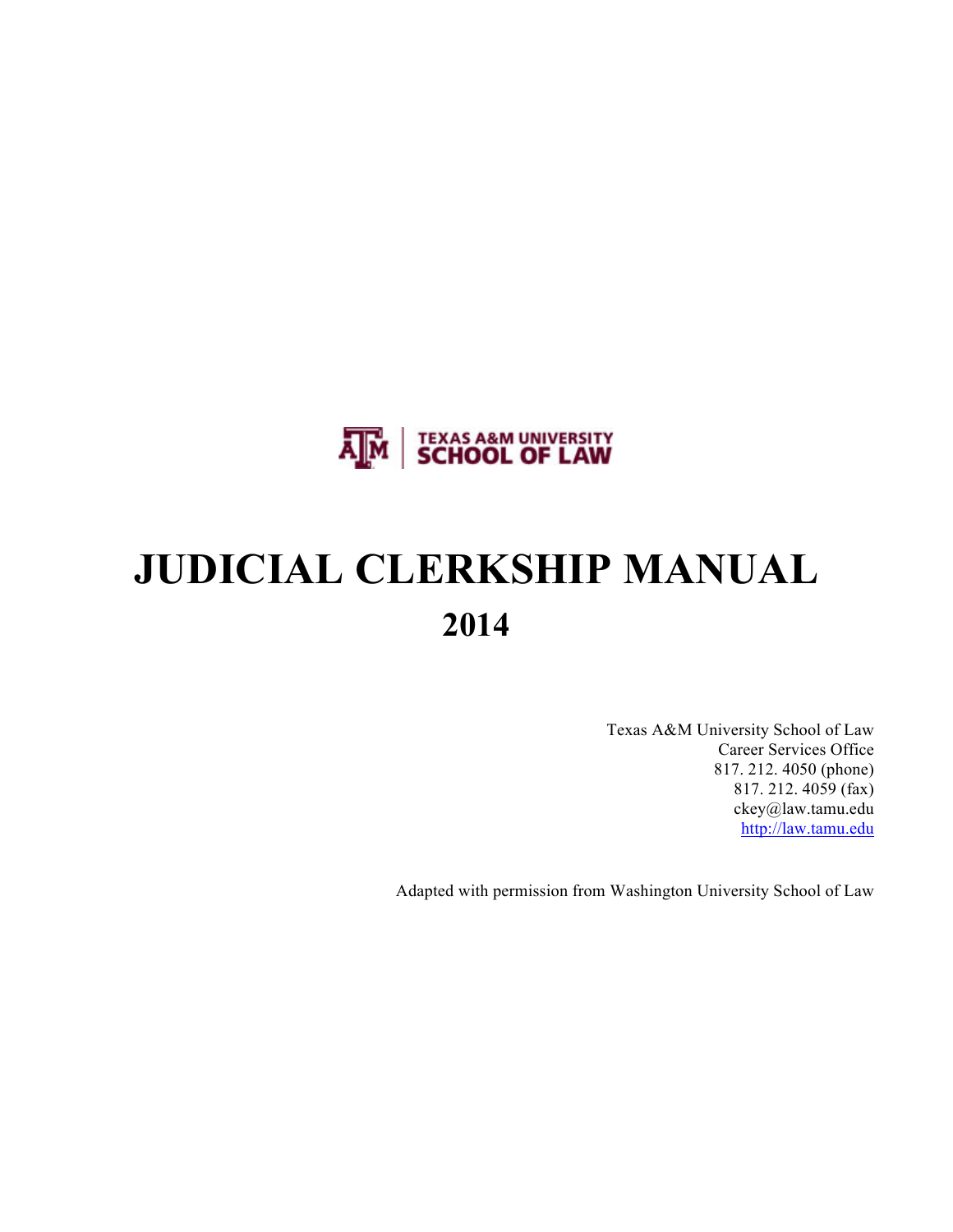# **TABLE OF CONTENTS**

| What Is a Judicial Clerkship?                               | Page 4  |
|-------------------------------------------------------------|---------|
| Why Clerk?                                                  | Page 4  |
| Where are Clerkships Available?                             | Page 5  |
| Is A Judicial Clerkship For You?: A Self-Assessment         | Page 6  |
| To How Many Judges Should I Apply?                          | Page 7  |
| Choosing Judges to Apply To                                 | Page 7  |
| Overview of Courts                                          |         |
| Type of Judge                                               |         |
| Location                                                    |         |
| Ideology                                                    |         |
| One- v. Two-Year Clerkships                                 |         |
| <b>Application Procedures</b>                               | Page 11 |
| Federal Judges - Timing of Applications                     |         |
| Federal Judges - Application Process                        |         |
| State Courts - Application Process                          |         |
| <b>Application Materials</b>                                |         |
| Cover Letter                                                |         |
| Resume                                                      |         |
| Transcript                                                  |         |
| <b>Writing Sample</b>                                       |         |
| Letters of Recommendation                                   |         |
| <b>Choosing Your Recommenders</b>                           |         |
| Clerkships and Public Interest Fellowships                  | Page 16 |
| Non-U.S. Citizens and Judicial Clerkships                   | Page 16 |
| Interviews and Offers                                       | Page 18 |
| Appendix A – Federal and State Courts: Summary Descriptions |         |
|                                                             |         |

Appendix B – Researching Judges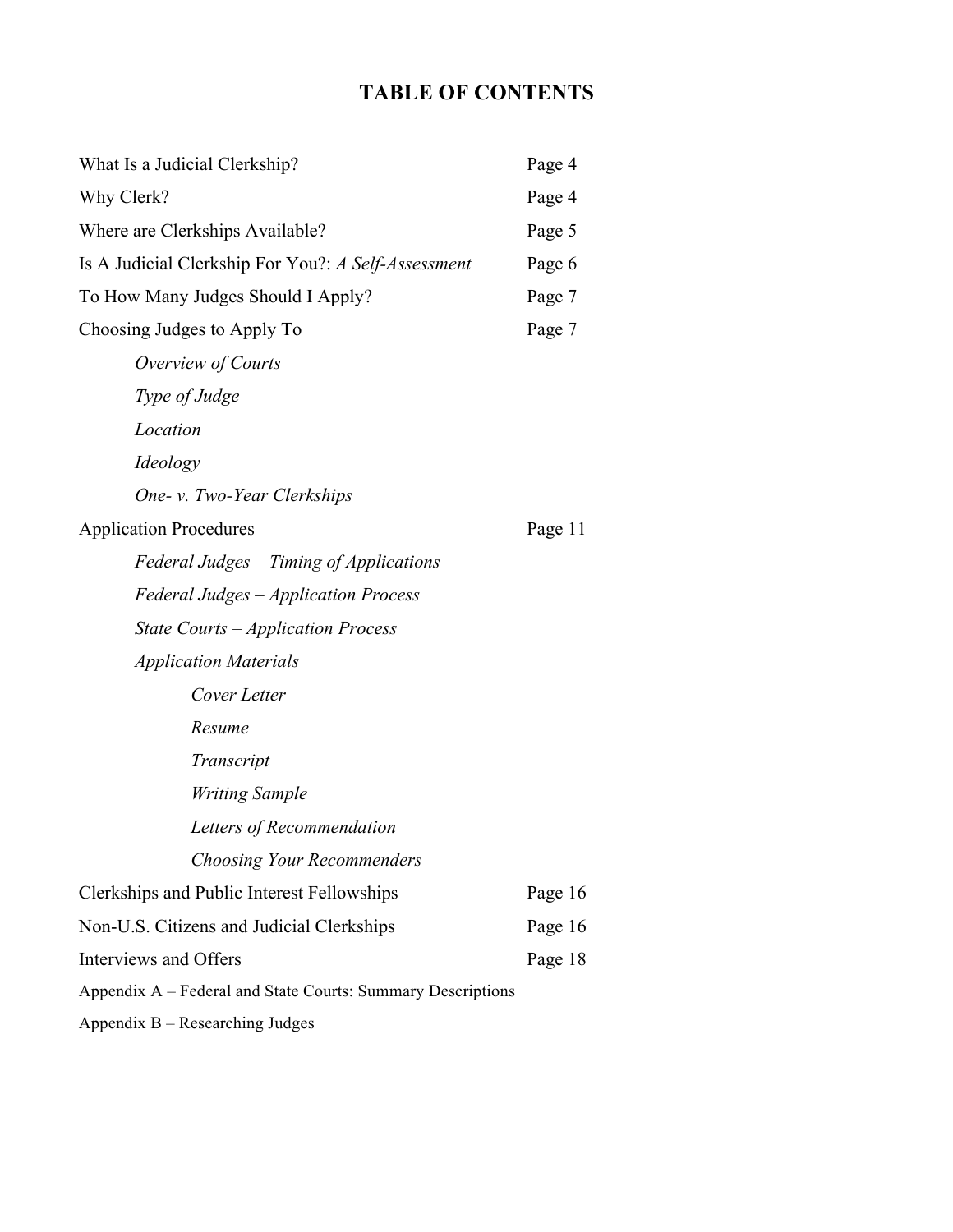Appendix C – Charting Your Course For A Judicial Clerkship: A Three-Year Plan For Building Your Resume

- Appendix D Forms of Address for Judges, Sample Letters, Sample Cover Page for Writing Samples
- Appendix E Interview Feedback Form
- Appendix F Restrictions on Law Clerk Activities
- Appendix G For More Information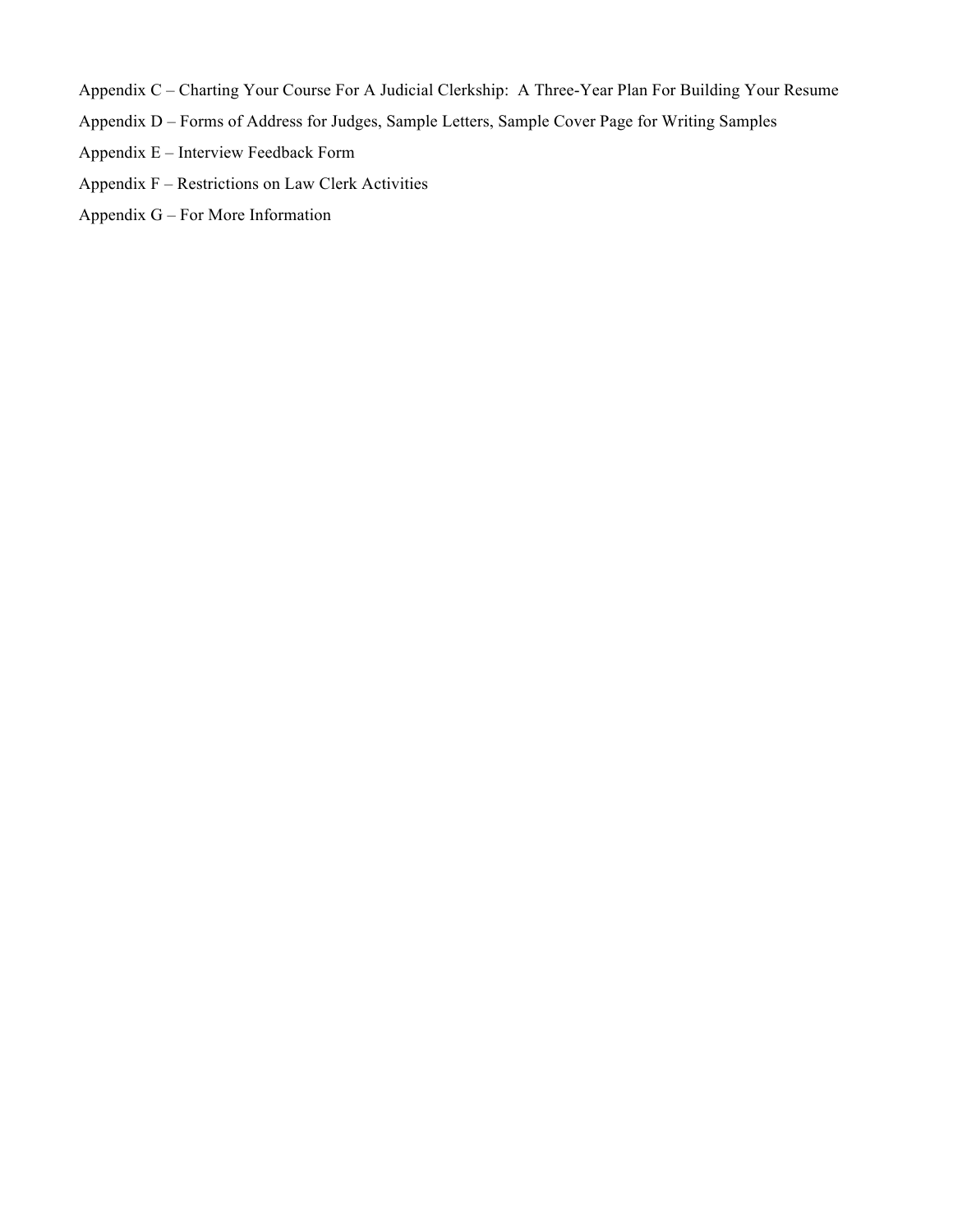# **What Is a Judicial Clerkship?**

A judicial clerkship can be one of the most interesting positions in one's career. Former judicial clerks typically rave about their experience and universally say that the work was important, intensive and engaging. Fundamentally a research and writing position, clerks typically read briefs, attend proceedings, write bench memoranda analyzing the arguments advanced by the parties, advise judges on the disposition of the case, draft opinions and in the case of trial courts, attend meetings with counsel and perform case management functions.

Typically a one- or two-year position in the chambers of a judge, clerkships are available in most courts throughout the U.S. and its territories. They may be found in federal and state courts of general and limited jurisdiction, at the trial and appellate levels. Typically individuals begin their clerkships immediately following their law school graduation but in recent years there has been an increase in individuals pursuing clerkships at other points in their careers. In addition, some judges hire permanent or career law clerks.

Positions with individual judges are known as elbow clerks. Federal circuit courts and some federal district courts also have positions as staff attorneys and pro se clerks. These positions work for the whole court or panels of judges for one- or two- years and perform many of the same tasks as elbow clerks.

# **Why Clerk?**

Judicial clerkships are regarded as extremely beneficial professional experiences, regardless of one's ultimate career plans. Reasons to clerk include:

- To hone research, writing, and legal skills
- To work closely with leaders of the legal profession and to form professional and personal relationships with a judge and other clerks
- To learn how to think about legal disputes from a judge's perspective
- To provide exposure to and make contacts in a legal community
- To open doors that might otherwise by closed directly after law school
- To obtain practical training in litigation, trial strategy and techniques, and other legal skills
- To obtain exposure to a variety of legal issues and areas of law or to a particular area of law
- To take an intellectually stimulating interim job between law school and a longer term work commitment
- To add another respected credential to a resume.

Think about applying for a judicial clerkship regardless of whether your career goals include corporate law, litigation, teaching, government or public interest work.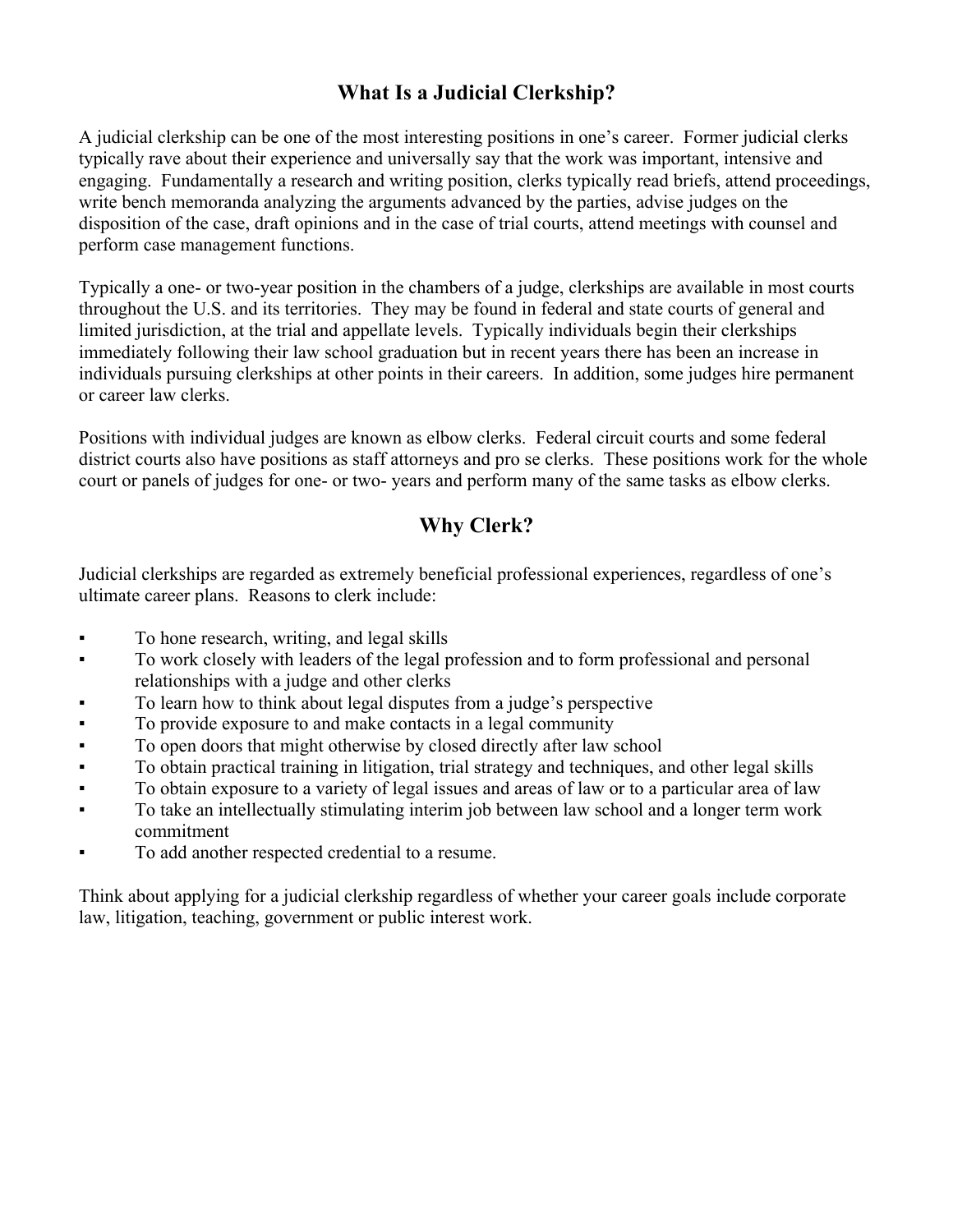# **Where Are Clerkships Available?**

Clerkship opportunities in the U.S. are available at many different levels:

# Federal

- U.S. Supreme Court. Typically individuals apply after they have obtained another clerkship, usually a federal appellate clerkship.
- U.S. Court of Appeals
- U.S. District Courts, including bankruptcy courts and magistrate judges
- Special federal courts including Court of Federal Claims, Court of International Trade, Tax Court, and Court of Veterans Appeals. Administrative law judges in some federal agencies also have judicial law clerks.

State

- Supreme Courts
- Intermediate Appellate Courts
- Trial Courts

Some foreign courts also offer clerkship opportunities.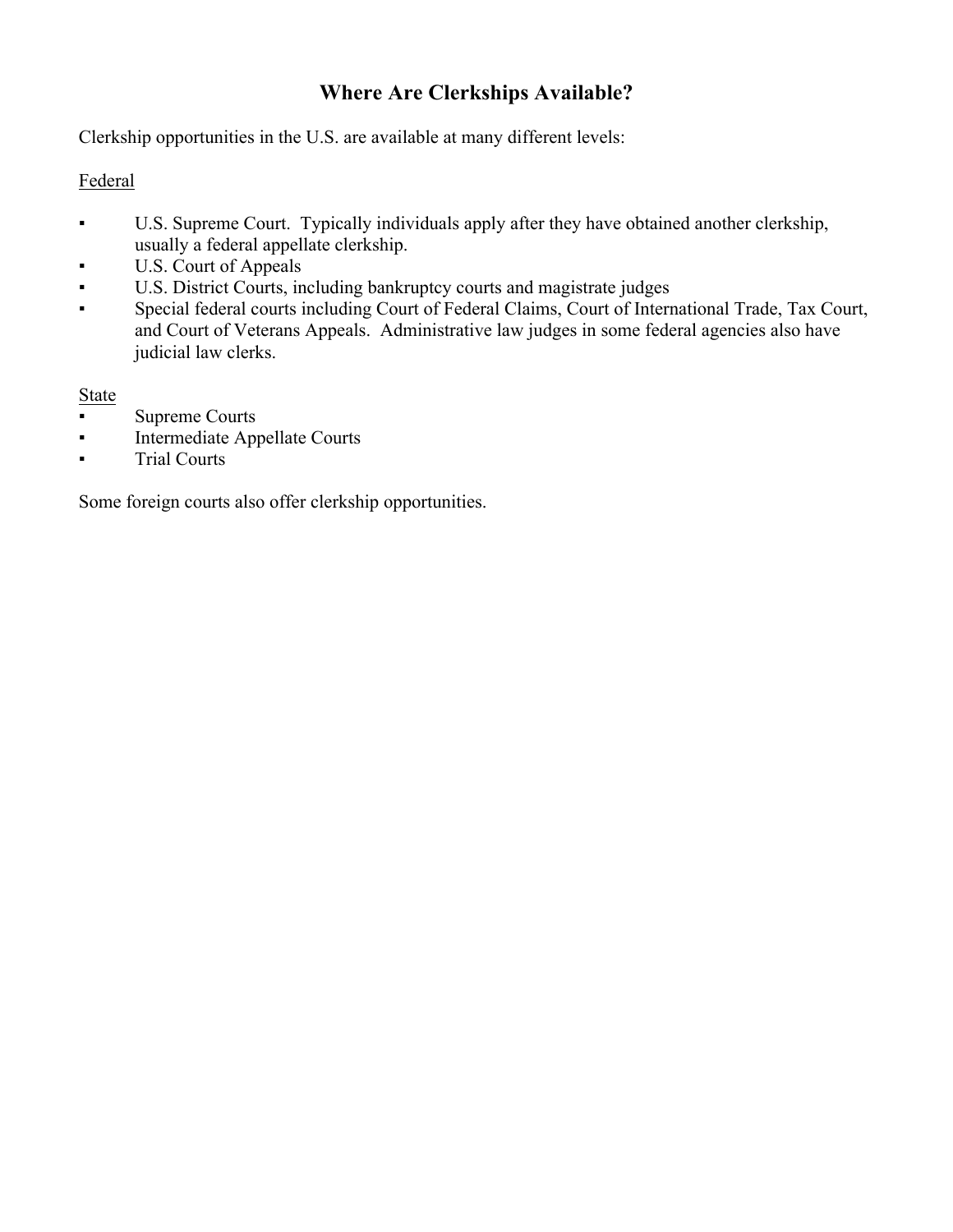# **IS A JUDICIAL CLERKSHIP FOR YOU? CONSIDER…**

(A *Self-Assessment)*

- A. Type of clerkship
	- 1. Trial or appellate
	- 2. State, federal, or international
- B. Reasons for seeking a clerkship
	- 1. Research and writing; practical training
	- 2. Work closely with a judge; gain a mentor
	- 3. Gain insight into the legal system
	- 4. See different attorneys' styles of practice
	- 5. Gain exposure to variety of legal issues and areas of the law
	- 6. Resume credential
- C. To focus clerkship search consider:
	- 1. Geography
	- 2. Family Ties
	- 3. Place(s) you want to practice law
	- 4. Personal preferences for judges (specialized court, status, etc.)
- D. Potential strengths and weaknesses in your application:
	- 1. Law School Experience
		- a. Academic Record
		- b. Journal experience or other significant legal writing
		- c. Moot Court
		- d. Clinic
		- e. Leadership activities
		- f. Research assistant
	- 2. Other academic experiences
		- a. Advanced degree
		- b. Undergraduate degree
	- 3. Nonacademic experience and interests
		- a. Jobs (paid and volunteer)
		- b. Languages
		- c. Interesting, distinguishing items (to show skills, or interesting, well-rounded personality)
	- 4. Writing Sample
		- a. Law school work
		- b. For employer (have employer permission and redact)
	- 5. Recommendations  $(2 4)$ , depends on judges requirements)

*Address writing/analytical skills, intellect, work habits, character, etc.* 

- a. Law faculty
- b. Legal employers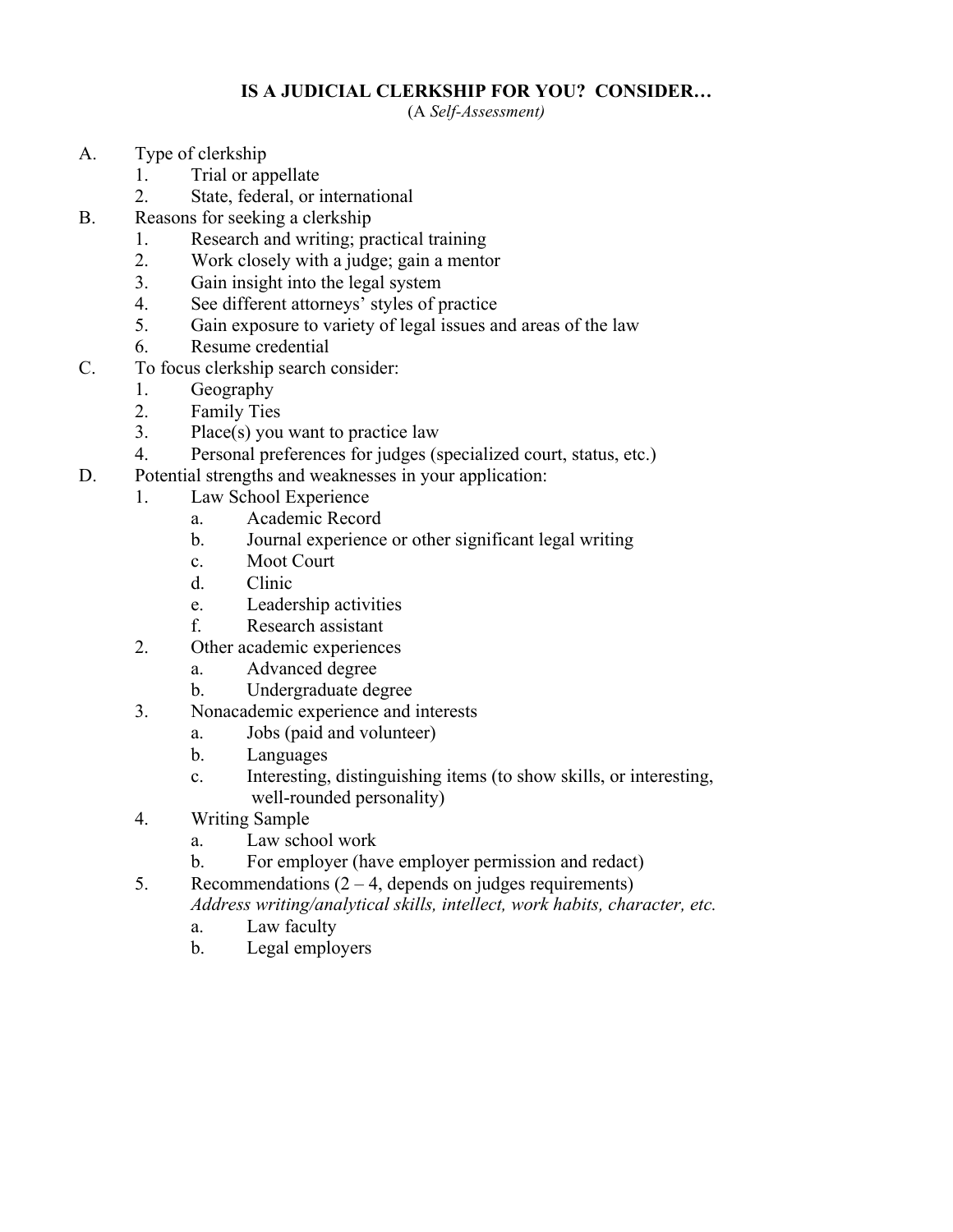# To How Many Judges Should I Apply?

Selecting specific judges is the most difficult and time-consuming part of the judicial clerkship search. More is not necessarily better and a carefully targeted approach, which gives fair consideration to your preferences, selection criteria specified by judges, and your credentials will ensure the best results. Remember that many judges expect applicants to accept an offer once given so applying to a judge in whom you are not particularly interested may compromise your chances of getting a clerkship with a judge whom you much prefer. Travel to interviews is at your own expense, so this may impact the number of geographical areas to which you apply. Applying to judges outside of the competitive geographic areas (e.g., New York, Chicago) increases your odds of getting a clerkship, but do not apply to regions in which you are not willing to work.

Review the list of research resources in Appendix B. Do not rely on one resource to the exclusion of the others.

# Choosing Judges To Apply To

Unfortunately there is no magic formula for calculating your prospects of securing one as the hiring process is idiosyncratic. A judge's selection of a law clerk is a highly personal decision and many factors influence his or her hiring decision. Grades and journal membership are important components of the process but should not be exclusively relied upon in making decisions about where to apply. We encourage you to consider the following factors in deciding whom to apply to.

# The Strength of Your Credentials

It is not uncommon for a federal judge to receive 200+ applications for clerkships each year and many judges receive 500+ applications. Many of the judges screen applications based on the law school the applicant attends, academics, journal experience, work experience, and recommendations. Most will also look at other factors including advanced degrees, volunteer work experience, military experience, an individual's hobbies, languages, and sometimes ideological fit and anything else that is important to the judge. In short, you never quite know what will "catch the eye" of a particular judge.

Aim for clerkships that are within reach based on the credentials the judges request and the advice you receive from faculty.

# *U.S. Supreme Court: Most Competitive*

The likely candidate will be the individual who is first in his or her class and who also offers extraordinary or interesting credentials. In addition, the individual may secure a clerkship with "feeder" judges (certain appellate court judges, a list of whom is available at http://www.law.umich.edu/currentstudents/careerservices/pdf/Appendixd.pdf). Or, the individual may develop a strong relationship with a faculty member(s) who has a strong relationship with a Justice (e.g., as a research assistant or through a seminar) who makes a recommendation.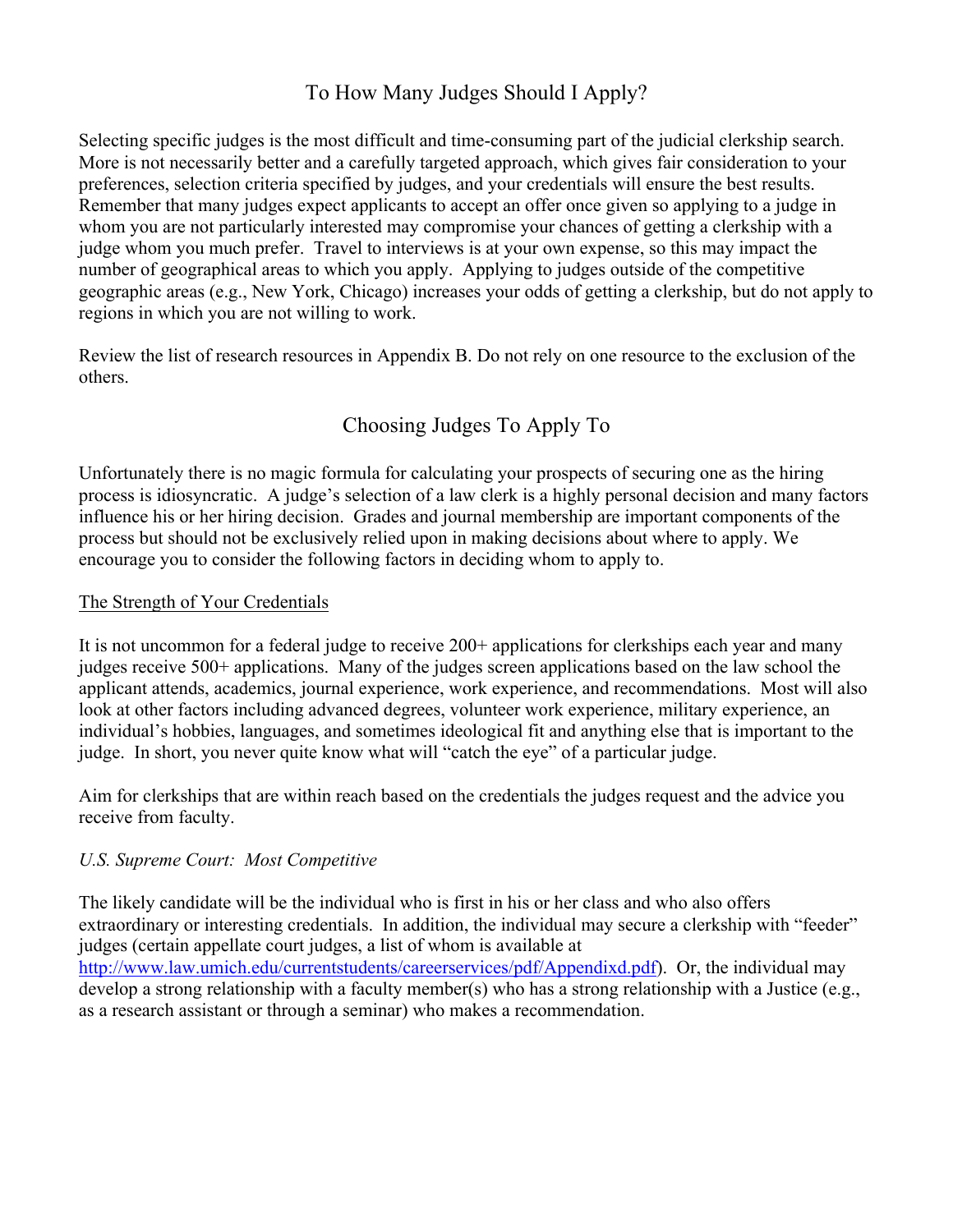# *U.S. Courts of Appeals (Part I): Highly Competitive*

There is a hierarchy among circuit court clerkships based upon a number of factors, including the attractiveness of the location in which the judge or court sits, the number of law schools in a given area competing for local clerkships, and a particular judge's reputation as a jurist or "feeder" to the Supreme Court. The most sought after and difficult clerkships are those with the D.C. Circuit, the Second Circuit, and the Ninth Circuit, and a smattering of judges in other circuits.

# *U.S. Court of Appeals (Part II): More Competitive*

To secure a federal appellate court clerkship, other than the most difficult ones to obtain, one generally needs strong academics (Top 15 – 20% of the class), journal membership, and enthusiastic recommendations. Again, individuals who seek these clerkships should develop strong relationships with faculty members who have relationships with federal appellate judges. A previous federal district court clerkship can also strengthen one's candidacy for a federal appellate clerkship.

# *U.S. District Courts: Competitive*

The difficulty in securing a federal district court clerkship depends upon the reputation of the judge and the location. Students enhance their chances of obtaining a clerkship if they apply to judges in smaller cities and mid-size cities (e.g., the St. Louis metro area, Wilmington, DE, Philadelphia, Sacramento, CA, Portland, OR, Atlanta, Phoenix, Kansas City). Magistrate and bankruptcy judges are also good possibilities.

# *Specialty Federal Courts: Competitive Highest State Courts: Competitive*

The competitiveness of several of the specialty federal courts and the highest courts of certain states is on par with the federal district courts. All of these judges receive a great number of applications, but they usually cannot demand the credentials sought by federal appellate court judges.

Clerking for an excellent state supreme court justice can be a worthwhile idea. This holds especially true if you clerk on the highest court in the state in which you intend to practice.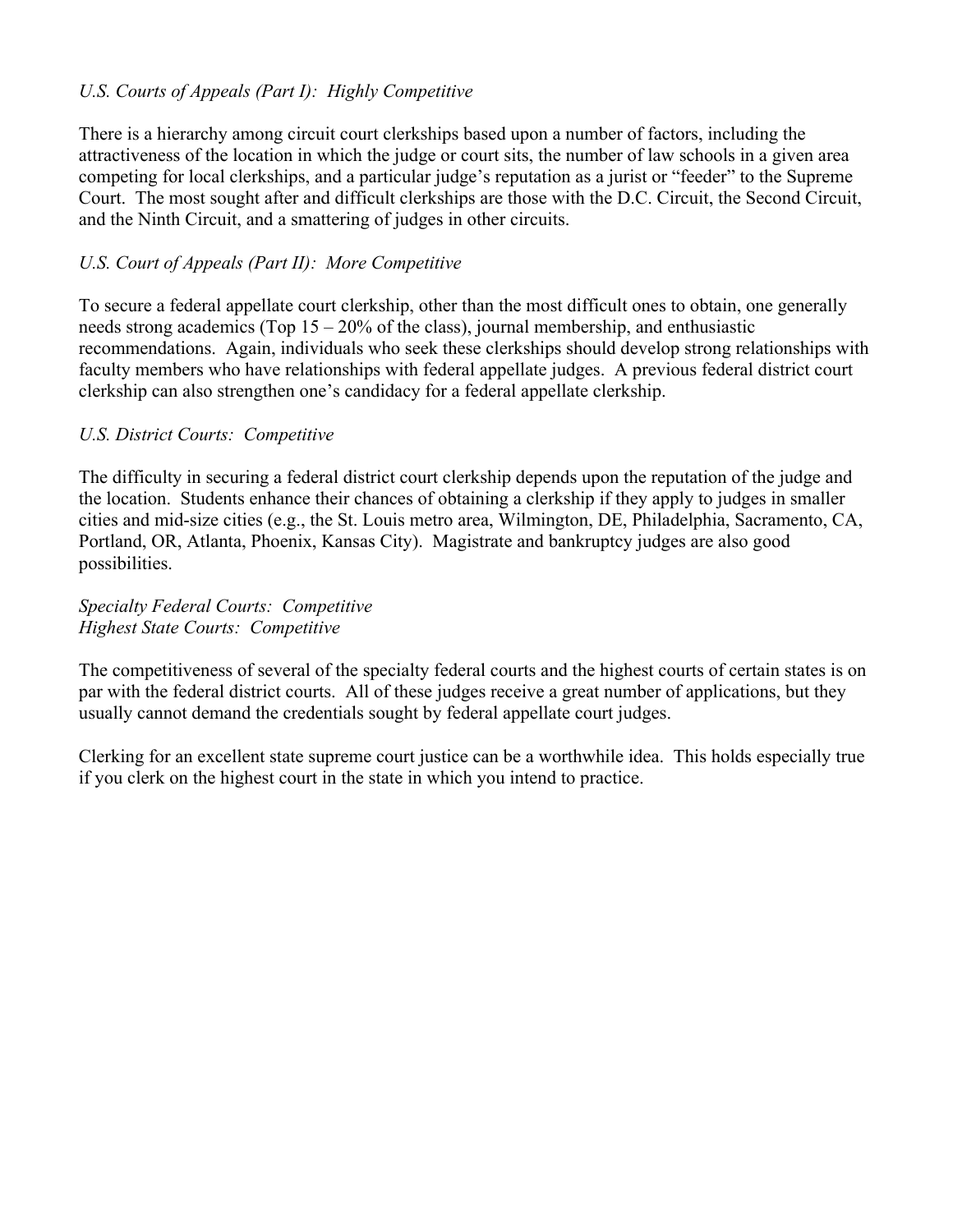# Appellate Judges and/or Trial Judges; Federal and/or State Courts

Trial and appellate court work differs which, for some individuals, creates a preference for one type of clerkship over the other.

# *Trial Court*

Overall trial court clerkships provide direct exposure to more stages of civil and criminal litigation, and allow clerks to observe courtroom proceedings and have greater contact with counsel. Clerks at the trial court level typically research and write bench memoranda, draft orders and opinions for motions, plea memoranda, and jury instructions. They also analyze briefs, review evidence, discuss issues with the judge, cite check, and proofread. In some courts they may attend trials, oral argument on motions, sentencings, jury charges, status conferences, and evidentiary hearings. Others may also be involved in case management including scheduling, handling requests for extensions and responding to counsel inquiries about case status and the judge's procedures.

# *Appellate Court*

Appellate clerkships focus more on the sustained analysis of legal issues and the preparation of opinions. Judicial clerks at the appellate court level research and write bench memoranda, draft opinions, summary orders, and voting memoranda; comment on and edit other clerks' draft opinions; and cite check and proofread. They make recommendations on petitions for rehearing and suggestions for rehearing en banc. They also read briefs and transcripts; brief the judge on cases, individual issues, and recommended outcomes; help the judge prepare for oral argument; and attend oral argument.

# Type of Judge

*Chief Judge:* For most federal courts, chief judges are selected based on seniority, and serve for seven years or until attaining the age of 70, whichever occurs first. Chief judges handle a large number of administrative duties for the court which often results in a lower caseload for the chambers. Some judges have their law clerks assist with the administrative duties. State Court chief judge selection procedures vary. For example, some are determined by seniority, others by gubernatorial appointment.

*Senior Status Judges (Federal)*: Upon reaching age 65, and having met certain time-in-service requirements, a district or circuit judge may elect senior status. One should not, however, draw any negative inferences from this status – it just means that the judge has greater control over his or her workload. Many remain at a full or near-full caseload. And many travel a great deal, sitting by designation in courts throughout the country, with their law clerk traveling with them.

*Specialized Courts:* Most individuals clerk for "generalist" judges. Some courts deal with a specialized area of the law which may be attractive to you if you have a strong interest in a particular area. These courts include:

▪ U.S. Court of Appeals for the Federal Circuit (appellate jurisdiction on patents and non-exclusive jurisdiction on trademarks)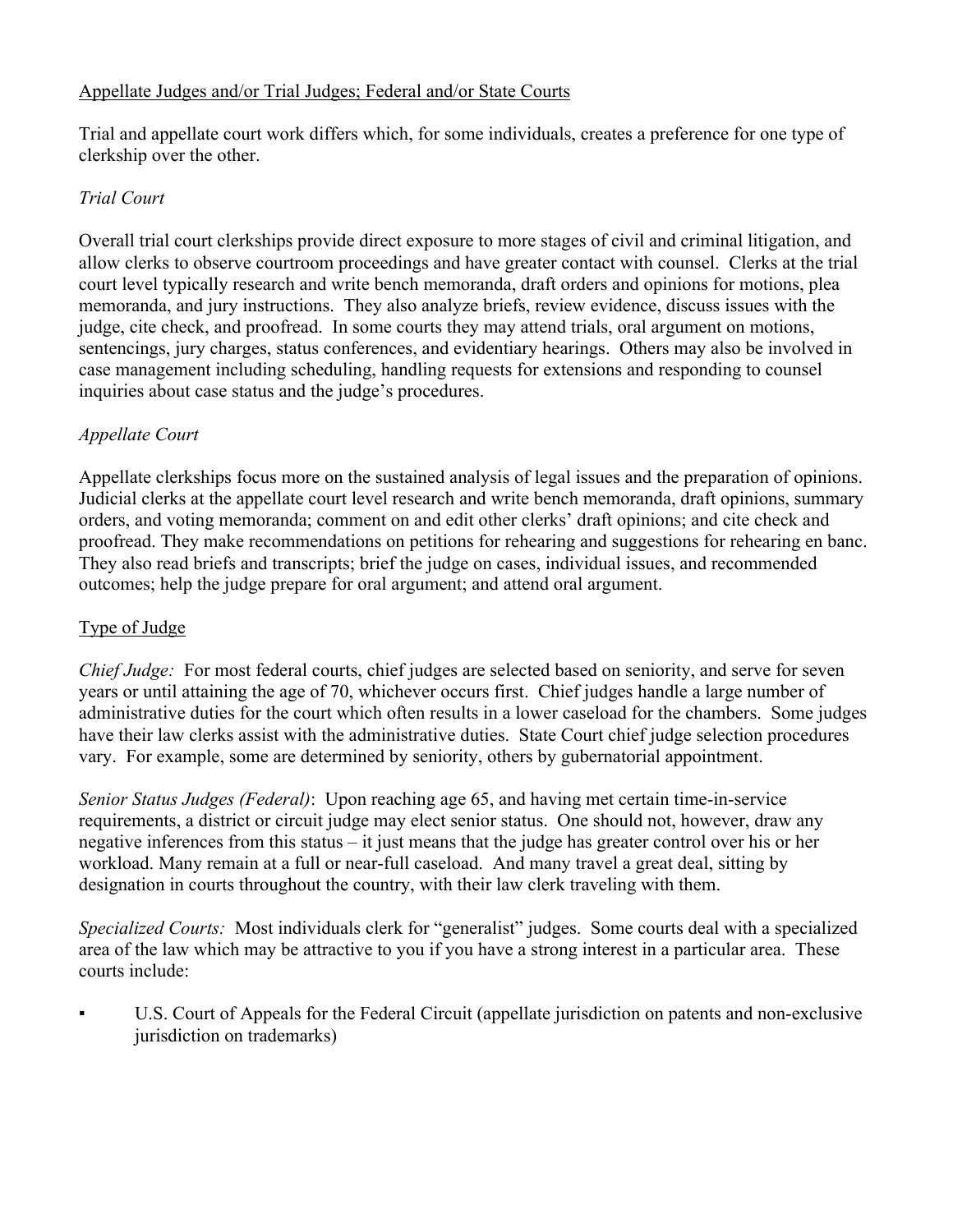- U.S. Court of International Trade
- U.S. Claims Court (claims against the government)
- U.S. Tax Court
- U.S. Bankruptcy Court
- State specialty courts including tax courts, business related courts (e.g., Delaware Court of Chancery which is the preeminent court for corporate law issues), family courts, probate courts, and others.

# Location

Geography is an important consideration in determining where to target your clerkship applications. For some, it is a personal decision to be in a particular area for family or other reasons important to them. For others, it is a strategic decision to be in the geographic area in which they want to ultimately practice so that they can get to know its legal community and the nature of the practice. And, for others it is the desire to have the clerkship experience and "playing the odds" of applying to judges in less competitive geographic areas.

# **Ideology**

For most students judicial ideology need not play a role in your choice of judges. Judges do not expect their clerks to have the same views as they do – in fact some judges look for clerks with a different outlook as they enjoy the spirited debates that can occur. If you determine that this is an important factor for you, review the judge's opinions, publications, or speeches, and also look at their political affiliation and who appointed them to the bench to ascertain his or her ideological leanings.

# One- v. Two-Year Clerkships

Most clerkships typically last one year, but some district court clerkships are two-year commitments. It is a personal preference whether to exclude two-year clerkships from consideration. Information on the length of a clerkship for a particular judge may be found in the Federal Law Clerk Information System (FLCIS).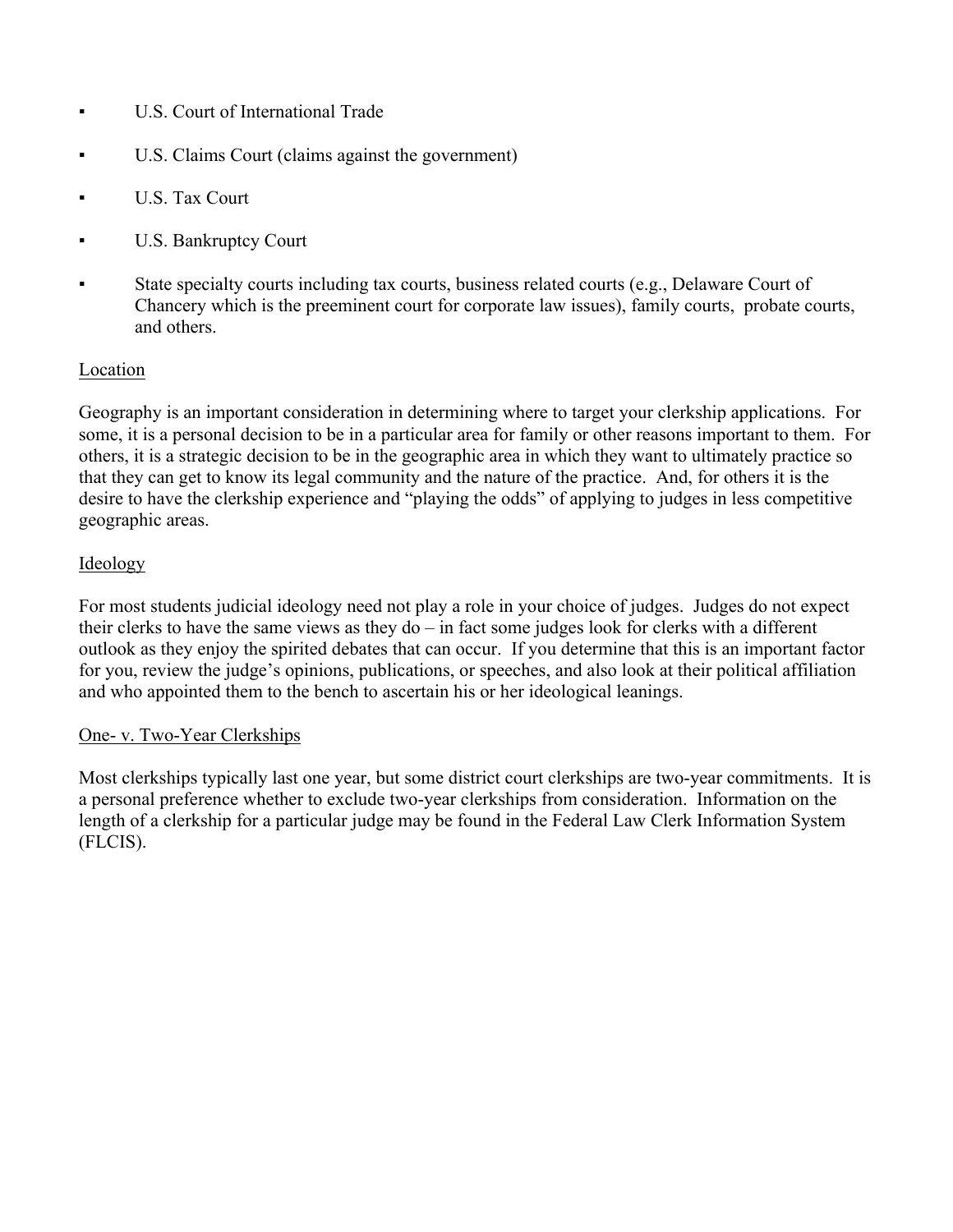# Application Procedures

# Federal Judges – Application Process

There are two ways one can apply to federal judges - online through the Online Systems for Clerkship Application and Review (OSCAR) and via paper applications. Judges choose the method and you must follow whichever process they select.

*Throughout this process we encourage you to make arrangements for an individual advising/counseling session.*

**Non-Oscar Judges** accept applications via mail, fax, or email. Requested application materials, application timelines and application methods (i.e., mail vs. email) may vary and you will have to check their specific requirements.

**OSCAR Judges** use the online system as their exclusive means of sorting, screening, and managing clerkship applications.

Each student applying for federal clerkships must go to the OSCAR website at https://oscar.symplicity.com/, create a profile, upload application materials, select the judges on his or her list who are using OSCAR and submit the application materials to each judge. Judges using OSCAR may offer positions at any time according to their own schedules. Judges individually decide their clerkship offer terms and post their hiring preferences and practices in their OSCAR judge profiles. OSCAR releases the applications at the time that the applicants finalize their applications to the judge. Rising second-year law students can begin researching clerkship openings and uploading their application materials (i.e., resume, cover letters, etc.) on June 1 and submit electronic applications in OSCAR on August 1.

To create a profile or sign-in to OSCAR, go to https://oscar.symplicity.com/. If you are creating a profile, click the "Applicant Registration" tab and complete the form. If you are a returning user, sign-in under the 'OSCAR Sign-in" tab with your username and password. All applicants are advised to thoroughly read the applicant user's guide for detailed instructions on using OSCAR (http://oscar.dcd.uscourts.gov/OSCAR\_Applicant\_User\_Guide\_Version-2.pdf).

Be certain to select the list of recommender names to EACH JUDGE, ONE JUDGE AT A TIME as letters of recommendation cannot be posted until this has been done.

# State Courts – Application Process

There is no uniform schedule for state court hiring and no online source listing clerkship vacancies in the state courts. Judges in some state courts require students to apply in the spring of their second year or during the summer between second and third year. Others seek applicants during the fall of the third year.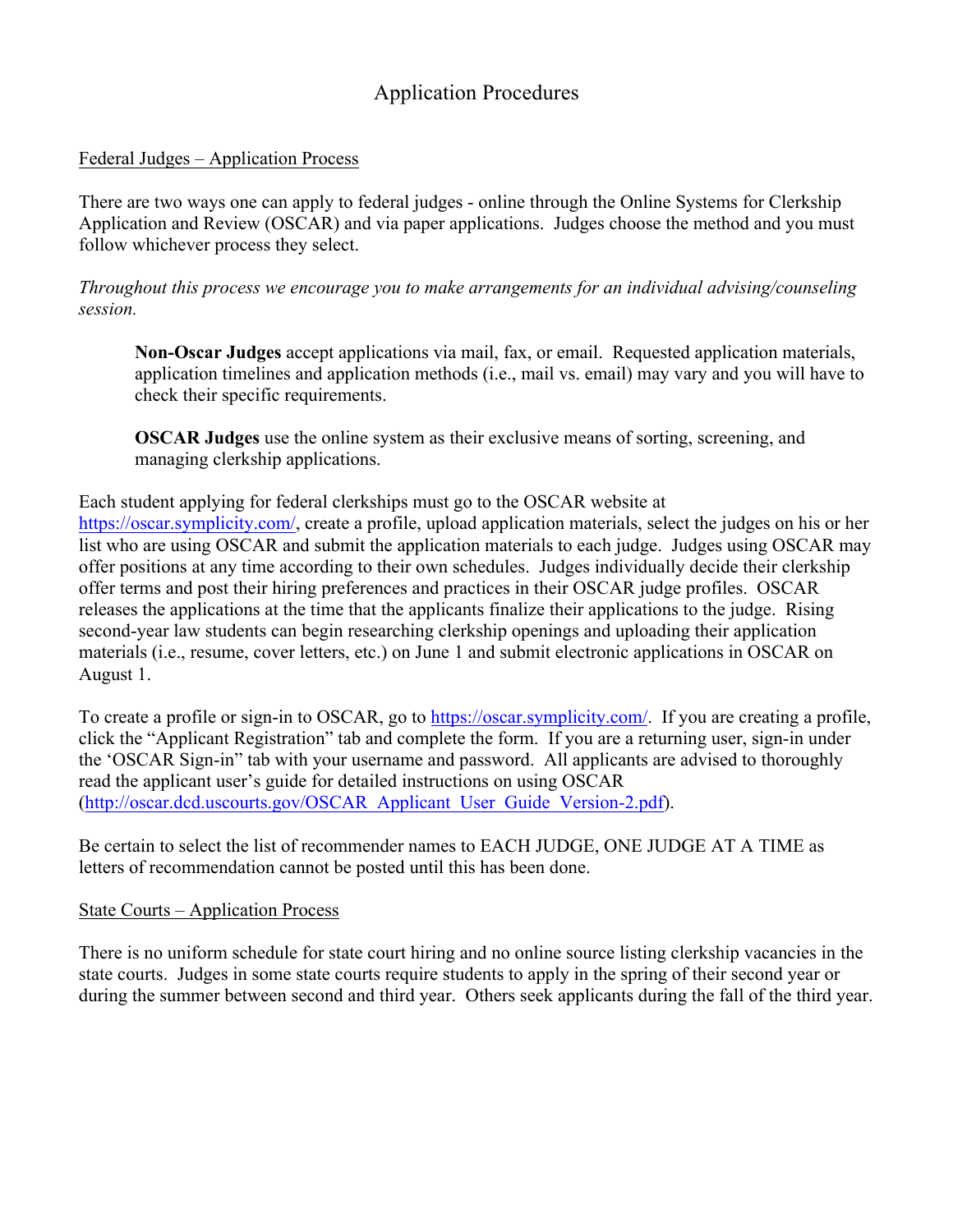# *The 2014 Guide to State Judicial Clerkship Procedures* at

http://www.vermontlaw.edu/Job\_Search\_Resources/Judicial\_Clerkship\_and\_Internship\_Resources.htm provides general information regarding the hiring practices of the courts of each state. Please contact the Career Services Office for a username and password. Individual state court websites are also helpful in determining application deadlines.

As with federal clerkships, always determine the judges' application requirements and hiring deadlines. Some states have a state-wide centralized hiring process (e.g., New Jersey); some state courts post deadlines for applications for the entire court although one applies to individual judges (e.g., New Hampshire); and in many jurisdictions each judge hires on his/her own timeline.

It is always best to check with the courts in which you are particularly interested to learn the specific requirements.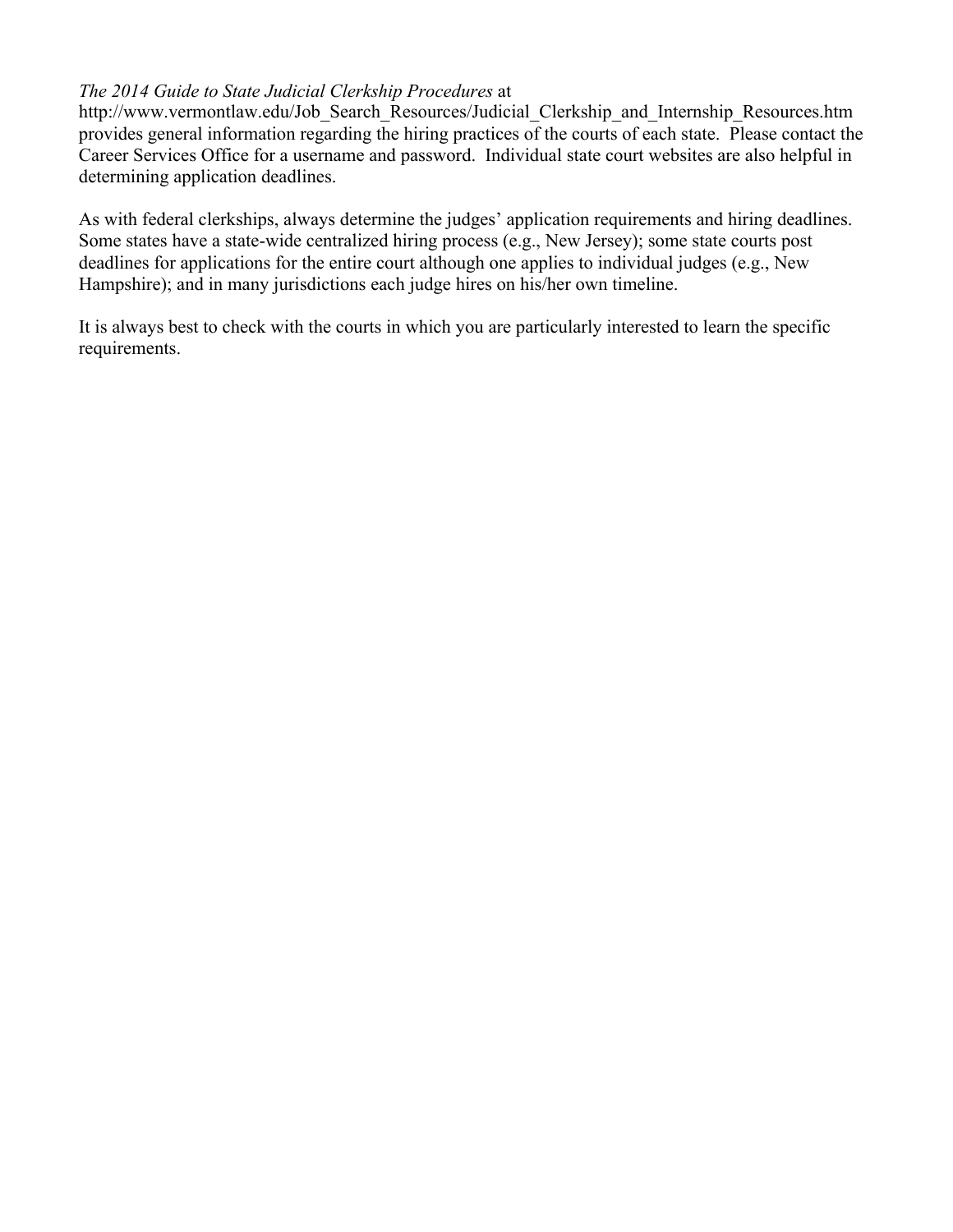# Application Materials

Judicial Clerkship applications typically include a cover letter, resume, transcript, writing sample, and letter(s) of recommendation. A good rule of thumb - always submit whatever the judge wants, and in the manner she or he requests (i.e., paper v. email v. online).

# Cover Letter

Your judicial clerkship cover letter is the first example of your writing that a judge will see. For many federal applications, the letter will be simple and direct – a transmittal letter – stating who you are, the position/term you are applying for, the contents of your application packet, the names of the individuals who will be providing letters of recommendation (if coming under separate cover), and your contact information. For other applications your letter will be more detailed including an explanation of why you are interested in that particular judge and/or court, your connection to the geographic area in which the judge sits, a specific strength that is not obvious from your application, or other information. *Note: if you are applying to a specialized court you should mention any relevant experience or coursework (e.g., patent courses or work for the U.S. Court of Federal Claims).* Regardless of which type of letter, your cover letter should be clear, concise, error-free, and no longer than one page.

Pay particular attention to the proper salutation. All judges are referred to as "The Honorable" followed by the judge's full name in the address portion of the letter and on the envelope (i.e., The Honorable Catherine Perry). In addition, you should use the appropriate title (e.g., Judge, Chief Judge, Justice, Chief Justice, Magistrate Judge, etc.) followed by the judge's last name (e.g., Dear Judge Perry). *Note: Senior judges are still designated as "Judge"; they are not referred to as "Senior Judge "x")*

# Resume

The general resume guidelines apply to clerkship applications. Be certain your resume is current reflecting your activities for the current academic year, your 2L summer position (if an offer is extended prior to your clerkship applications indicate "offer extended" by this employer) and the title of your Note or comment, if you are writing one. Emphasize your writing experience, legal and non-legal. It can be helpful to include a list of your interests and skills such as foreign languages, experiences and your community service or extracurricular activities. And, unlike resumes for other positions it is not critical that your resume be confined to one page.

# Transcript

An unofficial law school transcript is sufficient at the application stage, unless a judge specifies that he or she wants an official transcript. Transfer students should also include a transcript from their prior law school.

For your online applications through OSCAR, you must prepare and upload a grade sheet. The system cannot accommodate official or unofficial transcripts.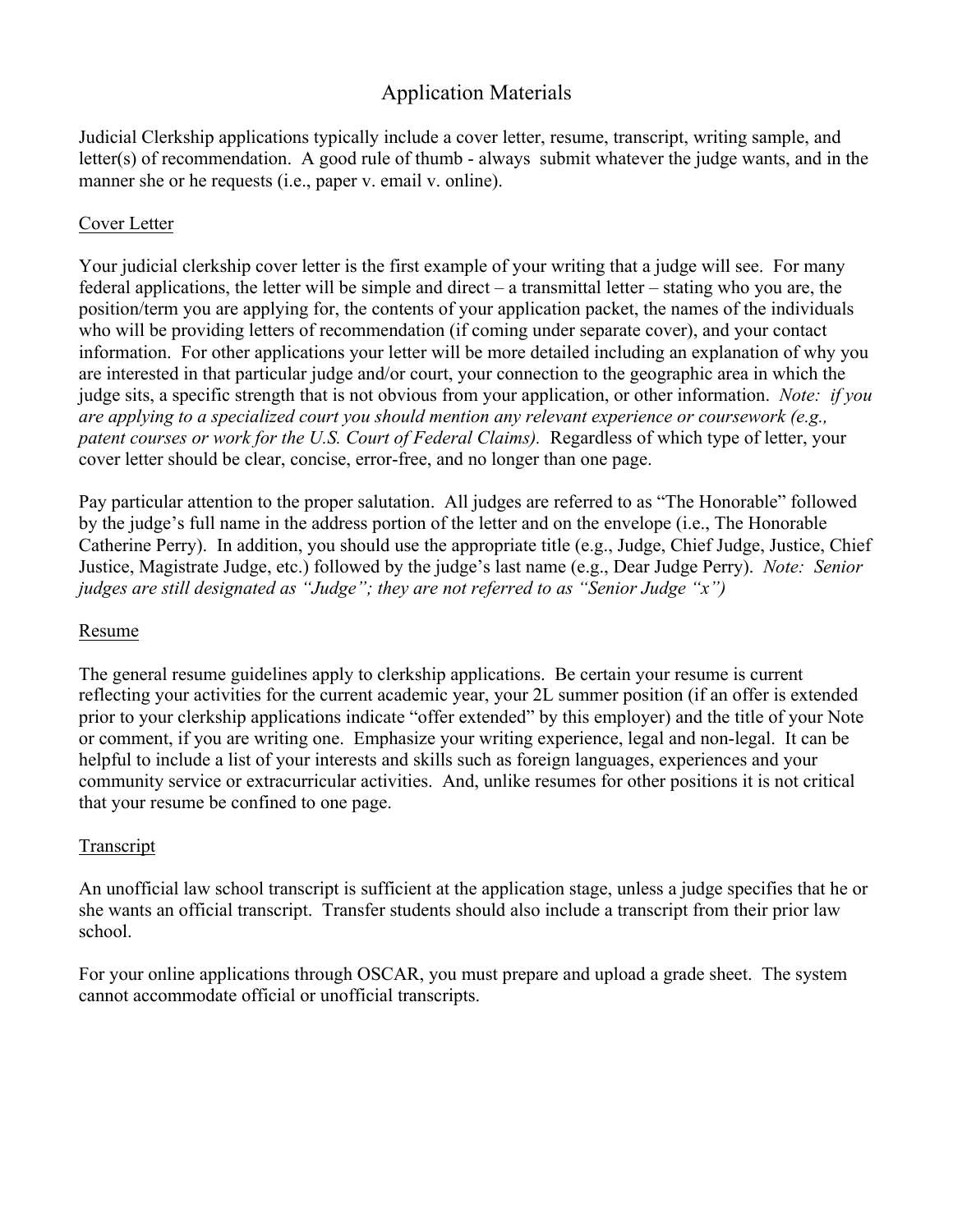Some judges may require transcripts from your undergraduate college, and if applicable, your graduate school(s). You need to obtain these directly from the institutions, so plan accordingly.

# Writing Sample

Most judges require a writing sample. It should showcase your ability to analyze and explain legal issues and to defend your conclusions. It should be  $10 - 15$  pages in length and may be an excerpt from a longer document. Legal memoranda and briefs can be used as a writing sample. Research papers and published pieces may also be used. If you submit a writing sample that was prepared for an employer, be certain that you have obtained permission to do so and redact any necessary information.

It is recommended that you create a cover sheet for your writing sample versus including a brief description in your cover letter. The cover sheet can serve as an introduction and allows one to provide brief background information (e.g., memorandum prepared for a summer employer), explain any excerpts or redactions, provide a summary of facts or arguments that would be helpful in understanding the piece, and if it is a work-product note that it is used with the employer's permission.

# Letters of Recommendation

Most judges require three letters of recommendation and some require two or four letters. It is preferable that all of your letters or recommendation be from Texas A&M faculty members. At a minimum, two of your letters of recommendation should be faculty recommendations. In the case of transfer students, the recommendation letters should be from a professor at either Texas A&M or your prior law school. The other letter(s) may be from a legal employer or other person familiar with your legal work. (Note: generally nonlegal employers should not be used as they typically are not in a position to comment on your legal reasoning and writing abilities.)

# *Choosing Your Recommenders*

As when you were applying to law school, detailed, personal recommendations from someone who knows you and your work well are more effective than generic recommendations. Why? Judges look for clerks who will fit into their chambers and want to know something about your personality, your ability to get along with others, your discretion, and sense of humor in addition to your legal abilities.

Ask yourself the following questions:

- 1. Who can comment positively and in detail on my ability
	- To think and reason?
	- To recognize and analyze legal issues?
	- To express myself well orally and in writing?
	- To meet deadlines?
	- To be a team player?
	- To get along well with others?
	- To deal with complex facts and legal doctrines?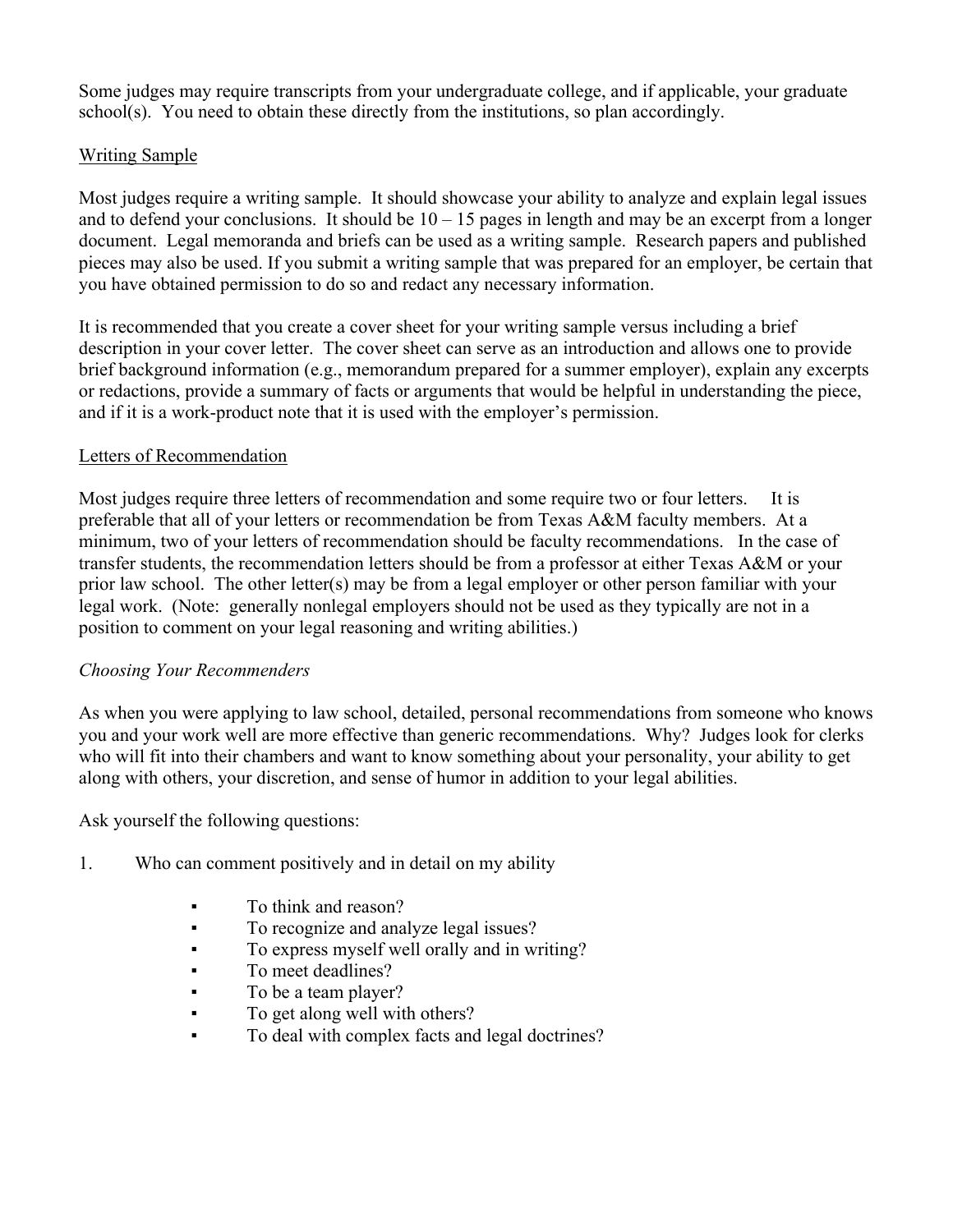- To multitask?
- To keep confidences?
- 2. Were you a Research Assistant or have you taken a seminar wherein the professor has gained familiarity with your writing and who you are as a person?
- 3. Which courses have I performed well in?
- 4. Is this individual a former judicial law clerk him or herself? Does he or she have connections to any judges?
- 5. Is this person writing recommendation letters on behalf of other students to any of the judges to whom I am applying?

*Note: Please be aware that some individuals may refuse to write a letter of recommendation for you. Some faculty members may have a policy of sending letters only to a specific number of judges, or only to specific judges. Some judges have a policy of not writing letters of recommendation on behalf of former judicial interns but are willing to provide oral recommendations. Respect these policies.*

Inform your recommenders about yourself! Ask to meet with your potential recommenders to discuss your clerkship aspirations, career plans, background and experience. Provide them with a resume, transcript, and any other materials they may request or that may be helpful for them to have, and a list of all judges you would like them to write on your behalf. Ask whether they feel comfortable writing a strong, positive recommendation.

For OSCAR judges, your recommenders will upload their letters. Make sure they understand the process and deadlines for uploading their letters. *Remember, OSCAR allows you to check on the status of your recommendation letters.*

# Clerkships and Public Interest Fellowships

The timing of the clerkship process has raised questions about how to coordinate that process with a public sector job search. The National Association for Law Placement (NALP) has developed resources that may be helpful to you should you also be seeking fellowships. Go to www.nalp.org/assets/48\_clerkpub.pdf for more information.

# Non-U.S. Citizens and Judicial Clerkships

If you are not a citizen of the U.S. you may be eligible to apply for a clerkship in the federal courts. There are restrictions on the use of federal funds to pay federal salaries to non-U.S. citizens. However, these restrictions do not apply to employment outside the continental U.S. This means that non-U.S. citizens may pursue a federal clerkships in Puerto Rico, Guam, the Virgin Islands, and the Northern Mariana Islands. Other exceptions may also be applicable, both statutory and by treaty, with certain countries. It is important to verify your eligibility for employment under current law. Consult the U.S. Office of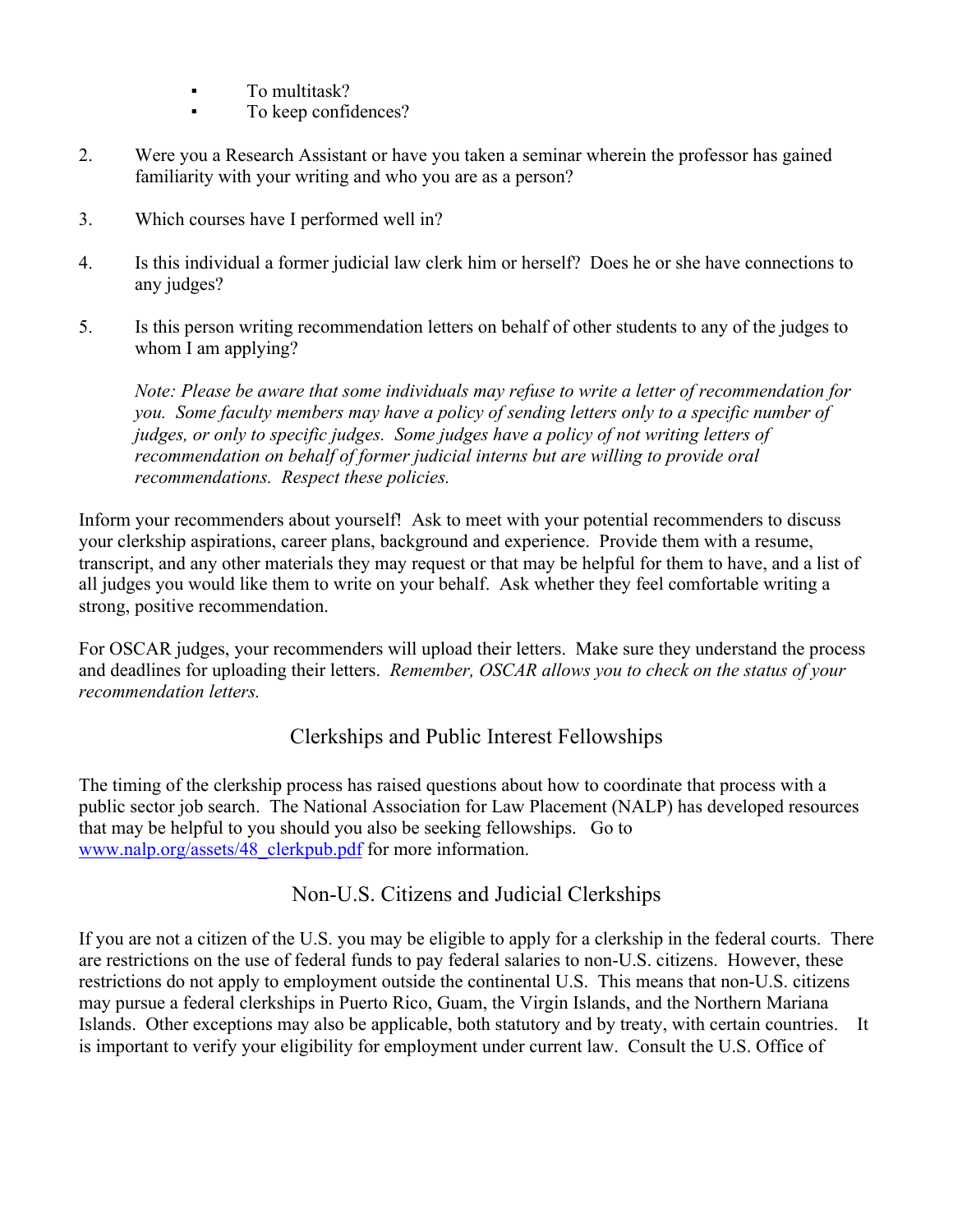Personnel Management website at http://www.opm.gov/employ/html/noncit.htm or call the Office of General Counsel at the Administrative Office of the U.S. Courts at 202.502.1100. If you are not a U.S. citizen you should bring this to the attention of the chambers in which you are seeking employment so that the judge can ascertain whether you are eligible for consideration.

Individuals interested in clerking in a state court should contact that court's Clerk or Administrator directly as the requirements vary by state law.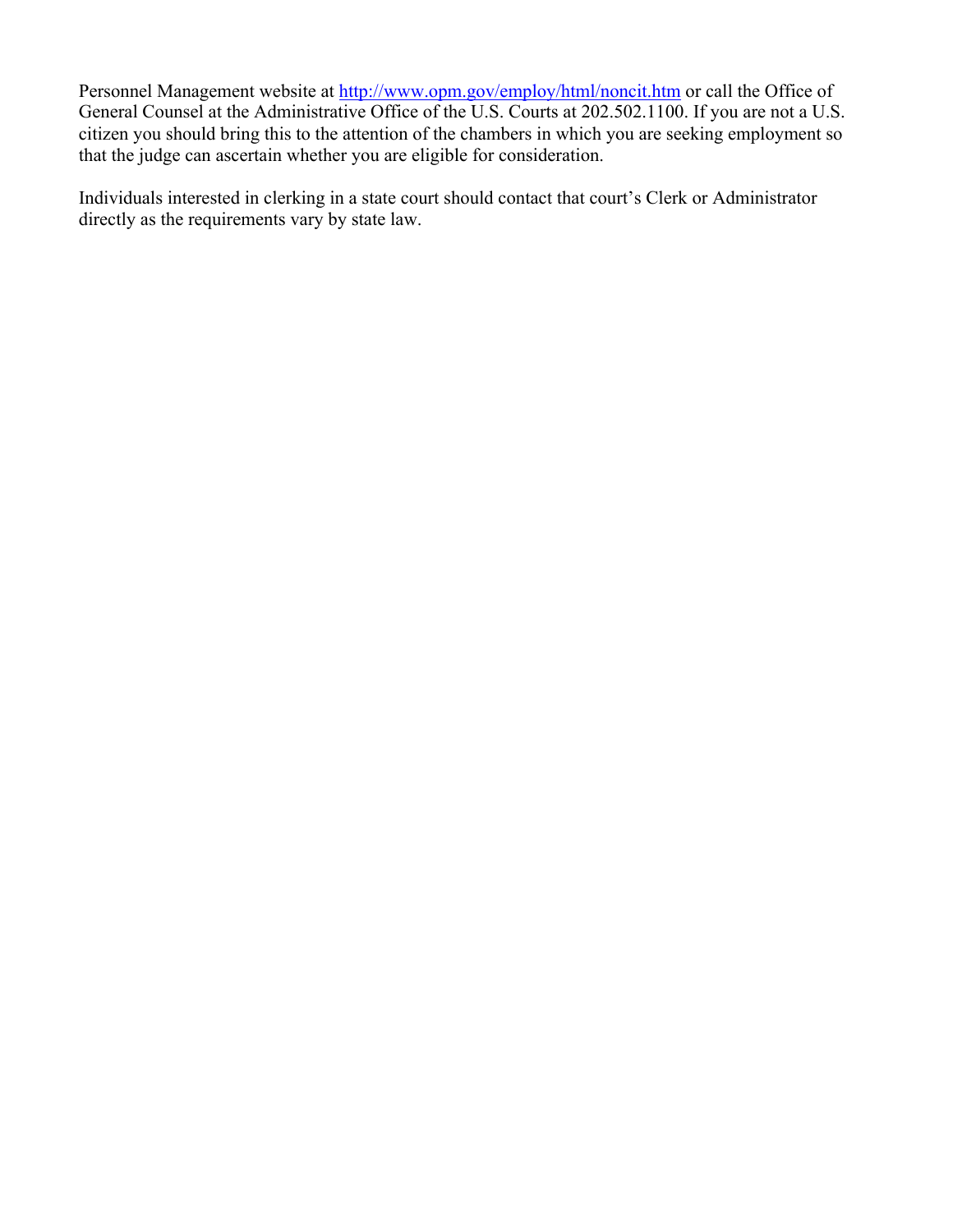# **INTERVIEWS AND OFFERS**

*Leverage interviews – Not Offers*

Judges typically limit the number of candidates they interview so do not expect your applications to generate large numbers of interviews. And, it is important that you recognize that your acceptance of an interview, for many judges, is a tacit understanding that you will accept an offer if extended. Therefore **only accept an interview if you would accept an offer**. If, after the interview, you decide that you do not wish to work for that judge immediately withdraw your application.

### Scheduling Interviews

If you are invited to interview, congratulations! Treat it as a precious commodity as the competition for clerkships is so keen.

Timing is a critical consideration if and when you receive calls for interviews. Unlike most positions, judges do not interview all of the candidates they have contacted and then make a decision. Many judges make hiring decisions as they interview and will then cancel other scheduled interviews. Therefore, you need to have a clear sense, before judges are likely to call, about your preferences in clerkships. You do not have control over which judges will call, or when they will call, but you can attempt to control when your interviews are scheduled. It is usually best to schedule interviews sooner rather than later but you can try to "push back" interviews by a few days for judges who are "lower on your list." There is a risk though as your top choice judges may not call you for an interview and the other judge(s) who have called you may already make a choice prior to the date of your interview. Strategize but be realistic so that you do not miss out on opportunities.

Typically the judge, or a member of the judge's staff, calls to invite you for an interview (they will leave a message on your voicemail if you are not there.) If you have been contacted by several judges on the same day return the calls in your order of preference of judge to schedule the interviews. **Always return calls within 24 hours, but sooner is better.** If you have applied to several judges in the same city or geographic area in which you will be interviewing, consider contacting the other chambers and asking whether those judges would be interested in meeting with you, but only after you have scheduled your interview . (And, remember that judges speak to one another so only pursue this strategy when you have received an offer to interview.)

# NOTIFY COURTNEY KEY AS SOON AS YOU SCHEDULE AN INTERVIEW VIA EMAIL AT ckey@law.tamu.edu.

# The Interview

Plan on one to two hours for your interview but ask about the interview structure when scheduling your interview. Typically you will meet with the judge and you will also meet with the judge's law clerks and administrative staff. The latter are very important in the evaluation process. At this stage it is a question of "fit."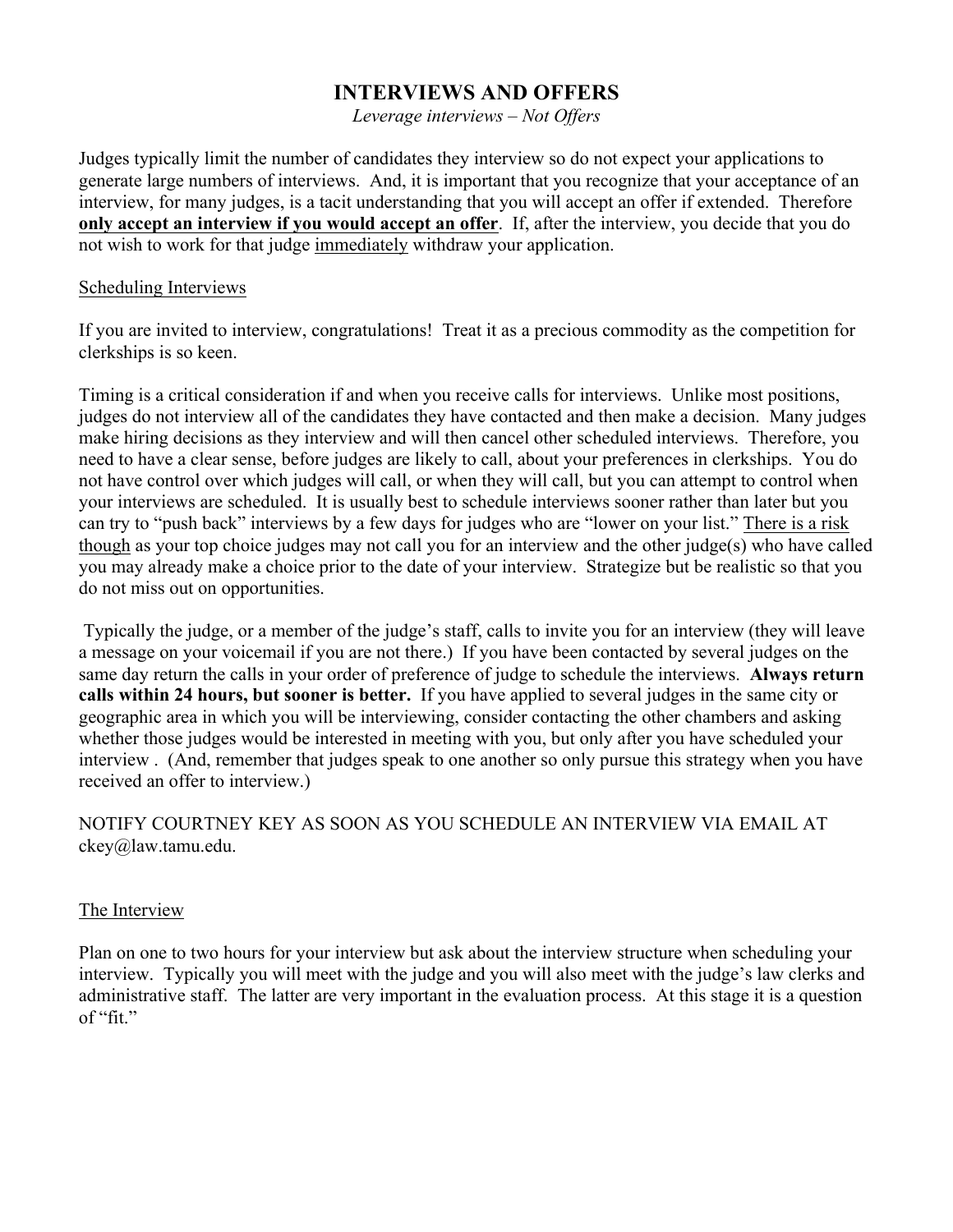Interview styles vary amongst judges. Some will ask questions about your personal life and habits, family life, or views on social, political or legal issues. For example, you may be asked about your favorite books or about a particular interest you have listed on your resume. Others will focus on your background, work experience, and your reasons for wanting to clerk. And others will attempt to have substantive discussions about a legal topic (e.g., an issue raised in your writing sample.) Although the styles vary, all are attempting to decide whether you are the right person for the close working relationship between themselves and their clerks. To prepare we recommend the following:

- Know your application materials inside-out. You may be asked in detail about any information you submitted, including issues raised in your writing sample.
- Know the judge. Consult the *Almanac of the Federal Judiciary* and *The American Bench* for biographical information. Review via Lexis or Westlaw the judge's most recent cases and decisions, as well as articles and publications. Also perform a legal news search via Lexis or Westlaw for more information about the judge. Speak with individuals who may have clerked for the judge or who know the judge. Alumni, faculty members, former colleagues, and others may be helpful resources.
- Know something about the local area and what is happening in the world. Read the local paper and a national newspaper the morning before your interview. It is possible that the judge may ask you a question about an article from the morning paper.
- Know your talking points. It is important to know your strengths and points you want to convey to the judge. This may include analytical skills, research and writing abilities, interpersonal/team skills.
- Anticipate questions.

# Questions you may be asked by a judge or clerk

Why do you want to clerk, why this particular court, and/or why this city (state, region)? Why are you interested in clerking for me? Why do you believe you are the best candidate for this position? What are your short- and/or long-term legal career goals? What aspect of law interests you the most? What do you hope to learn from this clerkship? How do you anticipate this experience will influence or impact your future goals? What interests do you have outside of the law? Describe your work experience. Describe the work you have completed for your law journal. Describe your experience with [courses, professors, etc.] in law school. What do you consider your greatest strengths and weaknesses? How would you approach this particular issue, case or problem? Do you prefer to work with others or independently? Describe a situation in which you have juggled competing deadlines and priorities.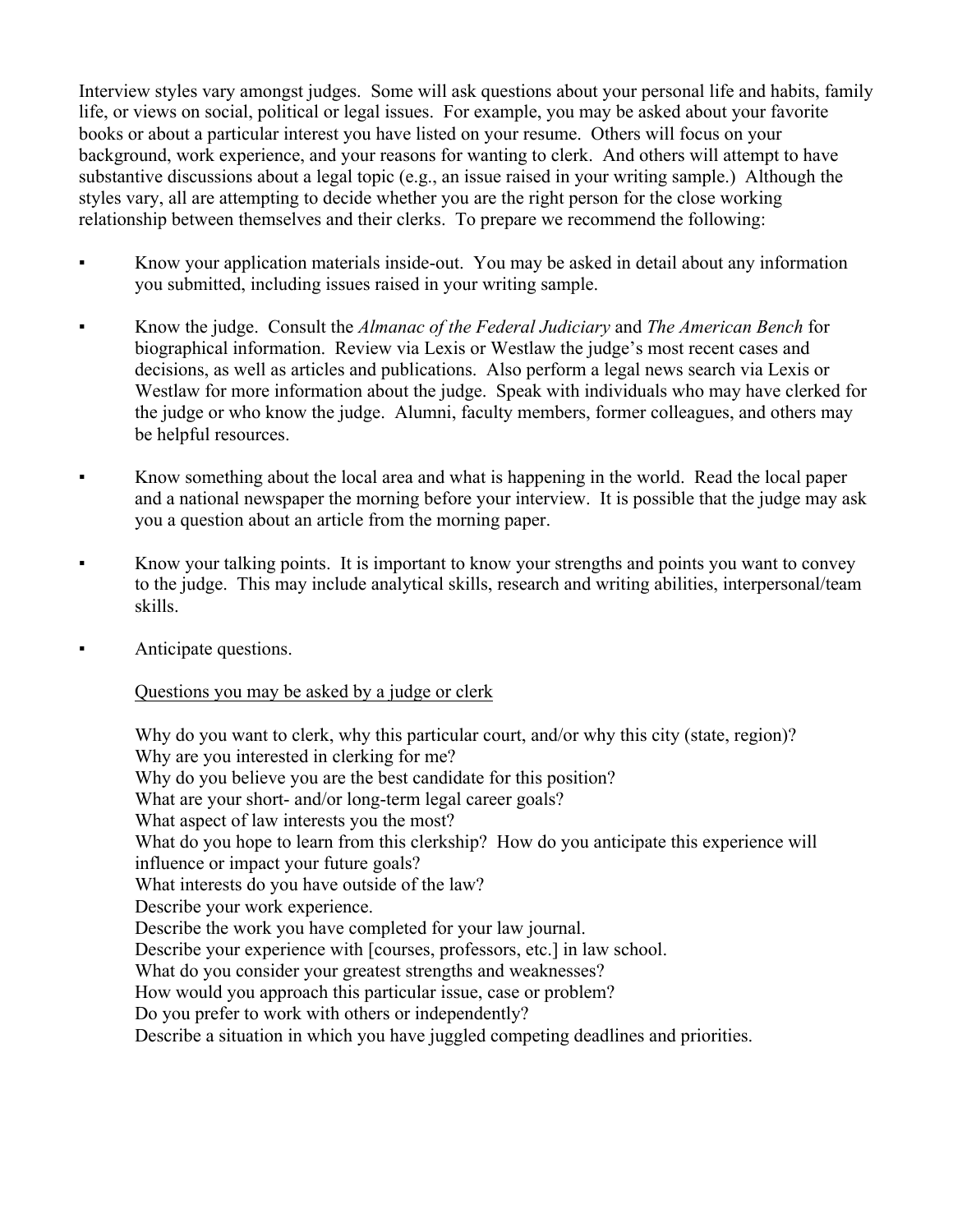If you and I disagree about a certain issue, would you have any problems drafting an opinion incorporating my viewpoint? What is the biggest challenge you have faced in your life? What do you do to keep abreast of the latest development in the law? To which other judges/courts have you applied? Why did you choose them?

*Note: Federal judges are exempt from liability under federal employment statutes such as Title VII so it is possible that they may ask about your personal plans.*

Questions you may want to ask the judge and/or clerks (some are more appropriate for trial judges; others for appellate)

> What is the nature of your docket? Do certain types of cases predominate? How is work divided among the clerks?

What is a typical day like?

How is a typical case handled from start to finish?

How involved are clerks in preparing drafts of the Judge's opinions? What other documents do clerks draft?

Do clerks assist in administrative work or other projects for the Judge?

Are clerks involved with the screening docket (appellate cases are screened to determine whether or not to be placed on oral argument calendar)? Do clerks attend oral arguments?

Does the Judge sit in other cities? Do clerks travel with the Judge?

Do clerks interact with lawyers? To what extent?

Do you allow your clerks to look for post-clerkship positions during the clerkship term?

Describe your relationship with the judge. How much opportunity is there for the Judge to discuss the cases and the law with clerks?

What do you like best/least about your position?

What are the Judges greatest strengths and/or weaknesses?

# Accepting Offers

General rule of thumb – you do not say no to a Judge's offer. Most judges expect a quick response once they have made an offer. Some judges may ask you hypothetically whether you would accept an offer, others may ask for an answer on the spot and others will extend offers to 4 people and say the first 2 to respond have the position. But there are some judges who will give you a few days or a longer period of time in which to consider the offer. In most instances it is poor form to ask a judge for more time to make a decision – you run the risk of having the offer withdrawn.

If you do have time in which to make a decision, it is acceptable to call judges with whom you have already interviewed to see whether they can reach a decision or to interview with other judges. Once you accept an offer, immediately telephone any other judge who has extended you an offer and graciously decline.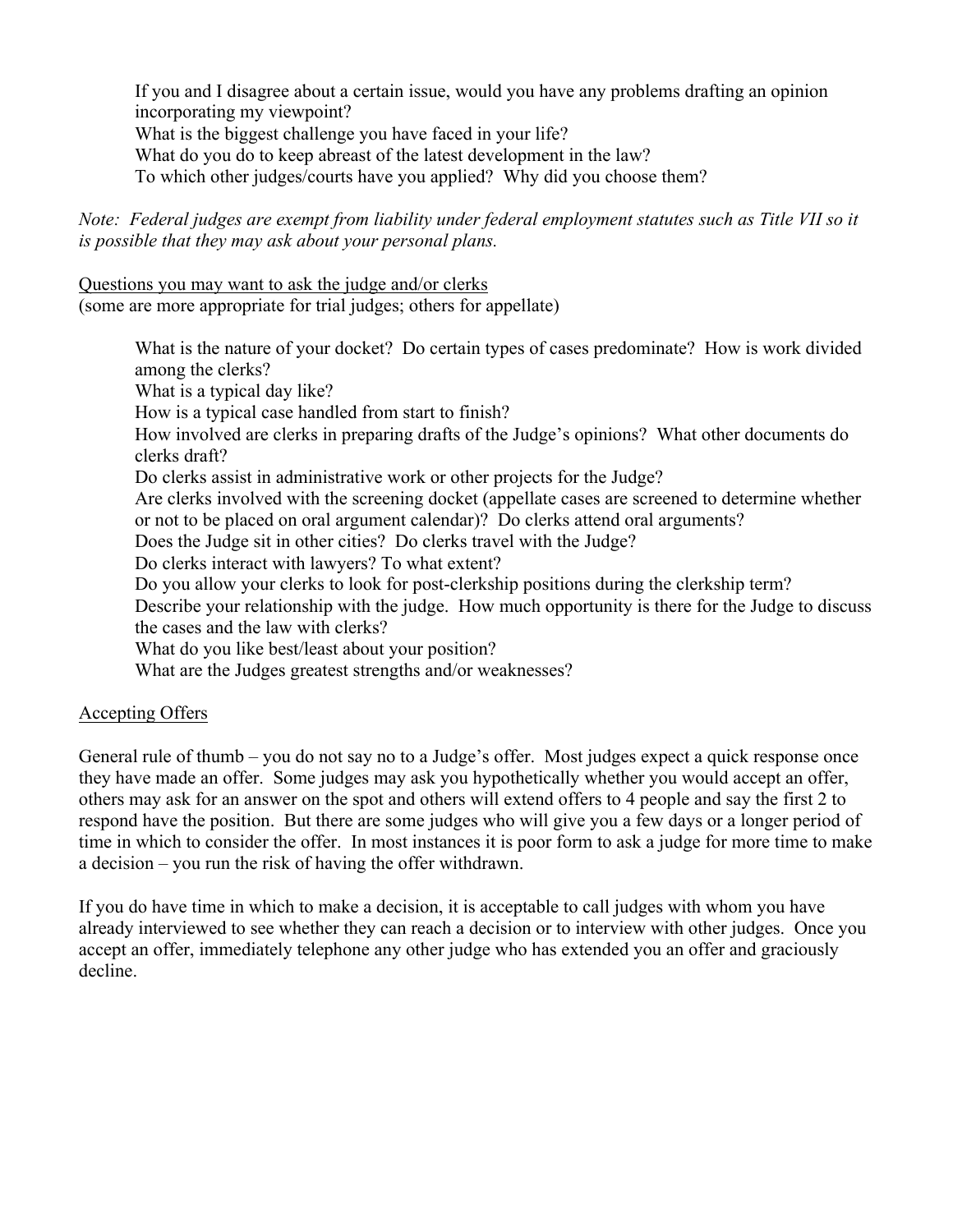Upon accepting a clerkship, cancel any other interviews you may have scheduled. Send a withdrawal letter to chambers in which your applications are still pending. In addition, notify your recommenders and also Courtney Key in the Career Services Office.

# Steps to Take If You Do Not Receive Any Offers

- Continue to check the FLCIS to see if the judges have completed hiring. If you currently have an application pending, reiterate your interest. Or, if it is a new position, forward your application materials.
- Tell everyone that you are seeking a clerkship. They may know of or hear of openings.
- Check regularly for new clerkship opportunities on the FLCIS and the Jobs tab on Symplicity.
- Apply to newly confirmed judges.
- **•** Consider applying after graduation.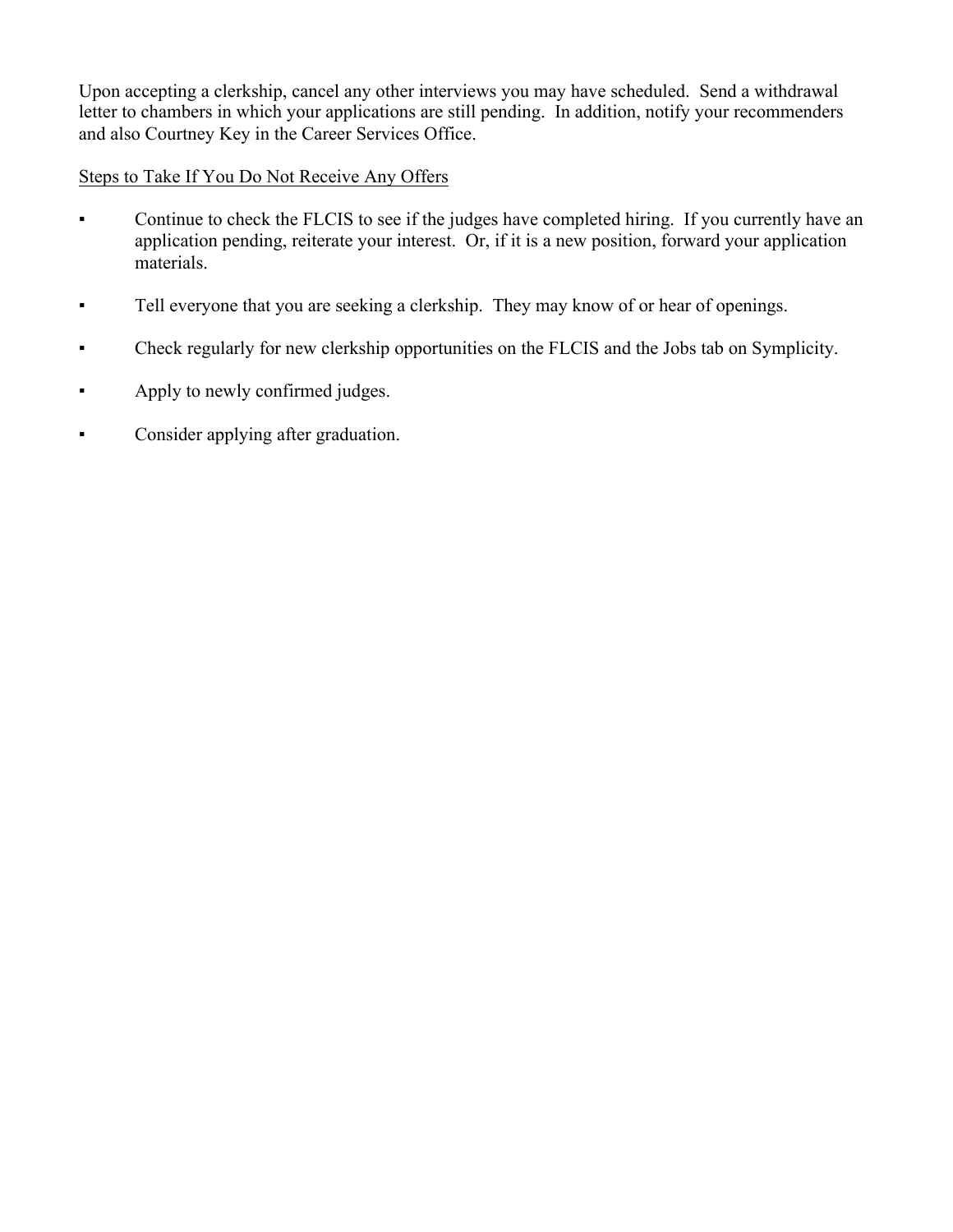# **Federal and State Courts – Summary Descriptions**

# **States Within the United States Courts of Appeals**

**Excerpts from** *The United States Government Manual 2006/2007*  **Concerning the Structure and Jurisdiction of the Various Federal Courts** *(From the Government Manual Online via GPO Access wais.access.gpo.gov)*

**Overview of the State Court Structure and Jurisdiction**

http://www.ncsconline.org/D\_Research/Ct\_Struct/Index.html - for detailed diagram of each court system (as of 2004)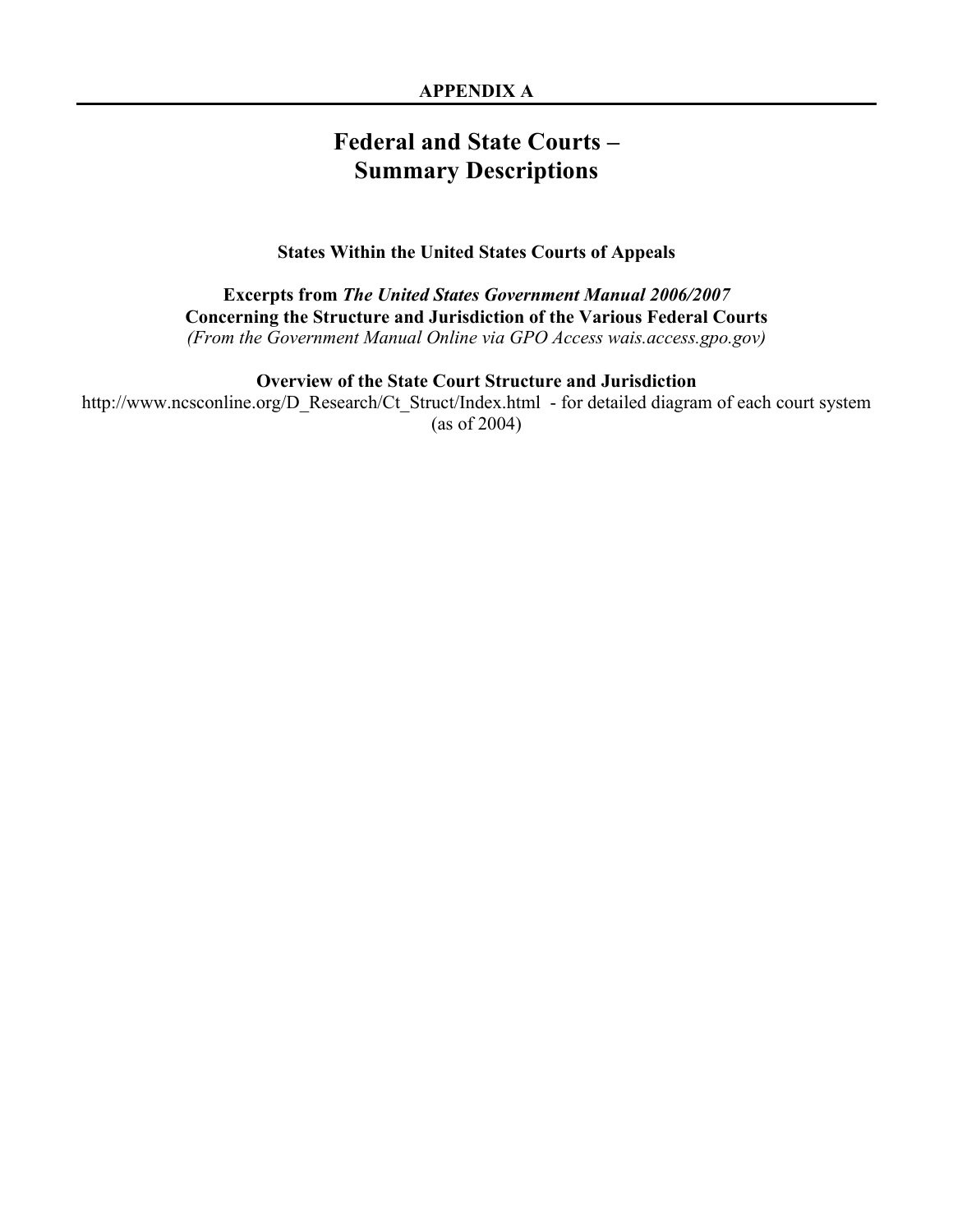### **STATES WITHIN THE UNITED STATES COURTS OF APPEALS<sup>1</sup>**

(Numbers in parentheses indicate total active and senior circuit judges as of Fall 2006)

# **DISTRICT OF COLUMBIA CIRCUIT**<br>District of Columbia<br>**EXECUIT**<br>Illinois

District of Columbia

#### **FIRST CIRCUIT EIGHT CIRCUIT**

Maine Arkansas Massachusetts Iowa New Hampshire Minnesota Puerto Rico Missouri Rhode Island Nebraska

#### **SECOND CIRCUIT NINTH CIRCUIT**

Connecticut Alaska New York Arizona Vermont California

#### **THIRD CIRUIT** Hawaii

Delaware Idaho New Jersey Montana Pennsylvania Nevada

#### **FOURTH CIRCUIT** Washington

Maryland South Carolina Colorado Virginia Kansas West Virginia New Mexico

#### **FIFTH CIRCUIT** Utah

Mississippi

#### **SIXTH CIRCUIT** Florida

Kentucky Georgia Michigan Ohio Tennessee

Indiana Wisconsin

North Dakota South Dakota

Guam Virgin Islands Northern Mariana Islands Oregon

#### North Carolina **TENTH CIRCUIT**

Oklahoma Louisiana Wyoming

#### Texas **ELEVENTH CIRCUIT**

Alabama

 $1$  The Court of Appeals for the Federal Circuit (16) has no geographic jurisdiction. It hears patent appeals from U.S. District Courts and appeals from the U.S. Court of Federal Claims, the U.S. Court of International Trade, and the Court of Veterans Appeals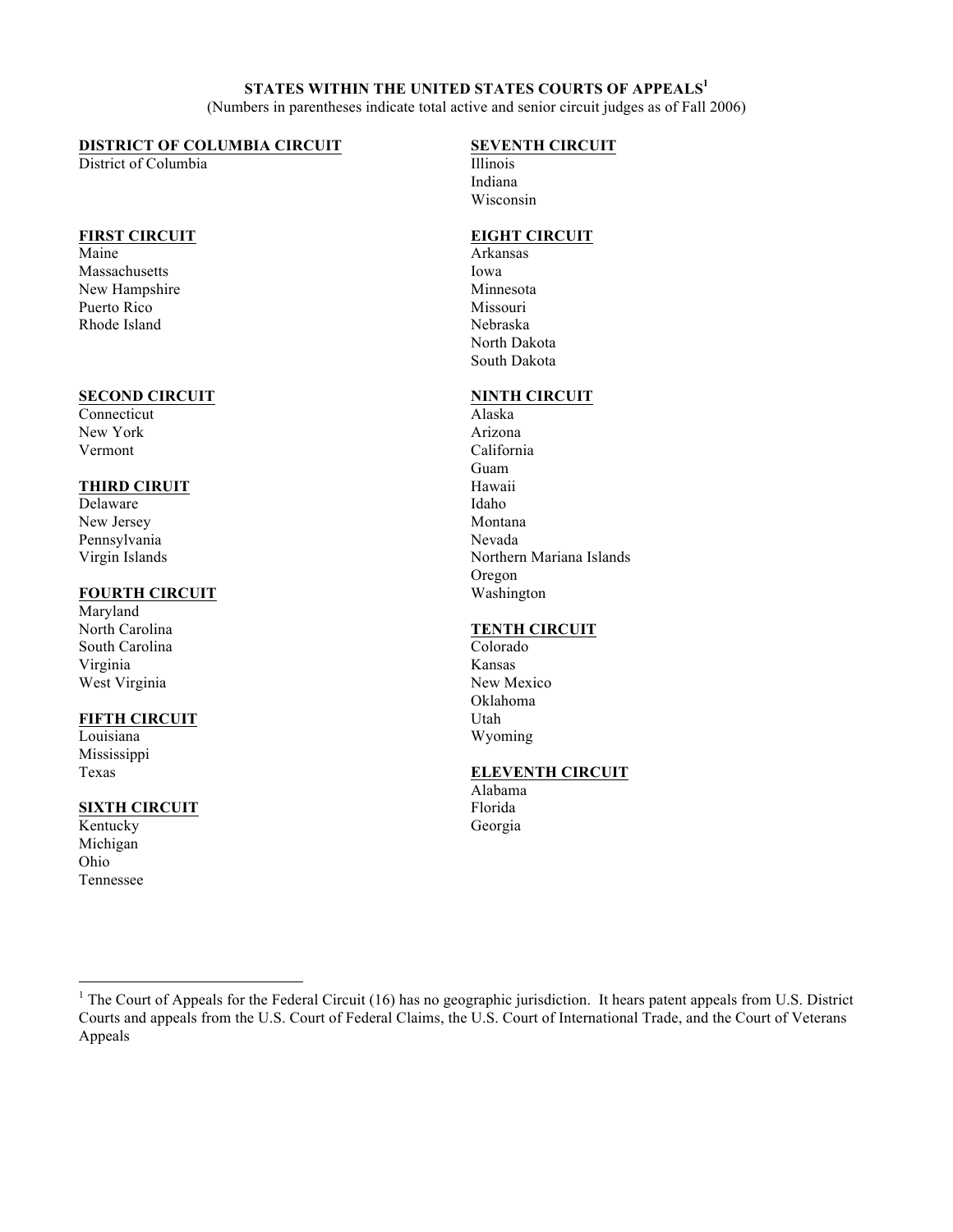#### **THE SUPREME COURT OF THE UNITED STATES**

Article III, section 1, of the Constitution of the United States provides that ``[t]he judicial Power of the United States, shall be vested in one supreme Court, and in such inferior Courts as the Congress may from time to time ordain and establish.'' The Supreme Court of the United States was created in accordance with this provision and by authority of the Judiciary Act of September 24, 1789 (1 Stat. 73). It was organized on February 2, 1790. Article III, section 2 of the Constitution defines the jurisdiction of the Supreme

Court.

The Supreme Court is comprised of the Chief Justice of the United States and such number of Associate Justices as may be fixed by Congress, which is currently fixed at eight (28 U.S.C. 1). The President nominates the Justices with the advice and consent of the Senate.

Article III, section 1, of the Constitution further provides that ``[t]he Judges, both of the supreme and inferior Courts, shall hold their Offices during good Behaviour, and shall, at stated Times, receive for their Services, a Compensation, which shall not be diminished during their Continuance in Office.''

Court officers assist the Court in the performance of its functions. They include the Administrative Assistant to the Chief Justice, the Clerk, the Reporter of Decisions, the Librarian, the Marshal, the Director of Budget and Personnel, the Court Counsel, the Curator, the Director of Data Systems, and the Public Information Officer.

#### **Appellate Jurisdiction**

Appellate jurisdiction has been conferred upon the Supreme Court by various statutes under the authority given Congress by the Constitution. The basic statute effective at this time in conferring and controlling jurisdiction of the Supreme Court may be found in 28 U.S.C. 1251, 1253, 1254, 1257-1259, and various special statutes. Congress has no authority to change the original jurisdiction of this Court.

#### **Rulemaking Power**

Congress has from time to time conferred upon the Supreme Court power to prescribe rules of procedure to be followed by the lower courts of the United States.

#### **Court Term**

The term of the Court begins on the first Monday in October and lasts until the first Monday in October of the next year. Approximately 8,000 cases are filed with the Court in the course of a term, and some 1,000 applications of various kinds are filed each year

that can be acted upon by a single Justice.

#### **Access to Facilities**

The Supreme Court is open to the public from 9 a.m. to 4:30 p.m., Monday through Friday, except on Federal holidays. Unless the Court or Chief Justice orders otherwise, the Clerk's office is open from 9 a.m. to 5 p.m., Monday through Friday, except on Federal legal holidays. The library is open to members of the bar of the Court, attorneys for the various Federal departments and agencies, and Members of Congress.

**For further information concerning the Supreme Court, contact the Public Information Office, United States Supreme Court Building, One First Street NE., Washington, DC 20543. Phone, 202-479-3211. Internet, http://www.supremecourtus.gov.**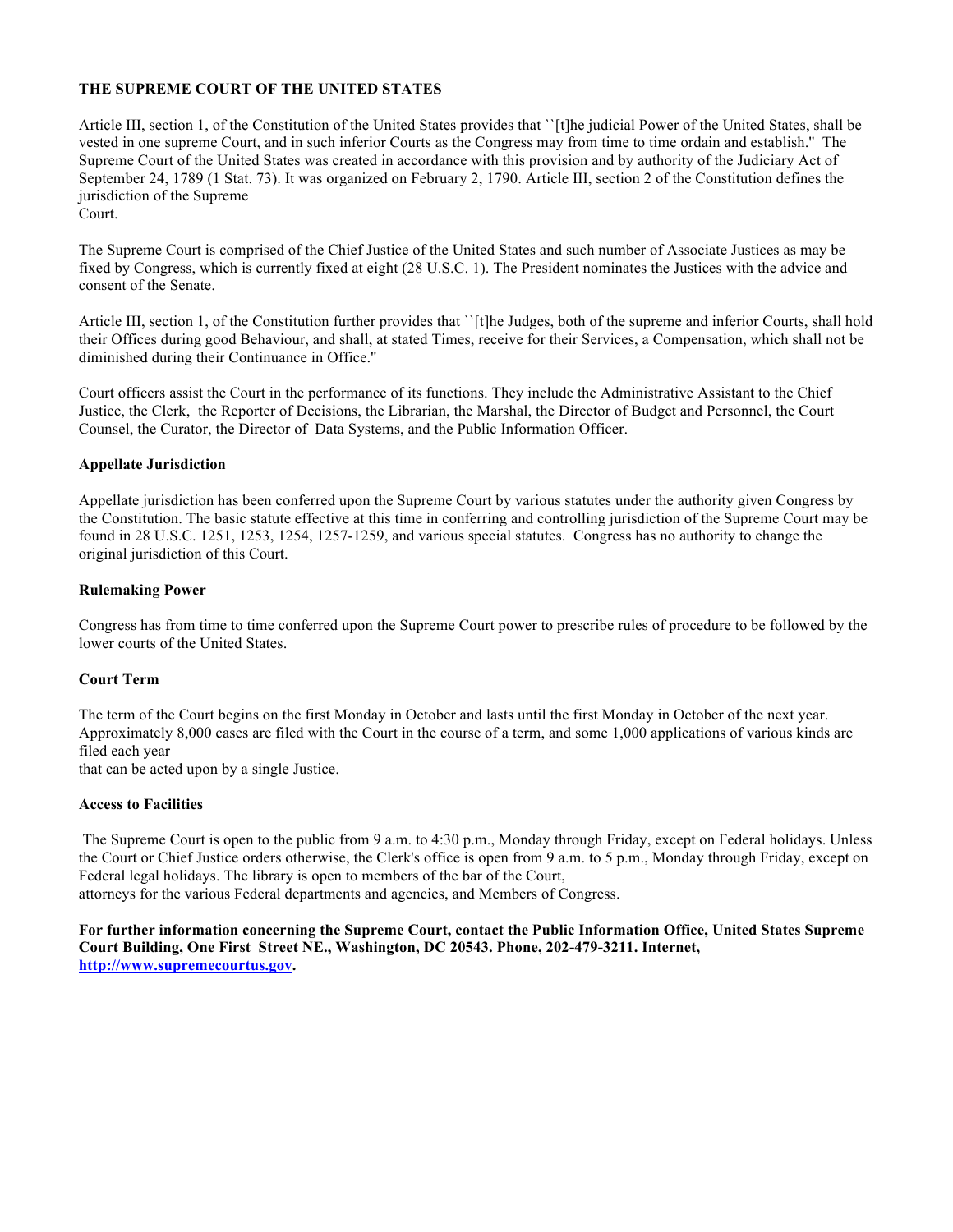#### **LOWER COURTS**

Article III of the Constitution declares, in section 1, that the judicial power of the United States shall be invested in one Supreme Court and in ``such inferior Courts as the Congress may from time to time ordain and establish.'' The Supreme Court has held that these constitutional courts ``... share in the exercise of the judicial power defined in that section, can be invested with no other jurisdiction, and have judges who hold office during good behavior, with no power in Congress to provide otherwise.''

#### **United States Courts of Appeals**

The courts of appeals are intermediate appellate courts created by act of March 3, 1891 (28 U.S.C. ch. 3), to relieve the Supreme Court of considering all appeals in cases originally decided by the Federal trial courts. They are empowered to review all final decisions and certain interlocutory decisions (18 U.S.C. 3731; 28 U.S.C. 1291, 1292) of district courts. They also are empowered to review and enforce orders of many Federal administrative bodies. The decisions of the courts of appeals are final except as they are subject to review on writ of certiorari by the Supreme Court.

The United States is divided geographically into 12 judicial circuits, including the District of Columbia. Each circuit has a court of appeals (28 U.S.C. 41, 1294). Each of the 50 States is assigned to one of the circuits. The territories and the Commonwealth of Puerto Rico are assigned variously to the first, third, and ninth circuits. There is also a Court of Appeals for the Federal Circuit, which has nationwide jurisdiction defined by subject matter. At present each court of appeals has from 6 to 28 permanent circuit judgeships (179 in all), depending upon the amount of judicial work in the circuit. Circuit judges hold their offices during good behavior as provided by Article III, section 1, of the Constitution. The judge senior in commission who is under 70 years of age (65 at inception of term), has been in office at least 1 year, and has not previously been chief judge, serves as the chief judge of the circuit for a 7-year term. One of the justices of the

Supreme Court is assigned as circuit justice for each of the 13 judicial circuits. Each court of appeals normally hears cases in panels consisting of three judges but may sit en banc with all judges present.

The judges of each circuit (except the Federal Circuit) by vote determine the size of the judicial council for the circuit, which consists of the chief judge and an equal number of circuit and district judges. The council considers the state of Federal judicial business in

the circuit and may ``make all necessary and appropriate orders for [its] effective and expeditious administration . . .'' (28 U.S.C. 332).

The chief judge of each circuit may summon periodically a judicial conference of all judges of the circuit, including members of the bar, to discuss the business of the Federal courts of the circuit (28 U.S.C. 333). The chief judge of each circuit and a district judge elected from each of the 12 geographical circuits, together with the chief judge of the Court of International Trade, serve as members of the Judicial Conference of the United States, over which the Chief

Justice of the United States presides. This is the governing body for the administration of the Federal judicial system as a whole (28 U.S.C. 331).

#### **United States Court of Appeals for the Federal Circuit**

This court was established under Article III of the Constitution pursuant to the Federal Courts Improvement Act of 1982 (28 U.S.C. 41, 44, 48), as successor to the former United States Court of Customs and Patent Appeals and the United States Court of Claims. The jurisdiction of the court is nationwide (as provided by 28 U.S.C. 1295) and includes appeals from the district courts in patent cases; appeals from the district courts in contract, and certain other civil actions in which the United States is a defendant; and appeals from final decisions of the U.S. Court of International Trade, the U.S. Court of Federal Claims, and the U.S. Court of Appeals for Veterans Claims

The jurisdiction of the court also includes the review of administrative rulings by the Patent and Trademark Office, U.S. International Trade Commission, Secretary of Commerce, agency boards of contract appeals, and the Merit Systems Protection Board, as well as rulemaking of the Department of Veterans Affairs; review of decisions of the U.S. Senate Select Committee on Ethics concerning discrimination claims of Senate employees; and review of a final order of an entity to be designated by the President

concerning discrimination claims of Presidential appointees.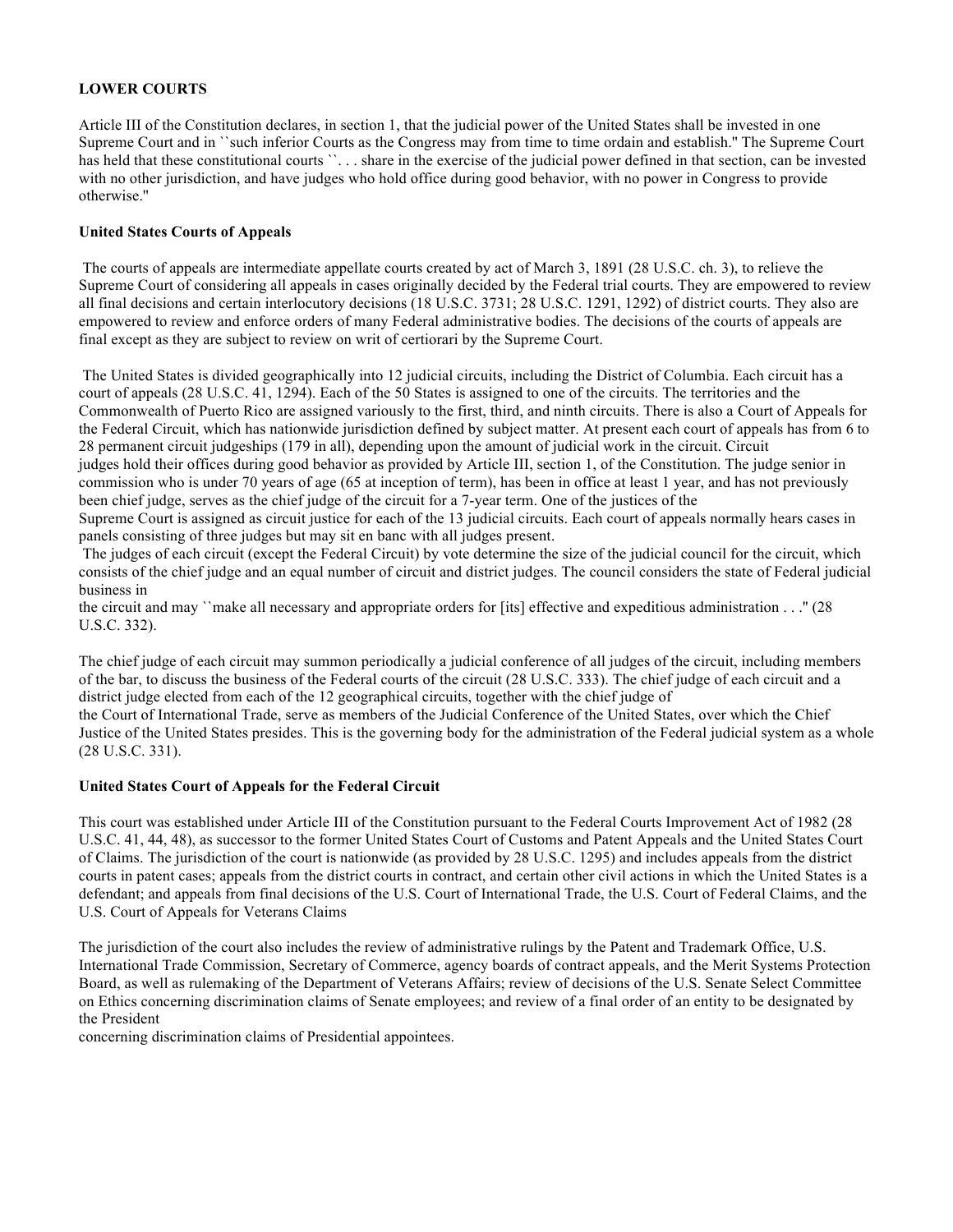The court consists of 12 circuit judges. It sits in panels of three or more on each case and may also hear or rehear a case en banc. The court sits principally in Washington, DC, and may hold court wherever any court of appeals sits (28 U.S.C. 48).

#### **United States District Courts**.

The district courts are the trial courts of general Federal jurisdiction. Each State has at least one district court, while the larger States have as many as four. Altogether there are 89 district courts in the 50 States, plus the one in the District of Columbia. In addition, the Commonwealth of Puerto Rico has a district court with jurisdiction corresponding to that of district courts in the various States.

At present, each district court has from 2 to 28 Federal district judgeships, depending upon the amount of judicial work within its territory. Only one judge is usually required to hear and decide a case in a district court, but in some limited cases it is required that three judges be called together to comprise the court (28 U.S.C. 2284). The judge senior in commission who is under 70 years of age (65 at inception of term), has been in office for at least 1 year, and has not previously been chief judge, serves as chief judge for a 7-year term. There are altogether 645 permanent district judgeships in the 50 States and 15 in the District of Columbia. There are 7 district judgeships in Puerto Rico. District judges hold their offices during good behavior as provided by Article III, section 1, of the Constitution. However, Congress may create temporary judgeships for a court with the provision that when a future vacancy occurs in that district, such vacancy shall not be filled. Each district court has one or more United States magistrate judges and bankruptcy judges, a clerk, a United States attorney, a United States marshal, probation officers, Court reporters, and their staffs. The jurisdiction of the district courts is set forth in title 28, chapter 85, of the United States Code and at 18 U.S.C. 3231.

Cases from the district courts are reviewable on appeal by the applicable court of appeals.

#### **Territorial Court**

Pursuant to its authority to govern the Territories (art. IV, sec. 3, clause 2, of the Constitution), Congress has established district courts in the territories of Guam and the Virgin Islands. The District Court of the Canal Zone was abolished on April 1, 1982, pursuant to the Panama Canal Act of 1979 (22 U.S.C. 3601 note). Congress has also established a district court in the Northern Mariana Islands, which presently is administered by the United States under a trusteeship agreement with the United Nations. These Territorial courts have jurisdiction not only over the subjects described in the judicial article of the Constitution but also over many local matters that, within the States, are decided in State courts. The district court of Puerto Rico, by contrast, is established under Article III, is classified like other ``district courts,'' and is called a ``court of the United States'' (28 U.S.C. 451). There is one judge each in Guam and the Northern Mariana Islands, and two in the Virgin Islands. The judges in these courts are appointed for terms of 10 years.

#### **For further information concerning the lower courts, contact the Administrative Office of the United States Courts, Thurgood Marshall Federal Judiciary Building, One Columbus Circle NE., Washington, DC 20544. Phone, 202-502- 2600.**

#### **United States Court of International Trade**

This court was originally established as the Board of United States General Appraisers by act of June 10, 1890, which conferred upon it jurisdiction theretofore held by

(19 U.S.C. ch. 4). The act of May 28, 1926 (19 U.S.C. 405a), created the United States Customs Court to supersede the Board; by acts of August 7, 1939, and June 25, 1948 (28 U.S.C. 1582, 1583), the court was integrated into the United States court structure, organization, and procedure. The act of July 14, 1956 (28 U.S.C. 251), established the court as a court of record of the United States under Article III of the Constitution. The Customs Court Act of 1980 (28 U.S.C. 251) constituted the court as the United States Court of International Trade.

The Court of International Trade has jurisdiction over any civil action against the United States arising from Federal laws governing import transactions. This includes classification and valuation cases, as well as authority to review certain agency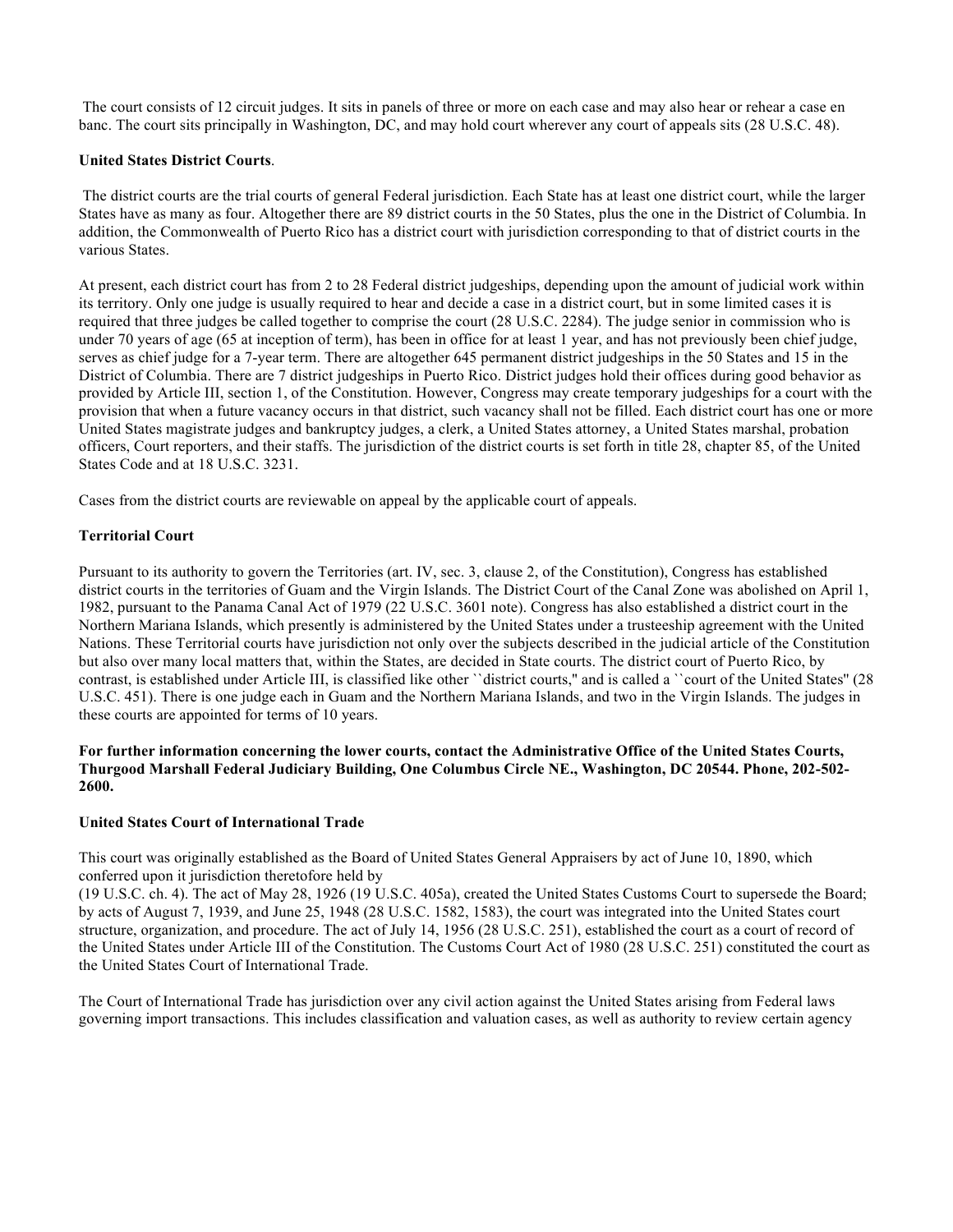determinations under the Trade Agreements Act of 1979 (19 U.S.C. 2501) involving antidumping and countervailing duty matters. In addition, it has exclusive jurisdiction

of civil actions to review determinations as to the eligibility of workers, firms, and communities for adjustment assistance under the Trade Act of 1974 (19 U.S.C. 2101). Civil actions commenced by the United States to recover customs duties, to recover on a customs bond, or for certain civil penalties alleging fraud or negligence are also within the exclusive jurisdiction of the court.

The court is composed of a chief judge and eight judges, not more than five of whom may belong to any one political party. Any of its judges may be temporarily designated and assigned by the Chief Justice of the United States to sit as a court of appeals or district court judge in any circuit or district. The court has a clerk and deputy clerks, a librarian, court reporters, and other supporting personnel. Cases before the court may be tried before a jury. Under the Federal Courts Improvement Act of 1982 (28 U.S.C. 1295), appeals are taken to the U.S. Court of Appeals for the Federal Circuit, and ultimately review may be sought in appropriate cases in the Supreme Court of the United States.

The principal offices are located in New York, NY, but the court is empowered to hear and determine cases arising at any port or place within the jurisdiction of the United States.

#### **For further information, contact the Clerk, United States Court of International Trade, One Federal Plaza, New York, NY 10278-0001. Phone, 212-264-2814.**

#### **SPECIAL COURTS**

The Supreme Court has held that ``. . . Article III [of the Constitution] does not express the full authority of Congress to create courts, and that other Articles invest Congress with powers in the exertion of which it may create inferior courts and clothe them with functions deemed essential or helpful in carrying those powers into execution.'' Such courts, known as legislative courts, have functions which ``. . . are directed to the

execution of one or more of such powers and are prescribed by Congress

independently of section 2 of Article III; and their judges hold office for such term as Congress prescribes, whether it be a fixed period of years or during good behavior.'' Appeals from the decisions of these courts, with the exception of the U.S. Tax Court and the U.S. Court of Appeals for the Armed Forces, may be taken to the U.S. Court of Appeals for the Federal Circuit. Appeals from the decisions of the Tax Court may be taken to the court of appeals in which judicial circuit the case was initially heard. Certain decisions of the U.S. Court of Appeals for the Armed Forces are reviewable by writ of certiorari in the Supreme Court.

#### **United States Court of Federal Claims**

The U.S. Court of Federal Claims has jurisdiction over claims seeking money judgments against the United States. A claim must be funded upon the United States Constitution; an act of Congress; the regulation of an executive department; an express or implied-in-fact contract with the United States; or damages, liquidated or unliquidated, in cases not sounding in tort. Judges in the U.S. Court of Federal Claims are appointed by the President for 15-year terms, subject to Senate confirmation. Appeals are to the U.S. Court of Appeals for the Federal Circuit.

#### **For further information, contact the Clerk's Office, United States Court of Federal Claims, 717 Madison Place NW., Washington, DC 20005-1086. Phone, 202-357-6400.**

#### **United States Court of Appeals for the Armed Forces**

This court was established under Article I of the Constitution of the United States pursuant to act of May 5, 1950, as amended (10 U.S.C. 867). Subject only to certiorari review by the Supreme Court of the United States in a limited number of cases, the court serves as the final appellate tribunal to review court-martial convictions of all the Armed Forces. It is exclusively an appellate criminal court, consisting of five civilian judges who are appointed for 15-year terms by the President with the advice and consent of the Senate. The court is called upon to exercise jurisdiction to review the record in all cases: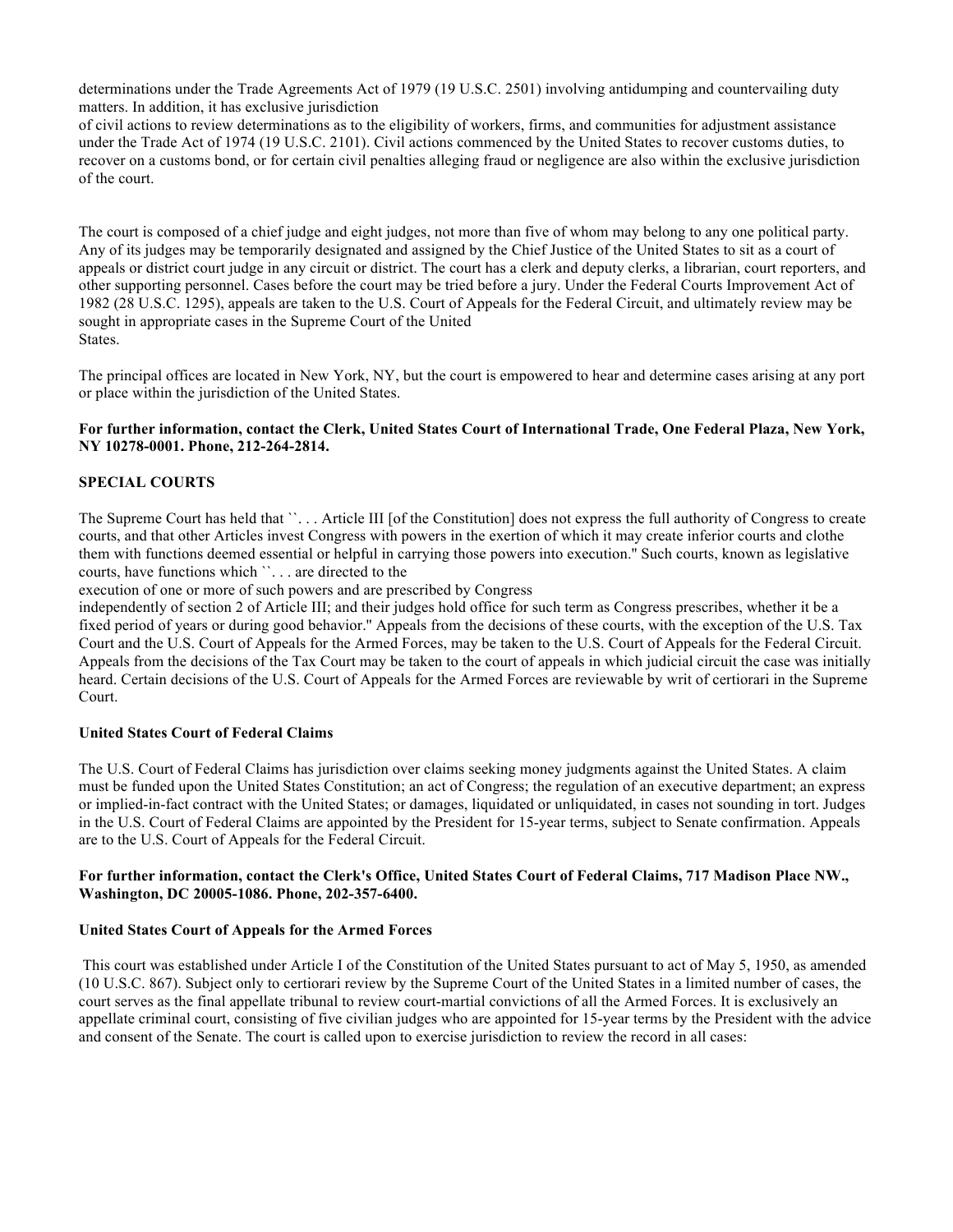--extending to death;

 --certified to the court by a Judge Advocate General of an armed force or by the General Counsel of the Department of Transportation, acting for the Coast Guard; or

 --petitioned by accused who have received a sentence of confinement for 1 year or more, and/or a punitive discharge. The court also exercises authority under the All Writs Act (28 U.S.C. 1651 (a)).

In addition, the judges of the court are required by law to work jointly with the senior uniformed lawyer from each armed force, the Chief Counsel of the Coast Guard, and two members of the public appointed by the Secretary of Defense, to make an annual comprehensive survey and to report annually to the Congress on the operation and progress of the military justice system under the Uniform Code of Military Justice, and to recommend improvements wherever necessary.

For further information, contact the Clerk, United States Court of Appeals for the Armed Forces, 450 E Street NW., Washington, DC 20442-0001. Phone, 202-761-1448. Fax, 202-761-4672. Internet, http://www.armfor.uscourts.gov.

#### **United States Tax Court**

This is a court of record under Article I of the Constitution of the United States (26 U.S.C. 7441). Currently an independent judicial body in the legislative branch, the court was originally created as the United States Board of Tax Appeals, an independent agency in the executive branch, by the Revenue Act of 1924 (43 Stat. 336) and continued by the Revenue Act of 1926 (44 Stat. 105), the Internal Revenue Codes of 1939, 1954, and 1986. The name was changed to the Tax Court of the United States by the Revenue Act of 1942 (56 Stat. 957), and the Article I status and change in name to United States Tax Court were effected by the Tax Reform Act of 1969 (83 Stat. 730).

The court is composed of 19 judges. Its strength is augmented by senior judges who may be recalled by the chief judge to perform further judicial duties and by special trial judges who are appointed by the chief judge and serve at the pleasure of the court. The chief judge is elected biennially from among the 19 judges of the court.

The matters over which the Court has jurisdiction are set forth in the various sections of title 26 of the U.S. Code. At the option of the individual taxpayer, simplified procedures may be utilized for the trials of small tax cases, provided that in a case conducted under these procedures the decision of the court would be final and not subject to review by any court. The jurisdictional maximum for such cases is \$50,000 for any disputed year.

All decisions, other than small tax case decisions, are subject to review by the courts of appeals and thereafter by the Supreme Court of the United States upon the granting of a writ of certiorari.

The office of the court and all of its judges are located in Washington, DC. The court conducts trial sessions at various locations within the United States as reasonably convenient to taxpayers as practicable. Each trial session is conducted by a single judge or a special trial judge. All proceedings are public and are conducted judicially in accordance with the court's Rules of Practice and the rules of evidence applicable in trials without a jury in the U.S. District Court for the District of Columbia. A fee of \$60 is prescribed for the filing of a petition. Practice before the court is limited to practitioners admitted under the court's Rules.

**For further information, contact the Administrative Office, United States Tax Court, 400 Second Street NW., Washington, DC 20217-0002. Phone, 202-521-0700. Internet, http://www.ustaxcourt.gov.**

#### **United States Court of Appeals for Veterans Claims**

The United States Court of Veterans Appeals was established on November 18, 1988 (102 Stat. 4105, 38 U.S.C. 7251) pursuant to Article I of the Constitution, and given exclusive jurisdiction to review decisions of the Board of Veterans Appeals. The court was renamed the United States Court of Appeals for Veterans Claims by the Veterans Programs Enhancement Act of 1998 (38 U.S.C. 7251 note). The court may not review the schedule of ratings for disabilities or actions of the Secretary in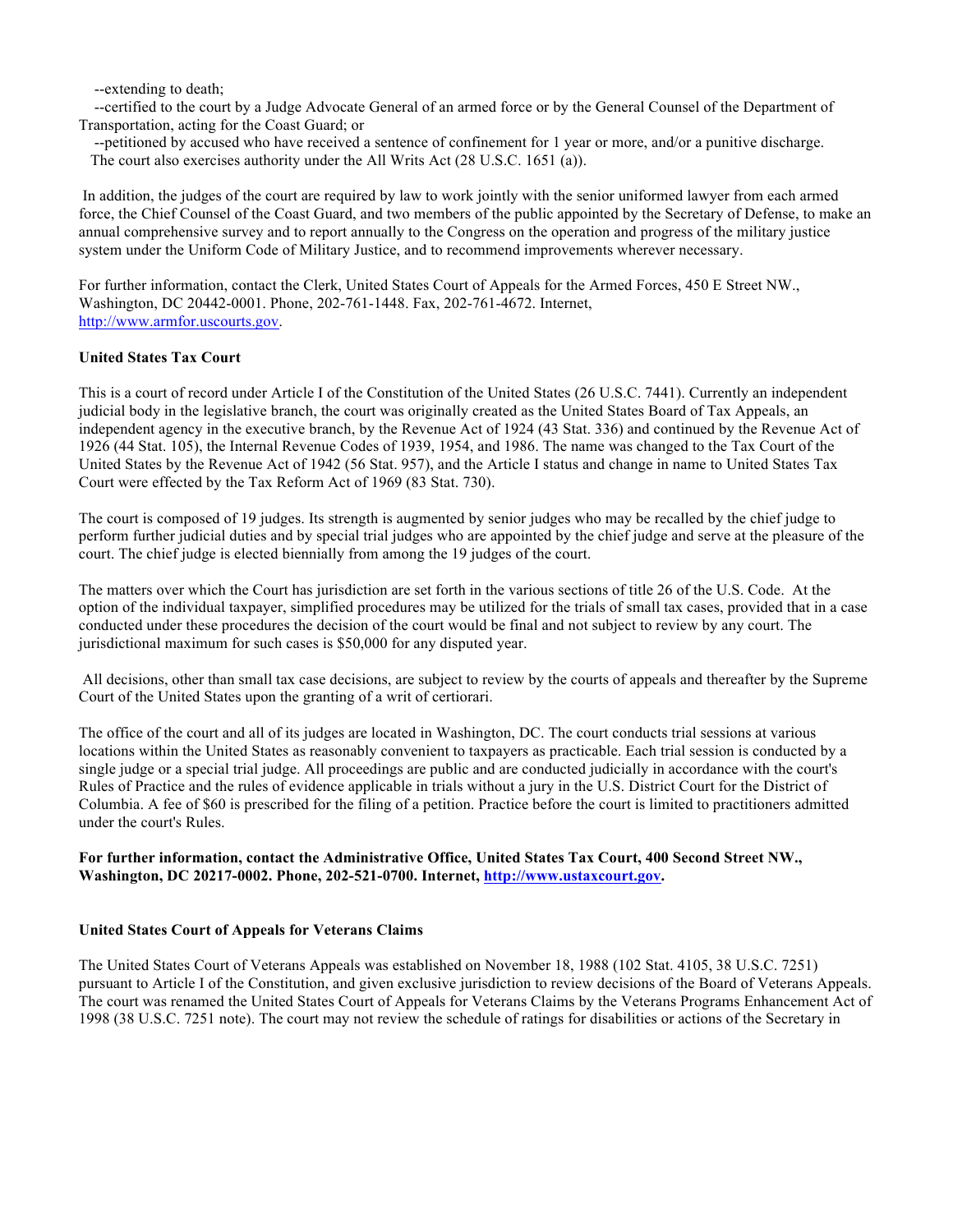adopting or revising that schedule. Decisions of the Court of Appeals for Veterans Claims may be appealed to the United States Court of Appeals for the Federal Circuit.

The court consists of seven judges appointed by the President, with the advice and consent of the Senate, for 15-year terms. One of the judges serves as chief judge.

The court's principal office is in the District of Columbia, but the court can also act at any place within the United States.

#### **For further information, contact the Clerk, United States Court of Appeals for Veterans Claims, Suite 900, 625 Indiana Avenue NW., Washington, DC 20004-2950. Phone, 202-501-5970. Internet, http://www.vetapp.gov.**

#### **Other Courts**

There have also been created two courts of local jurisdiction for the District of Columbia: the District of Columbia Court of Appeals and the Superior Court.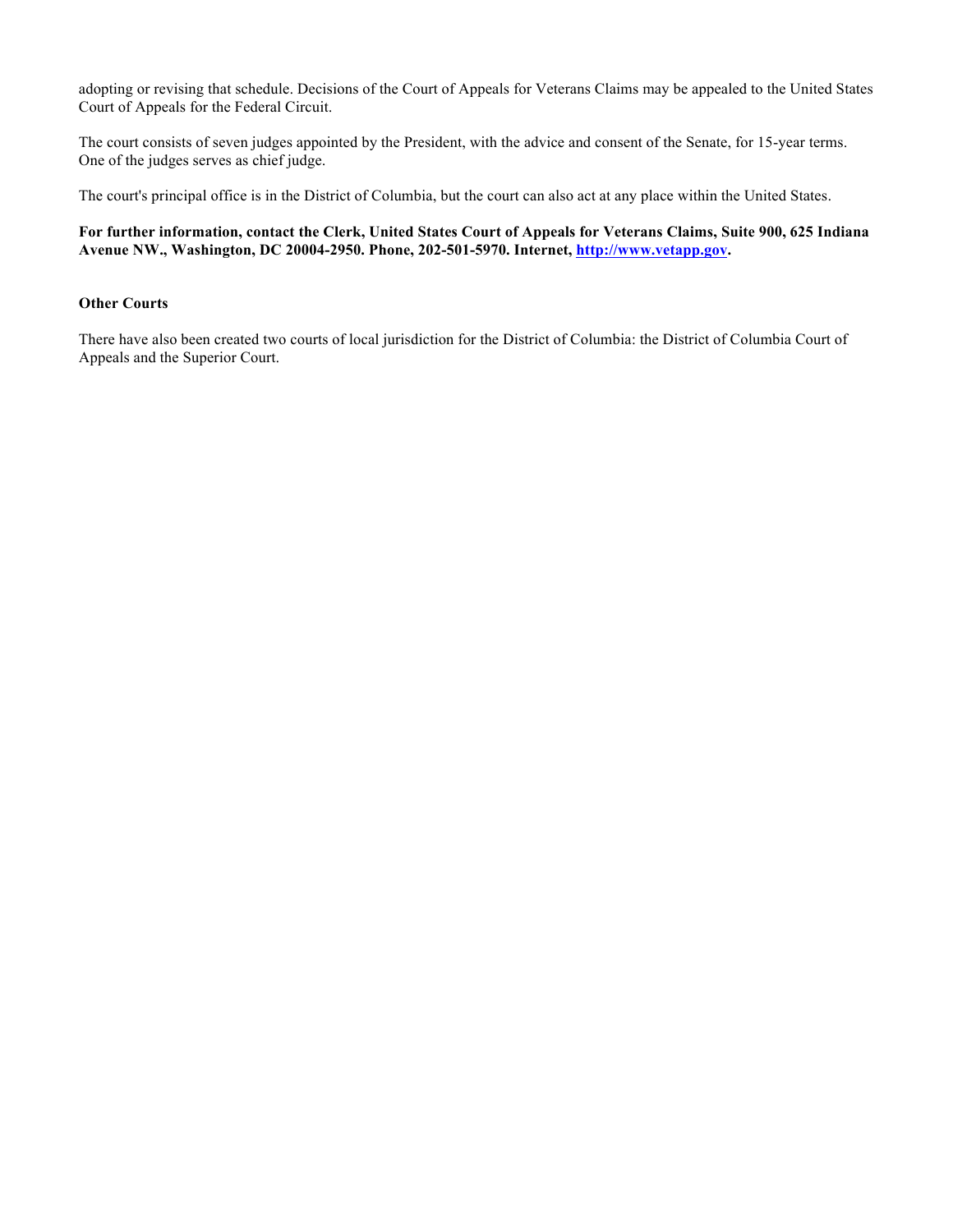#### **Overview of State Supreme Courts**

As with any endeavor involving state governments, it is difficult and risky to make generalizations about state supreme courts. Every state, however, has at least one court of last resort, usually called its "supreme court." Unlike the United States Supreme Court, whose jurisdiction is essentially discretionary, the state supreme courts have mandatory jurisdiction in a number of areas. The specific demarcation between mandatory and discretionary jurisdiction varies among states. The number of justices ranges from five to nine. The length of their terms as well as the manner of selection, differ markedly from state to state.

Go to National Center for State Courts website at http://www.ncsconline.org/D\_Research/Ct\_Struct/Index.html to view the court structure of each state court. This will give you a better sense of common court arrangements. Three to view are: **Missouri** (http://www.ncsconline.org/D\_Research/Ct\_Struct/include/MO\_p.pdf) which has a system most similar to the federal arrangement: a single court of last resort and an intermediate appellate court; **Texas**, (http://www.ncsconline.org/D\_Research/Ct\_Struct/state\_inc.asp?STATE=TX) which has two courts of last resort, typifies the alternative approach to burgeoning criminal appeals; the Court of Criminal Appeals functions as the court of last resort for criminal matters, while the Supreme Court is the last resort for all other matters; and **Vermont** (http://www.ncsconline.org/D\_Research/Ct\_Struct/state\_inc.asp?STATE=VT) which represents an alternative system found in a number of states: a single court of last resort with no intermediate appellate court.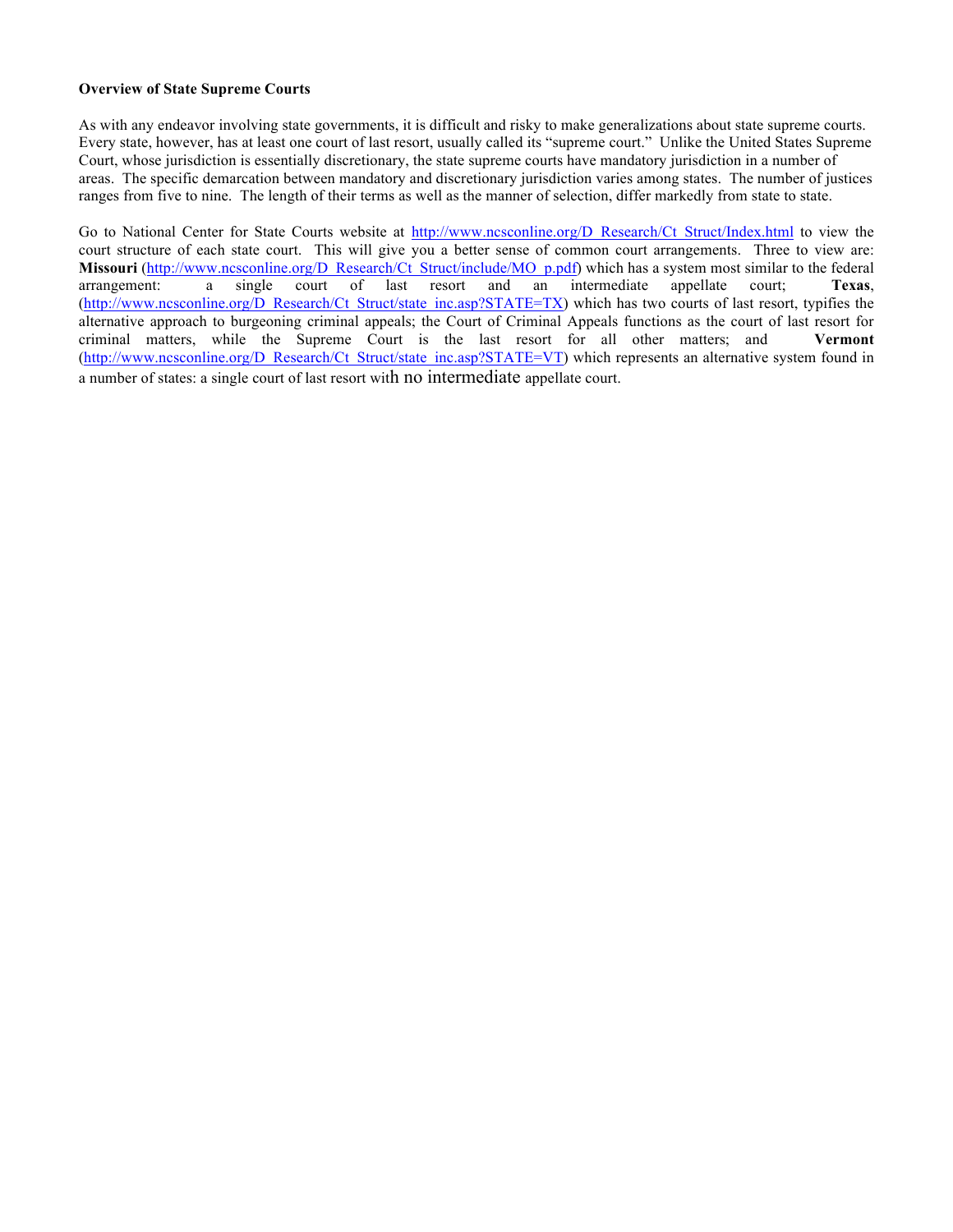# **Appendix B**

# **RESEARCHING JUDGES**

Resources in CSO

Human Resources

Online Resources *Websites Discussion Boards*

Written Resources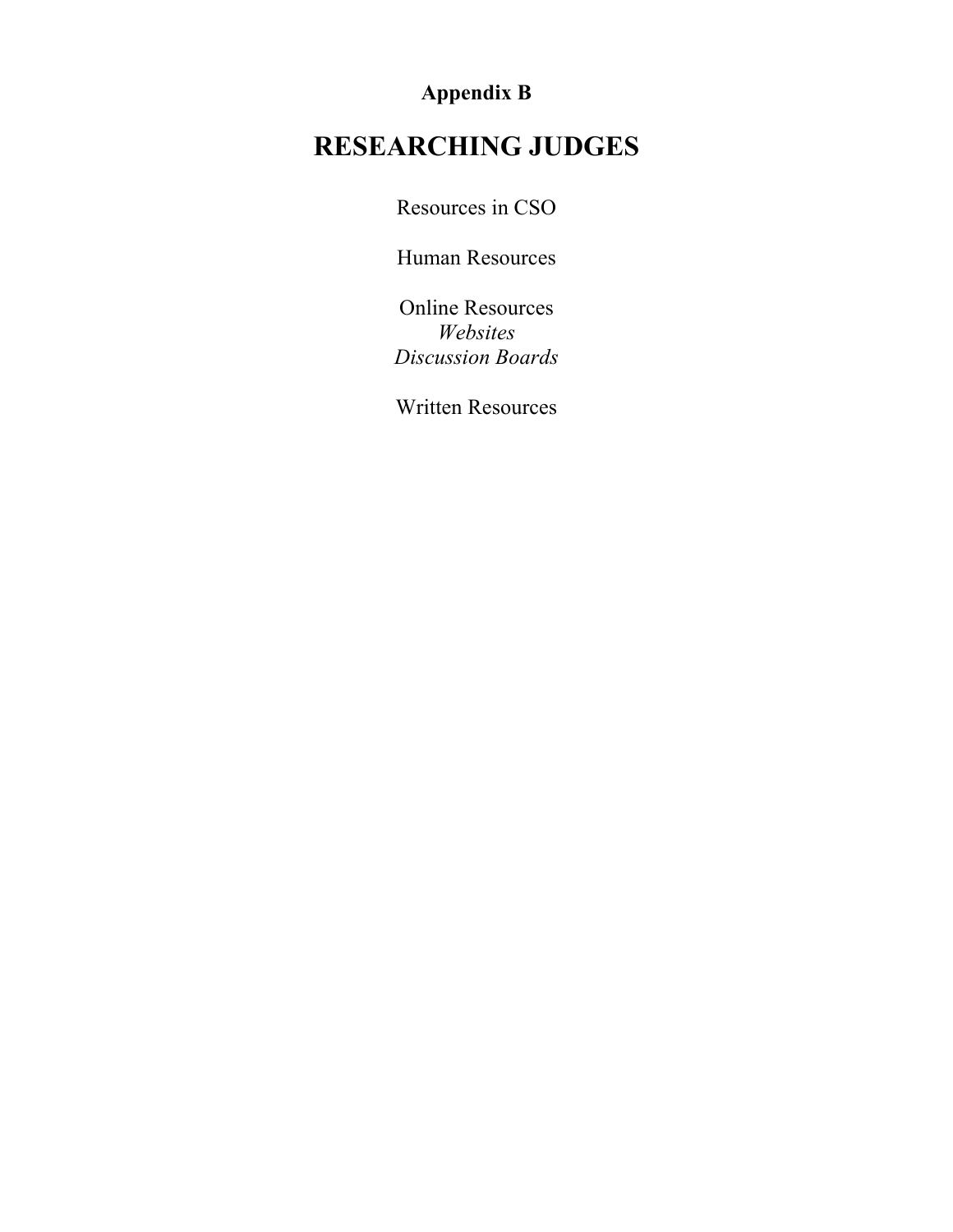# SOURCES OF INFORMATION

*Resources are listed alphabetically within each category*

# **RESOURCES CREATED AND MAINTAINED BY THE CAREER SERVICES OFFICE**

### **CSO Counseling and Programs**

CSO counselors are available to counsel students about the decision to clerk, the clerkship application and selection process, and other career issues.

**Job Posting Database on Symplicity**: Contains information from state and federal courts and judges requesting applications.

# **HUMAN RESOURCES**

**Alumni** who have clerked or who are clerking now. Ask them to provide their insights into the clerkship search, experience, interviewing process and strategies, and more. They can offer useful information on the other judges in their court, as well as their own. Recent graduates can give you the most current information. Former clerks may give a different perspective than clerks who have not yet completed their time in chambers.

**Attorneys** from the areas where you would like to clerk. Speak with former law clerks within the firms/organizations where you have worked or are working. Speak with local attorneys who have practiced before local judges, or know someone who has, and may have clerked themselves.

**Faculty and Deans.** Talk to them about your career plans and ask them advice on clerking and on judges.

**Members of the Class of 2014** who will be clerking. They have finished the process you are beginning and can offer advice on application strategies, interviewing, and the selection process. (*And for members of the Class of 2016 remember that Spring 2015 is a great time to speak with members of the class of 2015 who will be clerking.)*

When speaking with former clerks and individuals familiar with the judge ask them about issues that are important to you. The questions you ask will likely be dependent upon the stage of the application process you find yourself in – deciding whether to apply to a judge, the interview stage, or deciding whether to accept an offer. Questions may include:

- What is the Judge's personality like?
- How interested in the Judge in clerks' personal and professional lives? How close is the Judge with former clerks? How much will the Judge help with finding the next job?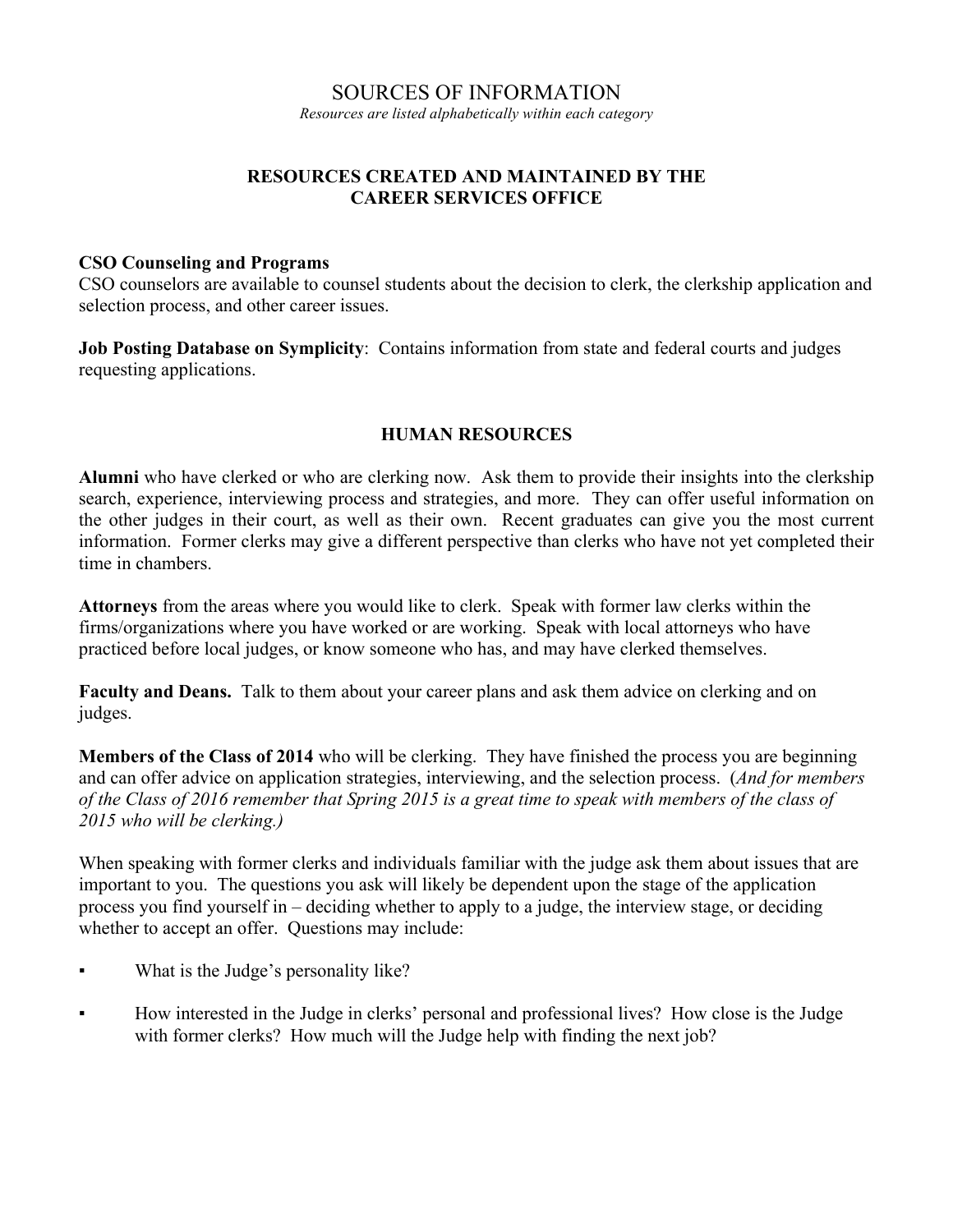- What is the Judge's reputation in the legal community?
- What are the best and worst things about working for the Judge? What things should an applicant know that might help in making up his or her mind?
- How extensively does the Judge edit clerks' drafts?
- What are typical hours in chambers?
- Tell me about the geographic area?

# **ONLINE RESOURCES**

# **Alliance for Justice: Judicial Selection Project:** http://www.afj.org/our-work/issues/judicial-selection-2

Contains statistical data on the appointment process and vacancies of the federal judiciary. Also contains demographic lists and tables of sitting judges based on categories such as the appointing president, gender, race, and other information. Information is regularly updated.

# **Federal Administrative Law Judges Conference:** http://www.faljc.org

A voluntary professional association for administrative law judges, this site provide information about the role of administrative law judges and a list of judges, by agency, who are members.

Several federal agencies also have links to the administrative law judges including:

*U.S. Environmental Protection Agency Office of Administrative Law Judges*: http://www.epa.gov/oalj/

*U.S. Federal Energy Regulatory Commission, Office of Administrative Law Judges*: http://www.ferc.gov/about/offices/oaljdr.asp

*U.S. Housing and Urban Development Office of Administrative Law Judges*: http://www.hud.gov/offices/oalj/index.cfm

*U.S. Department of Labor, Office of Administrative Law Judges*: http://www.oalj.dol.gov

*U.S. Social Security Administration*: http://www.ssa.gov

# **Federal Judicial Center: http://www.fjc.gov**

Biographical information on all past and present judges, court histories, educational materials and links to other legal resources.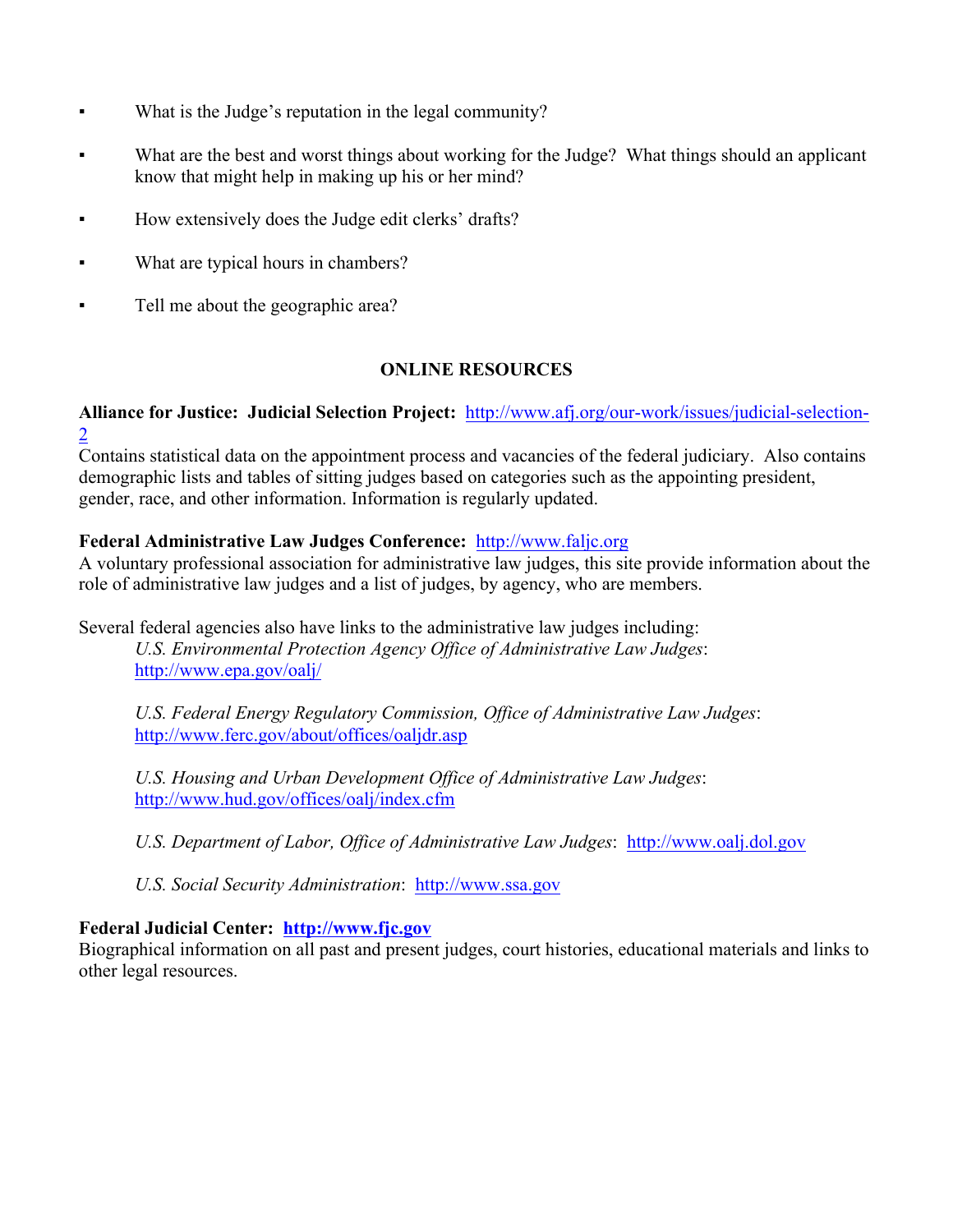# **Federal Judiciary: http://www.uscourts.gov**

Information about and links to federal courts, along with the online version of *The Third Branch*  (http://news.uscourts.gov/), the federal judiciary's newsletter which provides news about judicial vacancies, nominations, resignations, and confirmations.

# **Federal Judiciary Library online: http://www.loislaw.com/judlib/**

Available by password protected subscription from Aspen Publishing, the library includes full text of the Almanac of the Federal Judiciary, links to full text opinions by federal judges, and the complete judicial questionnaires submitted to the Senate by judges when they were nominated. **Contact the circulation desk of the Law School library for a password.** 

# **Federal Law Clerk Information System (FLCIS)**: https://lawclerks.ao.uscourts.gov.

The federal judiciary's searchable database of federal law clerk hiring information maintained by the Administrative Office of the U.S. Courts. The site offers general information about clerkship duties, salary, and benefits as well as clerkship information posted by individual federal judges and application deadlines. Each judge is responsible for listing any openings s/he may have. One can search by court, and may refine their search for starting dates, specific judges, or clerkship term. Judges may also list that their positions are filled, or that they do not have clerkship positions or vacancies. *Note: Currently 75 – 80% of the judges use the FLCIS.* If a judge is not listed in the FLCIS, call the chambers directly to ascertain whether the judge will be hiring a law clerk for the year in which you are interested in clerking.

# **Findlaw: http//:www.findlaw.com**

Good legal search engine. Has links to court websites, accompanied by brief descriptions of each site. U.S. Court of Appeals: http://www.findlaw.com/10fedgov/Judicial/Appeals\_courts.htm. U.S. District Courts: http://www.findlaw.com/10fedgov/Judicial/distriact\_courts.html. Bankruptcy Courts: http://www.findlaw.com/**10fedgov**/Judicial/bankruptcy\_courts.html Other federal courts: http://www.findlaw.com/10fedgov/Judicial/other\_courts.html

# **Lexis/Nexis and Westlaw**.

Access these services to review judges opinions and news articles. Lexis also has Courtlink, a feature for researching the caseload of the circuit and district courts, several state courts, and individual district court judges.

**Online System for Clerkship Application and Review (OSCAR): https://oscar.symplicity.com/** Contains information on judges participating the electronic submission and review of clerkship applications.

# **National Center for State Courts:** http://www.ncsc.org/

Links to numerous state and international court sites.

**Senate Judiciary Committee: http://www.senate.gov/legislative/legis\_act\_nominations.html** Most up-to-date listings of recent nominations and confirmations, judicial and otherwise.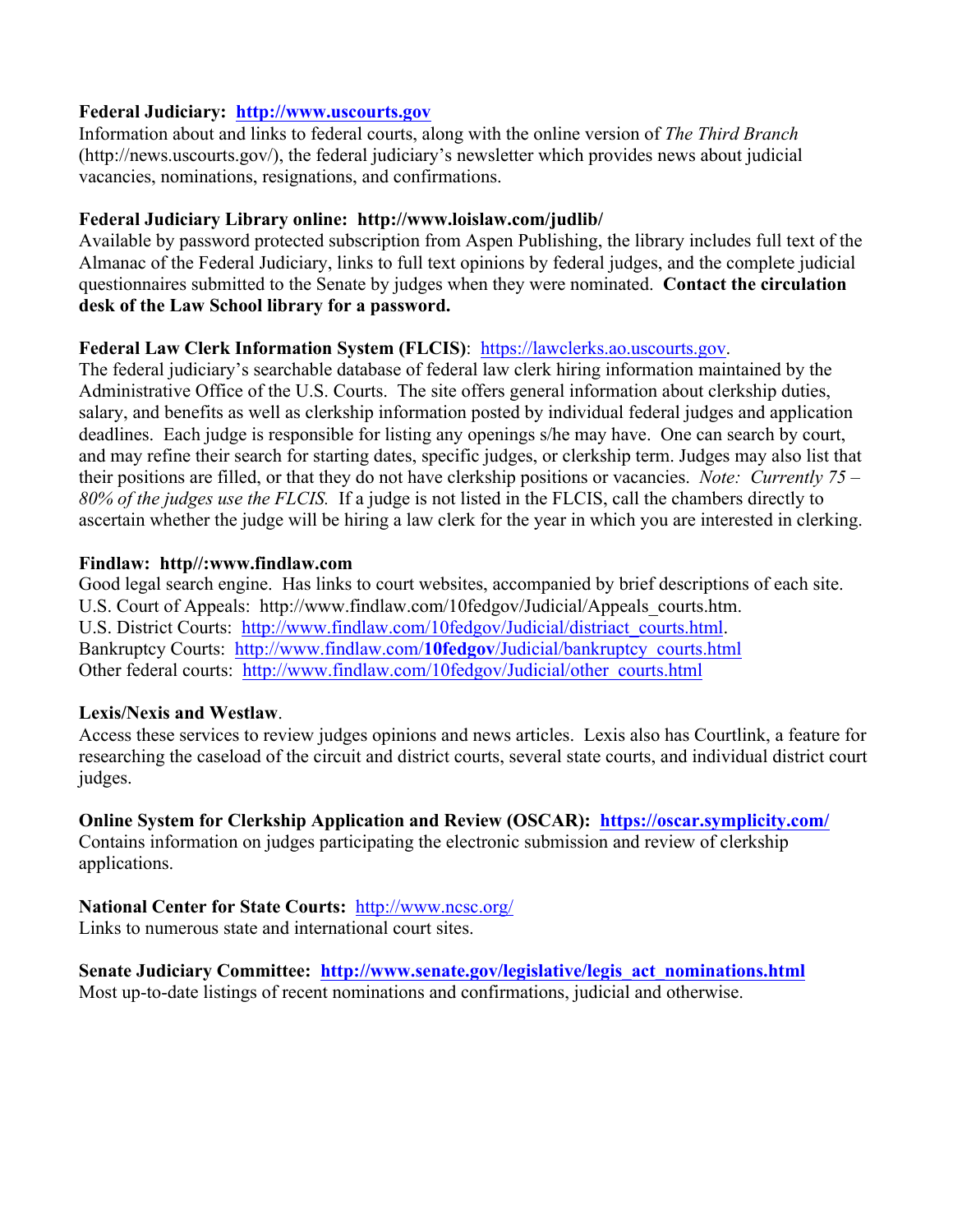# **2014 Guide to State Judicial Clerkship Procedures**: http://vermontlaw.edu/career

Produced by the Vermont Law School, this resource provides information on clerkship opportunities in all 50 states as well as in D.C., Guam, and Puerto Rico. Contact the Career Services Office for a username and password.

### **USDOJ Office of Legal Policy:** http://www.justice.gov/olp/judicial-nominations

Includes biographical and other supporting materials on judicial nominees, along with lists of nominees, confirmations and status of "blue slips."

### **Clerkship Discussion Boards**

*Please approach discussion boards with great caution and critically evaluate the information provided. The postings on these sites represent the individual views of current/former clerks and students interested in clerkships. The information may not always be accurate or may reflect solely the view of the individual posting to the board.*

# **Greedy Clerks –** *Clerkships 101 – Getting Them, Keeping Them, and Cashing In On Them***: http://www.infirmation.com/bboard/clubs.tcl?topic=Greedy%20Clerks**

Clerkship discussion board which claims devotion to "getting them, keeping them, and cashing in on them."

# **JudicialClerkships.com: http://www.judicialclerkships.com/**

Provides information to help students navigate the maze of courts and judicial clerkship opportunities, links to key court sites and judicial clerkship listings an comments and updates throughout the judicial clerkship application season. In addition it provides a forum for students and judicial clerks to exchange information about applying for a clerkship and to share their clerkship experiences.

# **Books and Other Written Resources**

*These resources are available in the Career Services Library* 

**Almanac of the Federal Judiciary**. Vol. 1: Profiles of sitting judges of U.S. District Courts; Vol. 2: Profiles of sitting judges of U.S. Courts of Appeals. Includes judges' biographical information, publications, noteworthy rulings, and anonymous evaluations by lawyers.

# **Behind the Bench: The Guide to Judicial Clerkships.**

**Chambers Handbook for Judges' Law Clerks and Secretaries.**

**Courting the Clerkship: Perspectives on the Opportunity.**

**Judging: A Book for Student Clerks.**

**Judicial Yellow Book.**

**Opportunities with International Tribunals and Foreign Courts.**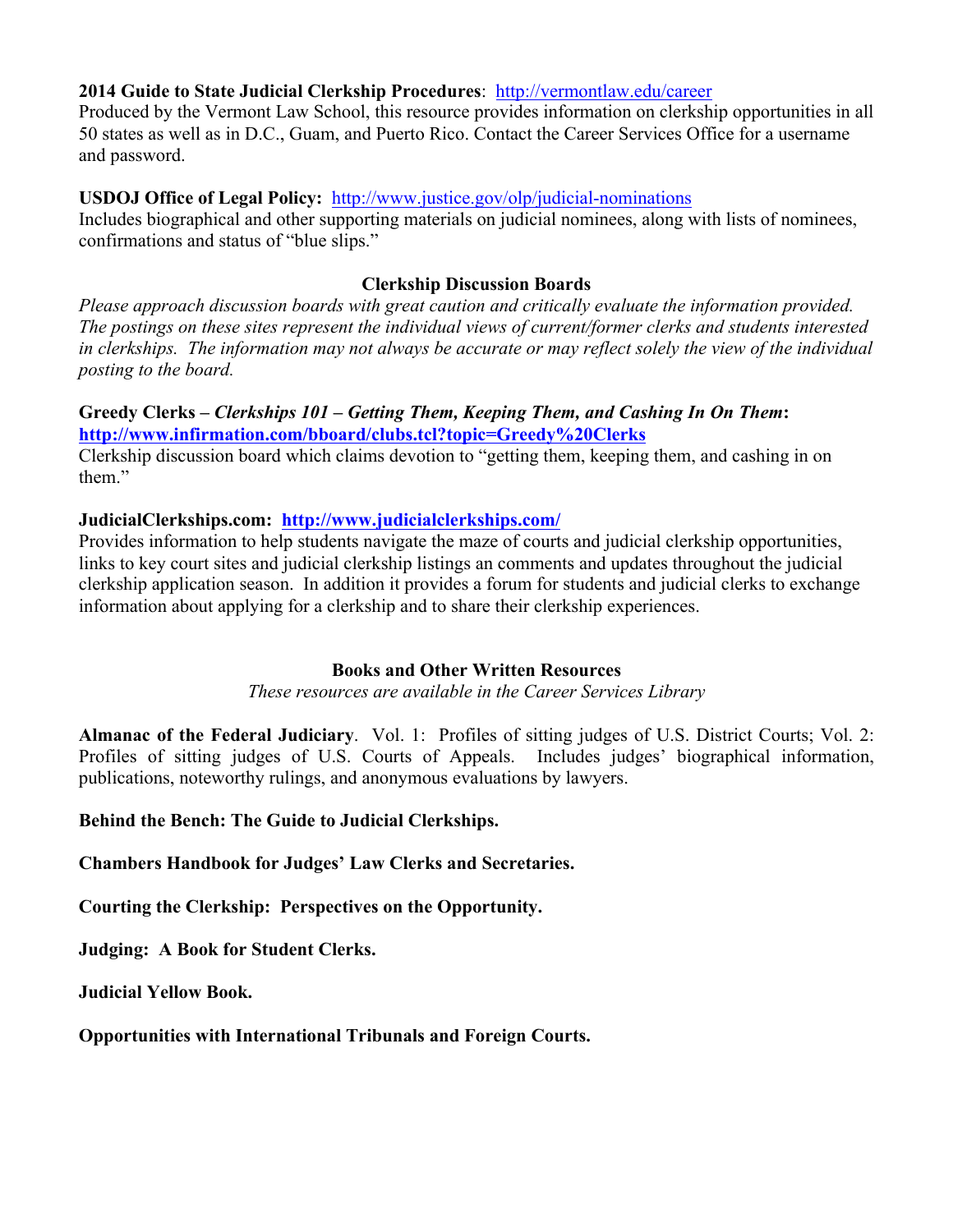# **USEFUL ARTICLES**

**Clerkship Politics by The Honorable Alex Kozinski, U.S. Court of Appeals for the Ninth Circuit, and Fred Bernstein** about the clerkship dynamic when judge and clerk have opposing points-of-view. http://www.greenbag.org/Kozinski\_Dialogue.pdf.

**The Market for Federal Law Clerks**, University of Chicago Law Review: Written by Christopher Avery, Christine Jolls, Richard A. Posner, and Alvin E. Roth, this article reviews the current state of the judicial clerkship hiring process. Available at: http://www.law.harvard.edu/programs/olin\_center/papers/pdf/317.pdf or from SSRN at http://papers.ssrn.com/sol3/papers.cfm?abstract\_id=263988&CFID=647316&CFTOKEN=89632207

**Practice in the Federal District Courts From the Law Clerk's Perspective: The Rules Behind the Rules.** Kenneth C. Broodo and Douglas D. Haolftis. 43 Baylor L. Rev. 333. The article describes how judges and their staffs responded to different lawyering techniques and gives a behind the scenes account of the responsibilities of law clerks as well as the power that the clerks possess.

**Rat Race: Insider Advice on Landing Judicial Clerkships**, Ruggero J. Aldisert, Ryan C. Kirkpatrick & James R. Stevens III, 110 Penn St. L. Rev. 835 (2006). Highly readable article about the judicial clerkship application and selection process for federal clerks. Includes sample cover letters and important tips.

**"Why Clerk? What Did I Get Out of It?"**, Wasby, Stephen L., 56 Journal of Legal Education 411 (2006). This article looks at how law students come to clerk for a particular judge and describes the clerks evaluation of their clerkship experience (in retrospect). Includes discussion of whether it met expectations and impact on career.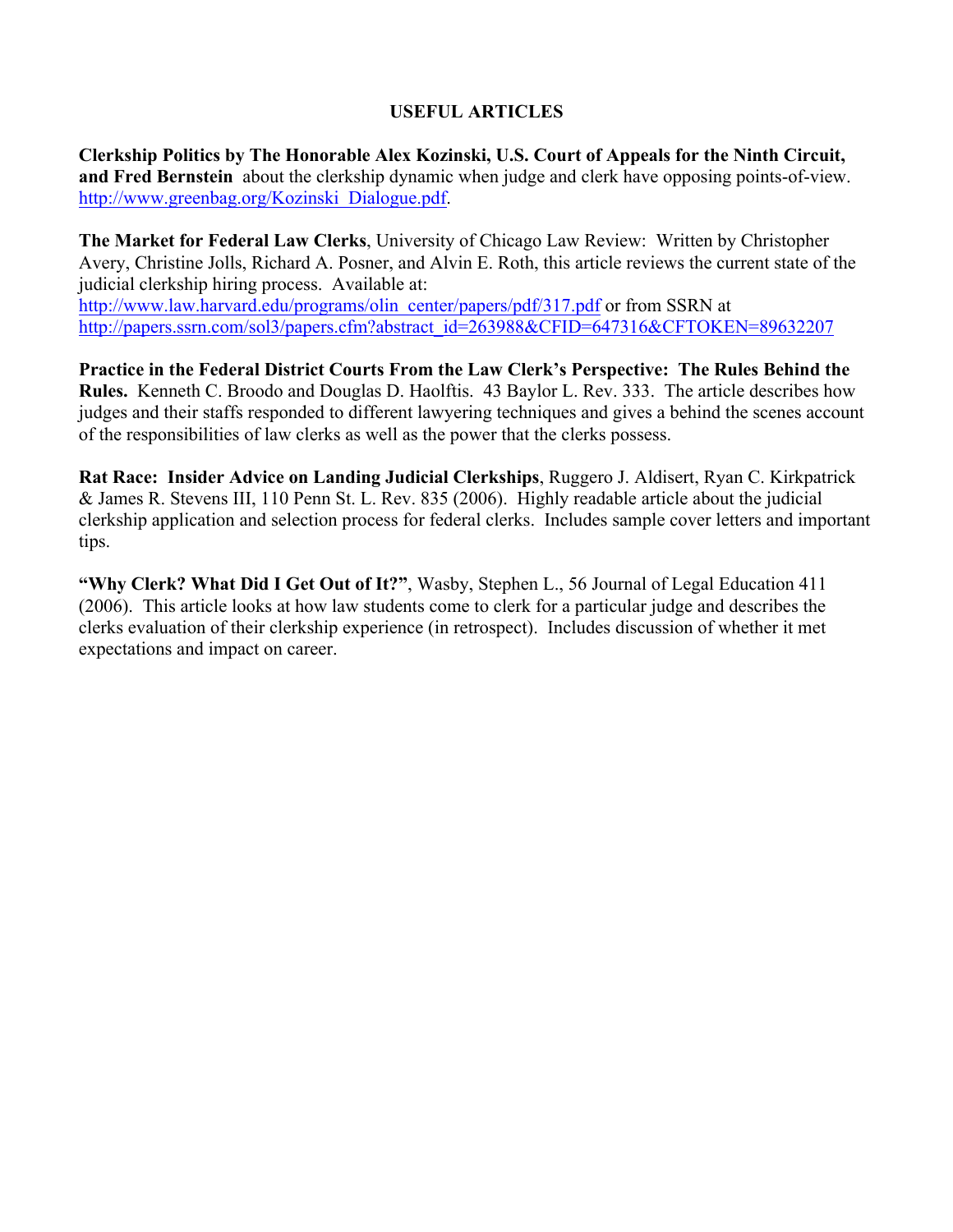**Charting Your Course For A Judicial Clerkship** *A Three-Year Plan For Building Your Resume*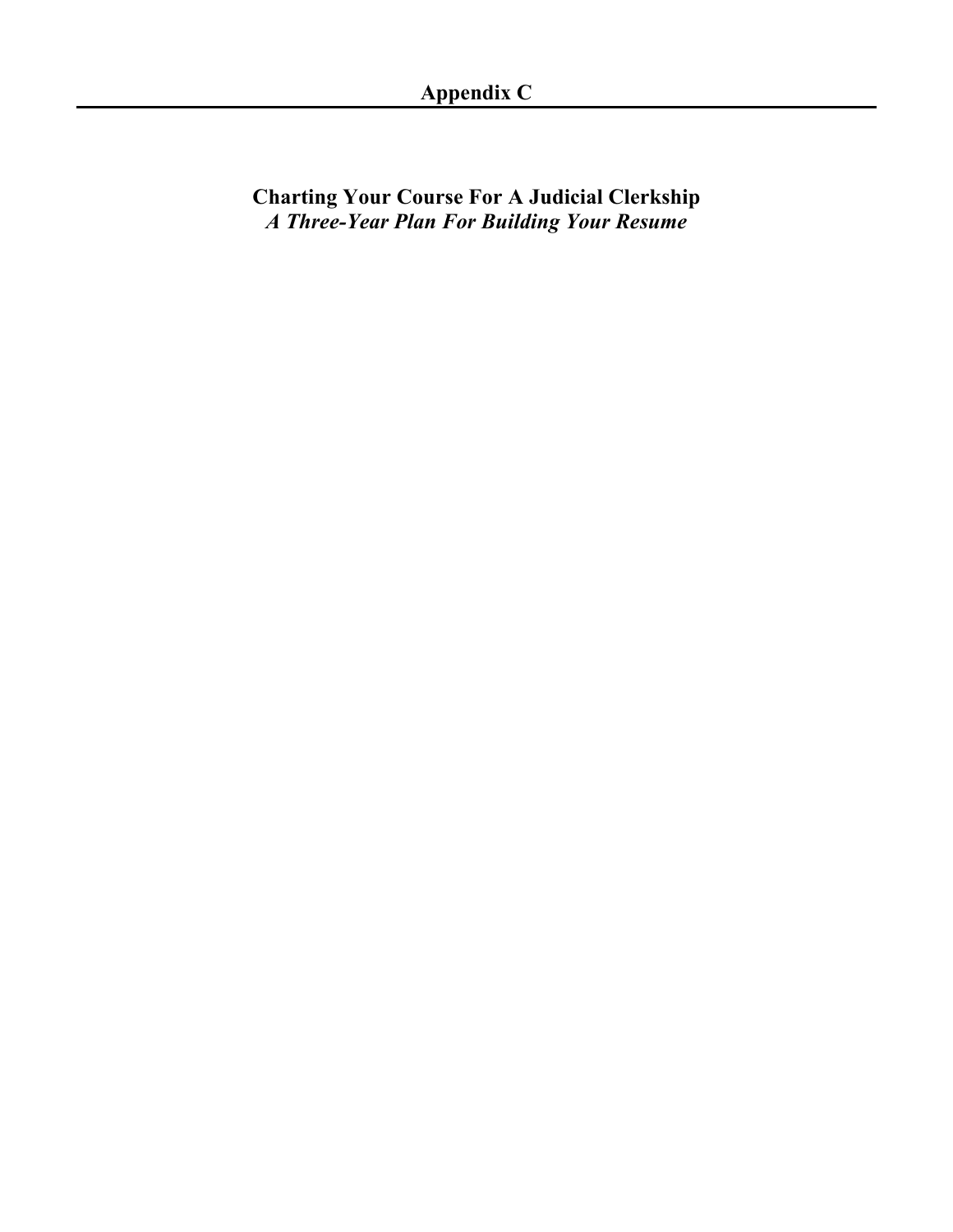# **Tips to Strengthen Your Application For A Judicial Clerkship**

- Focus on academics! Strong academic performance is a prerequisite for obtaining a judicial clerkship. Typically the higher the court, the higher the GPA/class rank needed to be considered competitive.
- Develop a strong relationship with one or more of your professors. Clerkship applications require two – four letters of recommendation and at least two should be from law school professors. Consider securing a summer research assistant position to a Texas A&M professor.
- Attend programs on clerkships and observe the state and federal court sessions that are hosted by the law school each year.
- When selecting courses for your second-year:
	- Take a seminar or an advanced legal writing course. Professors from these courses can write a knowledgeable letter of recommendation about your research and writing skills.
	- Federal Jurisdiction is important to take either in your second- or third-year if you plan to seek a federal clerkship.
	- Administrative Law can be helpful for clerkships with courts that hear cases from administrative agencies and for clerkships with administrative law judges.
	- Consider courses that may be of interest to specialty courts. For example, tax courses for clerkships with state tax courts; intellectual property courses for the U.S. Court of Federal Claims or the U.S. Court of Appeals for the Federal Circuit.
- Write on to law review or a law journal if invited.
- Take part in competitions (e.g., negotiation, moot court).
- For your first-year summer position look for a position that will provide you with further legal research and writing experience in either the private or public sector. A research assistant position with a professor can be an excellent credential. Summer judicial internships can be good experience to have on your resume for the 1L summer. Note that these positions are typically unpaid. To apply you will need to write letters directly to the courts/judges you are interested in working for as these positions are rarely advertised.
- Review the CSO *Judicial Clerkship Manual* and attend CSO programming events on clerkships.
- Decide whether you will apply to federal courts, state courts, or both. Learn the application procedures and deadlines of the court(s) you are interested in applying to.
- Develop a writing sample to use with your clerkship application, either in a class or through work experience.
- Cultivate relationships with professors who you will request write letters of recommendation on your behalf. If you have not already done so, consider becoming a research assistant for a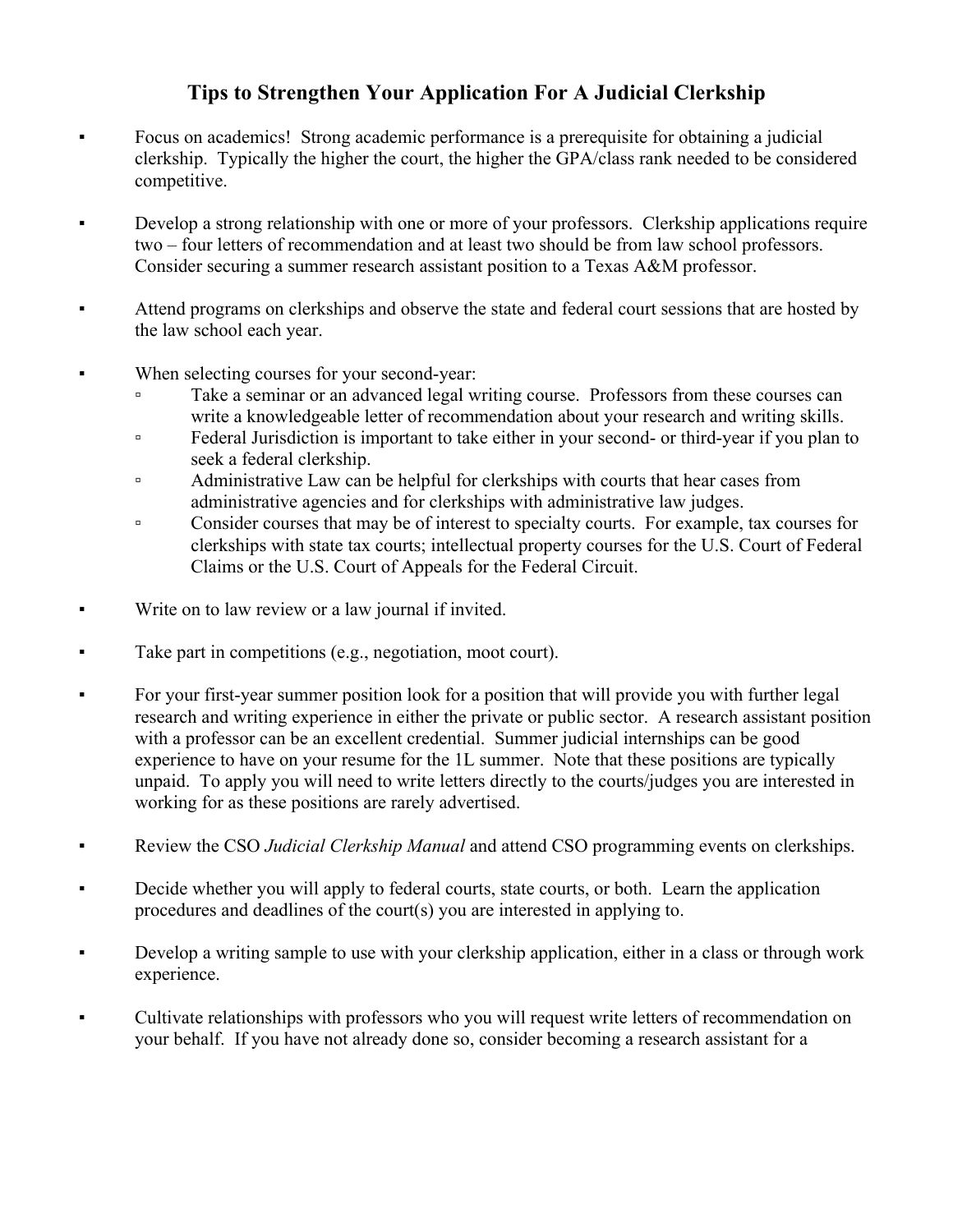professor. In addition to developing a strong relationship with an individual who may write a letter of recommendation for you, this will allow you to hone your research and writing skills.

*Speak with your recommenders before you leave for the summer and know what materials they need from you.*

- Take part in moot court and other trial activities. These activities can strengthen your advocacy skills.
- If you are a member of one of the legal publications, consider obtaining an editorial board position for your third-year.
- Pursue a summer position that will allow you to further develop your research and writing skills.
- If you are considering applying for state trial court clerkships, plan to enroll in a clinic, trial practice and/or other skills-based courses that may be helpful. For example, if a state probate court is of interest take estate and trust related courses or family law related courses for family courts.
- Research judges
- Compete all course work to avoid incompletes on your transcript
- Begin preparing your applications for federal judges over your 1L summer and meet all deadlines. *Compile your list of judges; check the FLCIS for special requirements Have your list of judges and other materials ready by the deadlines Update your resume to include your summer experience Finalize writing sample Prepare packages for mailing to non-OSCAR judges and submit by the deadline Prepare and upload in OSCAR cover letters, resumes, transcript, and other materials*
	- Research application requirements and deadlines for courts to which you plan to apply. Meet court- and/or judge-specific deadlines.
	- Monitor judicial appointments and apply to newly confirmed judges throughout the year.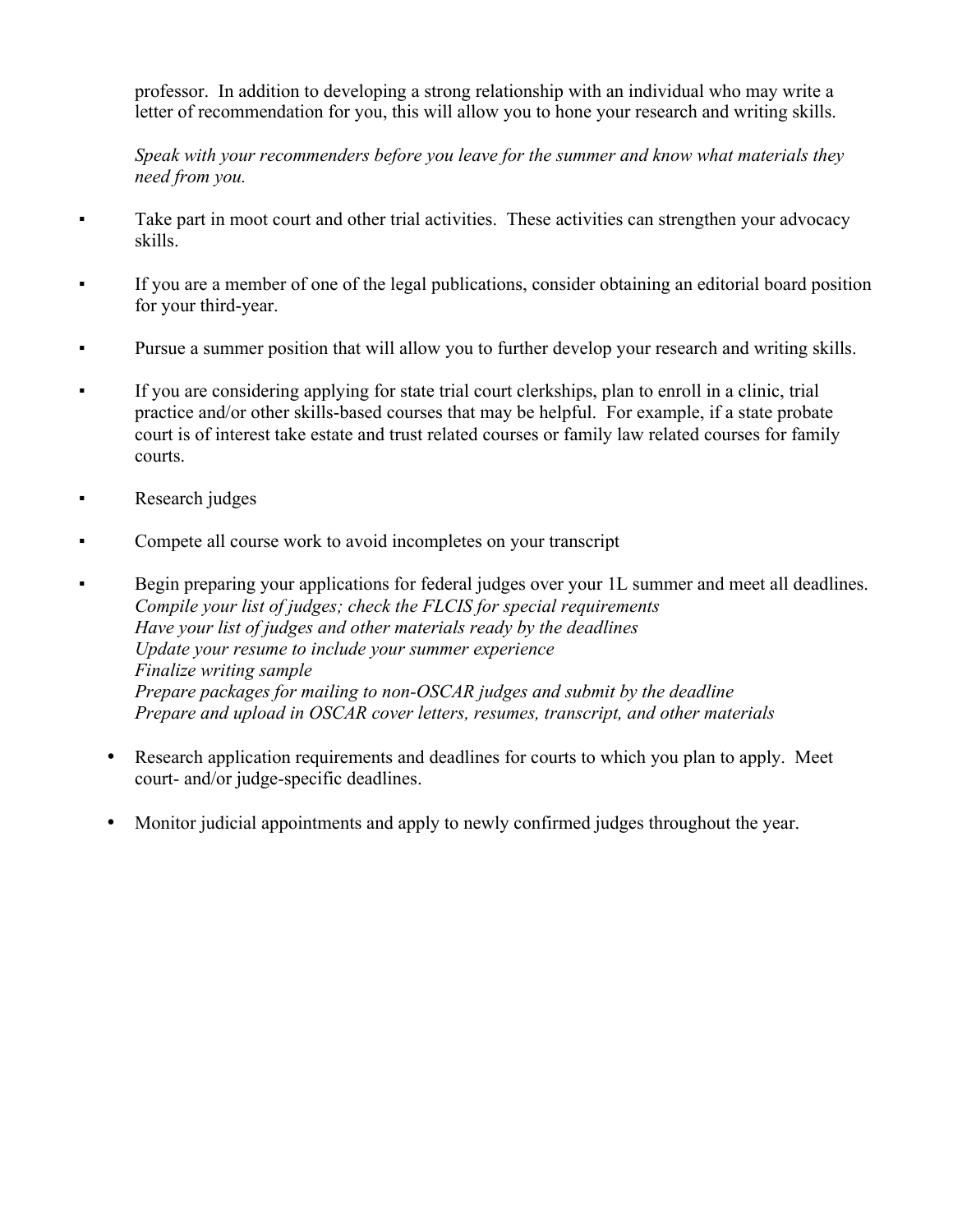# **Appendix D**

# **Forms of Address for Judges**

# **Sample Letters**

# **Sample Cover Page for Writing Samples**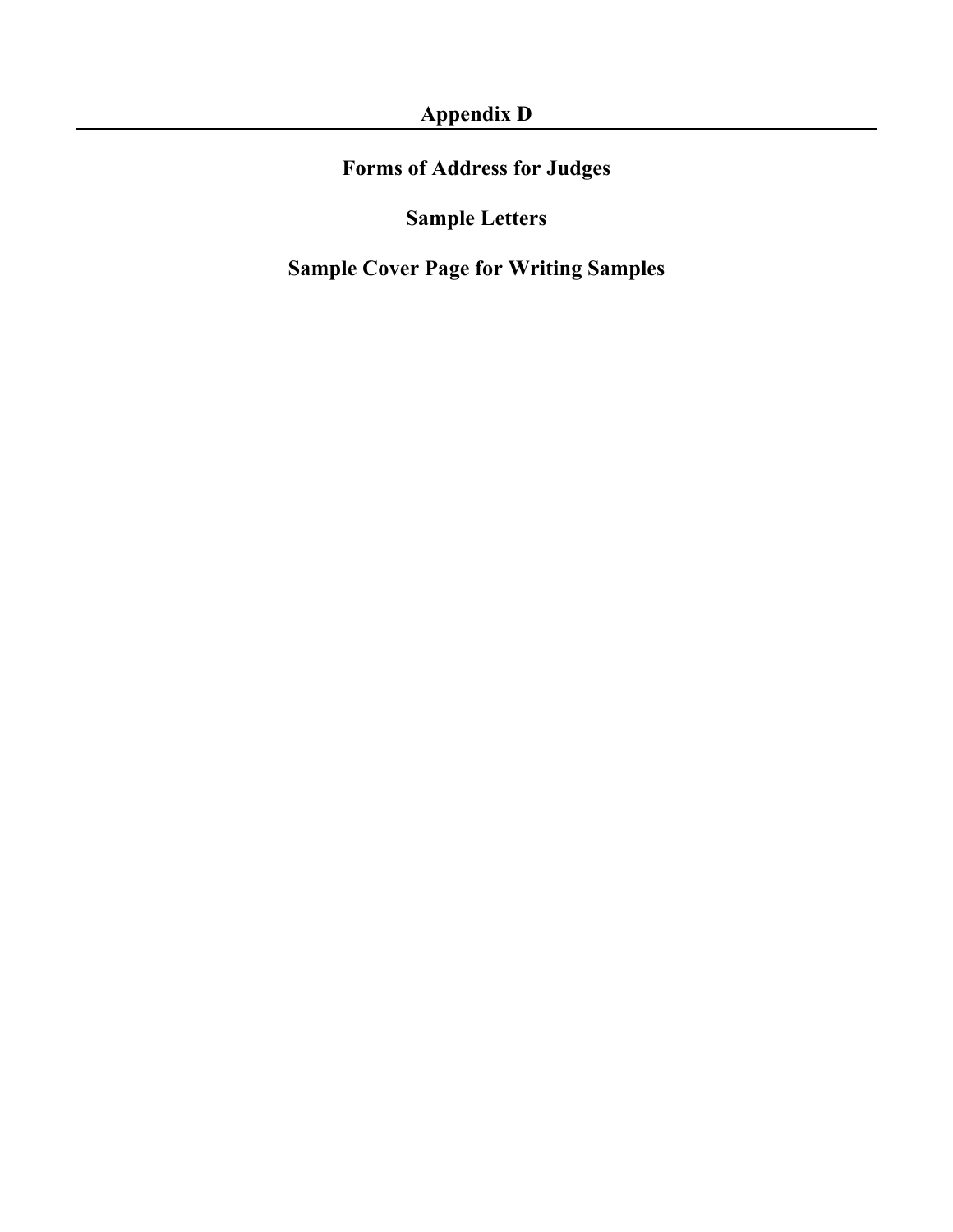# **HOW TO ADDRESS JUDGES**

| <b>Addressee</b>                                                                      | <b>Form of Address</b>                                     | <b>Salutation</b>            |
|---------------------------------------------------------------------------------------|------------------------------------------------------------|------------------------------|
| <b>Chief Justice</b><br>U.S. Supreme Court                                            | The Chief Justice of the<br><b>United States</b>           | Dear Chief Justice Roberts:  |
| Associate Justice<br>U.S. Supreme Court                                               | Hon. David Souter<br><b>Associate Justice</b>              | Dear Justice Souter:         |
| Chief Judge<br>Federal or State                                                       | Hon. Sylvia Rambo                                          | Dear Chief Judge Rambo:      |
| Judge<br><b>Federal or State</b>                                                      | Hon. Catherine Perry                                       | Dear Judge Perry:            |
| Senior Judge<br>Federal or State                                                      | Hon. John Garrett Penn                                     | Dear Judge Penn:             |
| <b>Chief Justice</b><br><b>State Supreme Court</b><br>(or highest court in the state) | Hon. Margaret Marshall<br><b>Chief Justice</b>             | Dear Chief Justice Marshall: |
| Associate Justice<br><b>State Supreme Court</b><br>(or highest court in the state)    | Hon. John Greaney                                          | Dear Justice Greaney:        |
| Federal Magistrate or<br><b>Bankruptcy Judge</b>                                      | Hon. Debra C. Freeman<br>United States Magistrate<br>Judge | Dear Judge Freeman:          |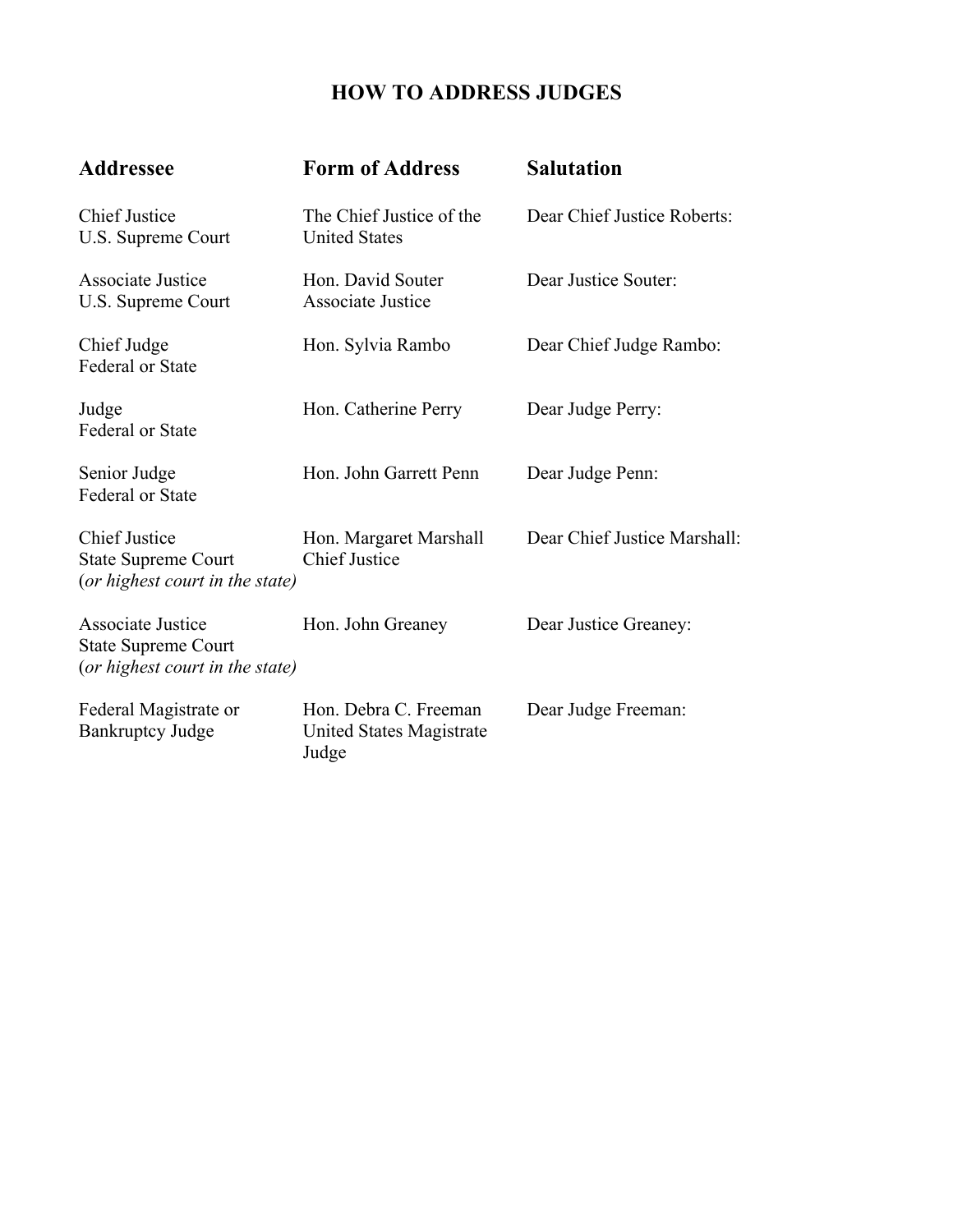# **Example of a Transmittal Cover Letter**

*Generally used for judges: in locales who are used to receiving applications from across the nation; competitive courts (e.g. federal appellate courts, district courts in larger cities; and well-known judges*

Street Address City, ST Zip Code Current Date

The Honorable First Last Name Name of Court Mailing Address City, ST Zip Code

Dear Judge/Justice:

Enclosed (or attached) please find my application for a clerkship in your chambers for the 2015-2016 term. I am currently a third-year student at Texas A&M University School of Law in Fort Worth. I am enclosing a resume, transcript, and writing sample for your review. Also enclosed are letters of recommendation from Professors, X,Y, and Z.\*

Thank you for your time and consideration.

Sincerely,

Typewritten Name

Enc.

\*If letters of recommendation will follow under separate cover, you should not include this in your letter. Instead, indicate that letters of recommendation are being sent under separate cover by person "a", "b", and "c".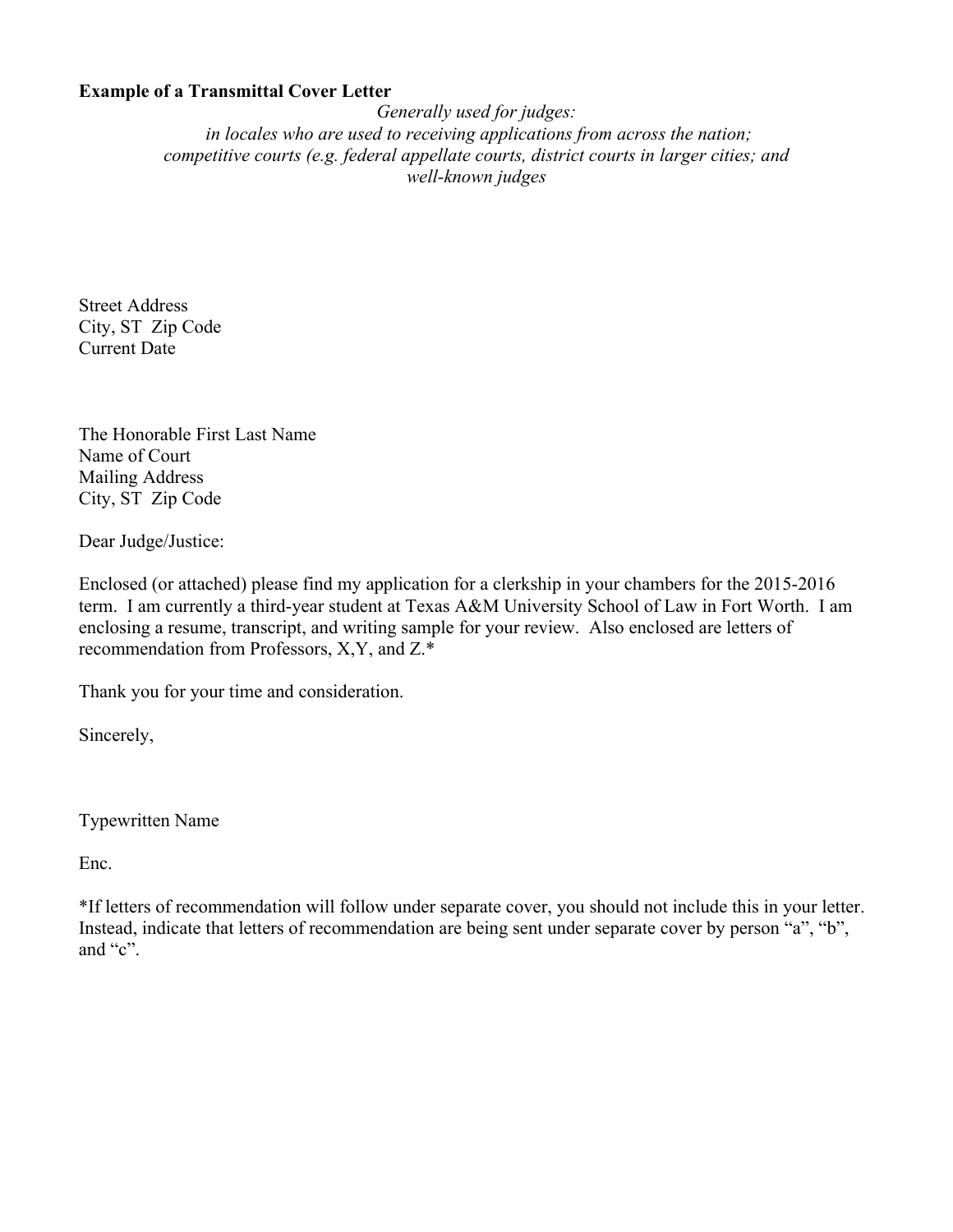# **Example of a Detailed Cover Letter**

*Generally used for: State Court Judges; Federal District Courts in smaller cities or more rural areas; and Specialty Judges.*

Street Address City, ST Zip Code Date

The Honorable First & Last Name Name of Court Mailing Address City, ST Zip Code

Dear Judge/Justice Last Name:

The first paragraph should be used to identify yourself (i.e., third-year law student at Texas A&M School of Law in Fort Worth) and what position you are seeking. If applicable, tell them how you heard about the judicial clerkship. If you were referred to the judge/justice (such as a former clerk or other individual who know the judge), let them know this in this paragraph. Identify the materials that accompany your application.

The second paragraph emphasizes your qualifications and accomplishments. Emphasize specific points in your resume which you feel are your strengths and would be of particular interest to this judge/justice. Answer the questions of: Why should the judge/justice consider your application? What skills, interest, and/or experience can you bring with you to the position? Why are you interested in working for this judge/justice and/or court. Establish any logical connection between you and the judge/justice (e.g., you are from the geographic area where the judge sits.) If you are applying to a geographically distant judge let them know why (e.g., my spouse will be a resident at the Mayo Clinic.)

The third paragraph should pave the way for the next contact. Include a request for an interview. If you are planning a trip to the city where the judge/justice is located, indicate that in this paragraph.

Sincerely,

Typewritten Name

Enc. Resume Writing Sample Letters of Recommendation - #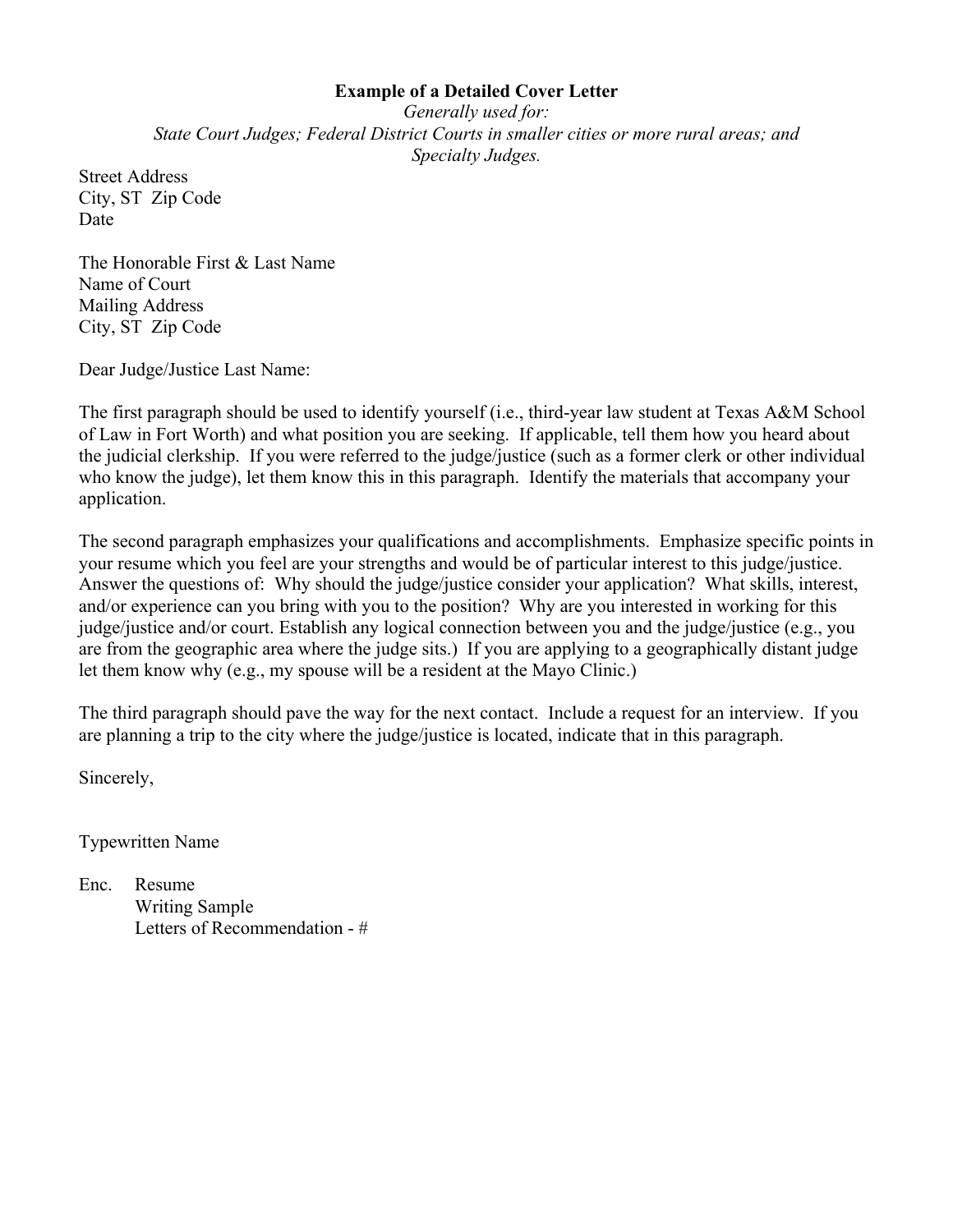# **Example #2 of a Detailed Cover Letter**

Street Address City, ST Zip Code Date

The Honorable First & Last Name Name of Court Mailing Address City, ST Zip Code

Dear Judge/Justice Last Name:

I am a third-year student at Texas A&M University School of Law in Fort Worth, Texas, and wish to apply for a clerkship in your chambers for the 2015-2016 term. As a native of Michigan, I am particularly interested in returning home to clerk.

You can note any exceptional, specific reasons for applying to this particular judge or court. Or, you may want to emphasize particular skills or work experience or a relevant experience on your resume in more detail. *You do not have to include this paragraph if it will sound contrived or will not add to your application*.

My resume, transcript, writing sample, and list of recommenders are enclosed. Letters of recommendation from Professors A,B, and C will follow under separate cover. I would be happy to provide any additional information you might require.

Sincerely,

Your name

Enclosures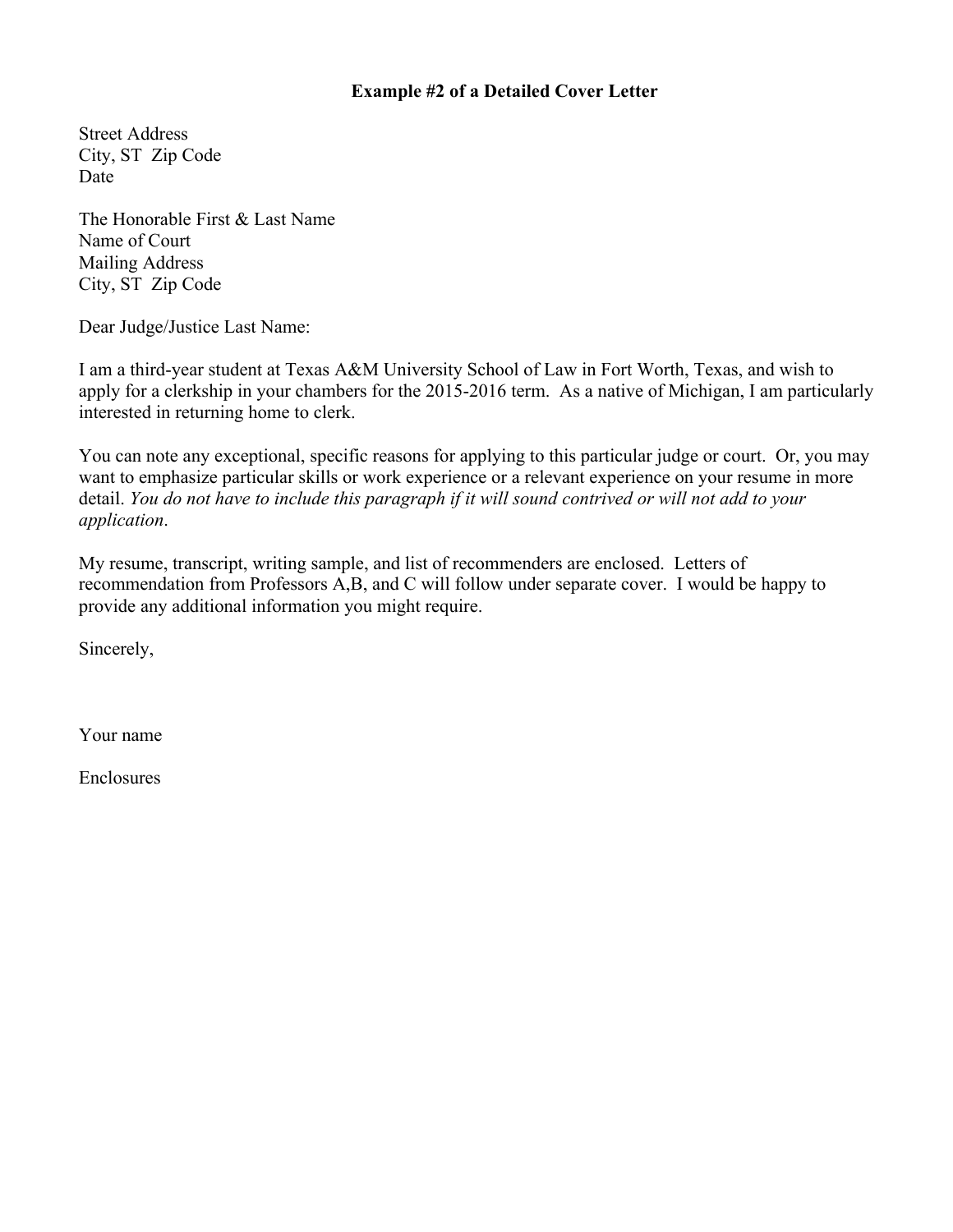# **WRITING SAMPLE – SAMPLE COVER SHEET**

# **WRITING SAMPLE**

# **Name Address City, ST Zip Code Phone Number**

As a summer associate at Smith & Jones, I prepared the attached memorandum for a *pro bono* assignment in the litigation department. The memorandum examined whether the fees charged by commercial tax preparers for "instant refund loans" would violate the state usury law in Texas, Oklahoma, and New Mexico.

To preserve client confidentiality, all individual names and locations have been changed, and some portions have been redacted (as indicated in brackets in the text). I have received permission from my employer to use this memorandum as a writing sample.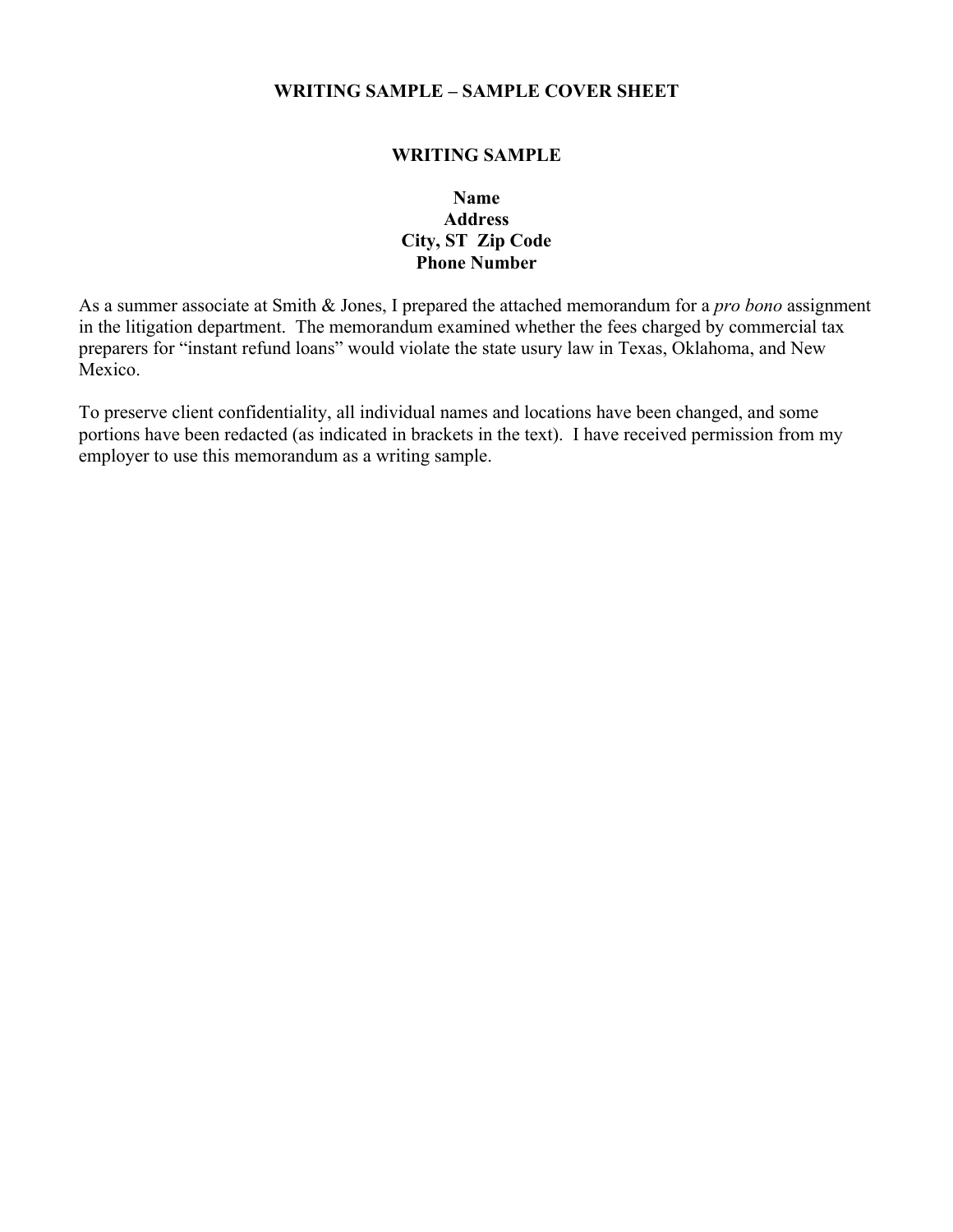# **Appendix F**

# **INTERVIEW FEEDBACK FORM**

**For each judge that you interview with, we ask you to fill out the interview feedback form to assist students in the future with preparing for clerkship interviews**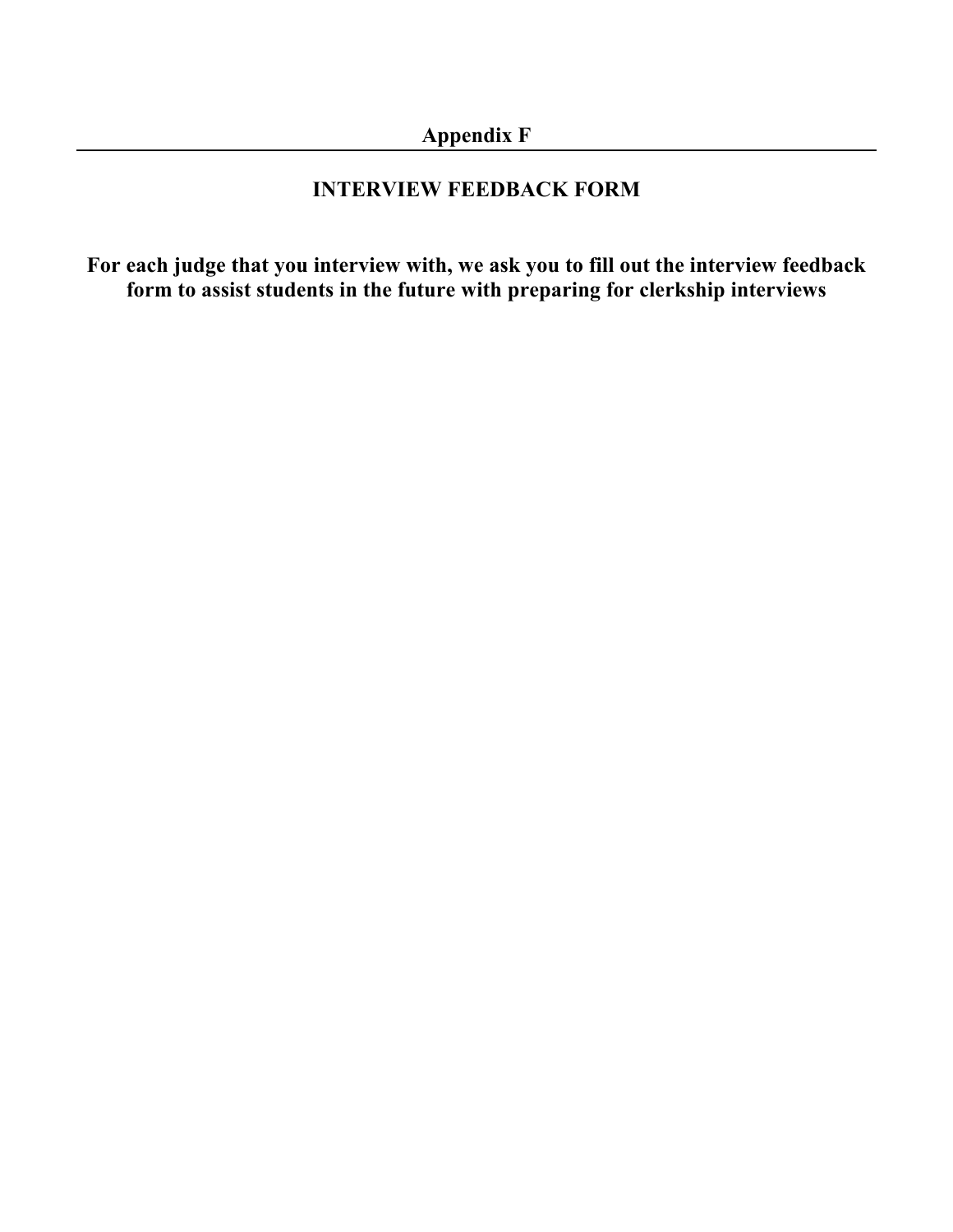### **JUDICIAL CLERKSHIP INTERVIEW FORM**

Please fill out and submit this form after you have interviewed with a judge. You will need to submit one form for each judge with whom you meet.

| Name:<br><u> 1989 - Johann Barbert Barbert Barbert Barbert Barbert Barbert Barbert Barbert Barbert Barbert Barbert Barbert B</u>                                        | Date:                                           |
|-------------------------------------------------------------------------------------------------------------------------------------------------------------------------|-------------------------------------------------|
| This information made available to other Texas A&M students<br>(via password protected site)                                                                            | $\Box$ Yes<br>$\Box$ No                         |
|                                                                                                                                                                         | Court:                                          |
|                                                                                                                                                                         |                                                 |
| On what date were you <i>invited</i> for the interview?                                                                                                                 |                                                 |
| Did you interview with anyone other than the judge? If so, please list the titles of those individuals (e.g., secretary,<br>current law clerk, court coordinator, etc.) |                                                 |
| How long did the entire interview last?                                                                                                                                 | How long did the interview with the judge last? |
| What questions or types of questions did the judge ask?                                                                                                                 |                                                 |
| What questions or types of questions did the law clerks ask? (if applicable)                                                                                            |                                                 |
| Do you know how many other people the judge intended to interview?                                                                                                      |                                                 |
| When does the judge anticipate making a decision (or when did the judge make a decision?)                                                                               |                                                 |
| From what schools did the judge's current clerks graduate?                                                                                                              |                                                 |
| Please give any additional information about this judge that might help students who obtain future interviews with<br>this judge.                                       |                                                 |

### **RETURN TO THE CAREER SERVICES OFFICE**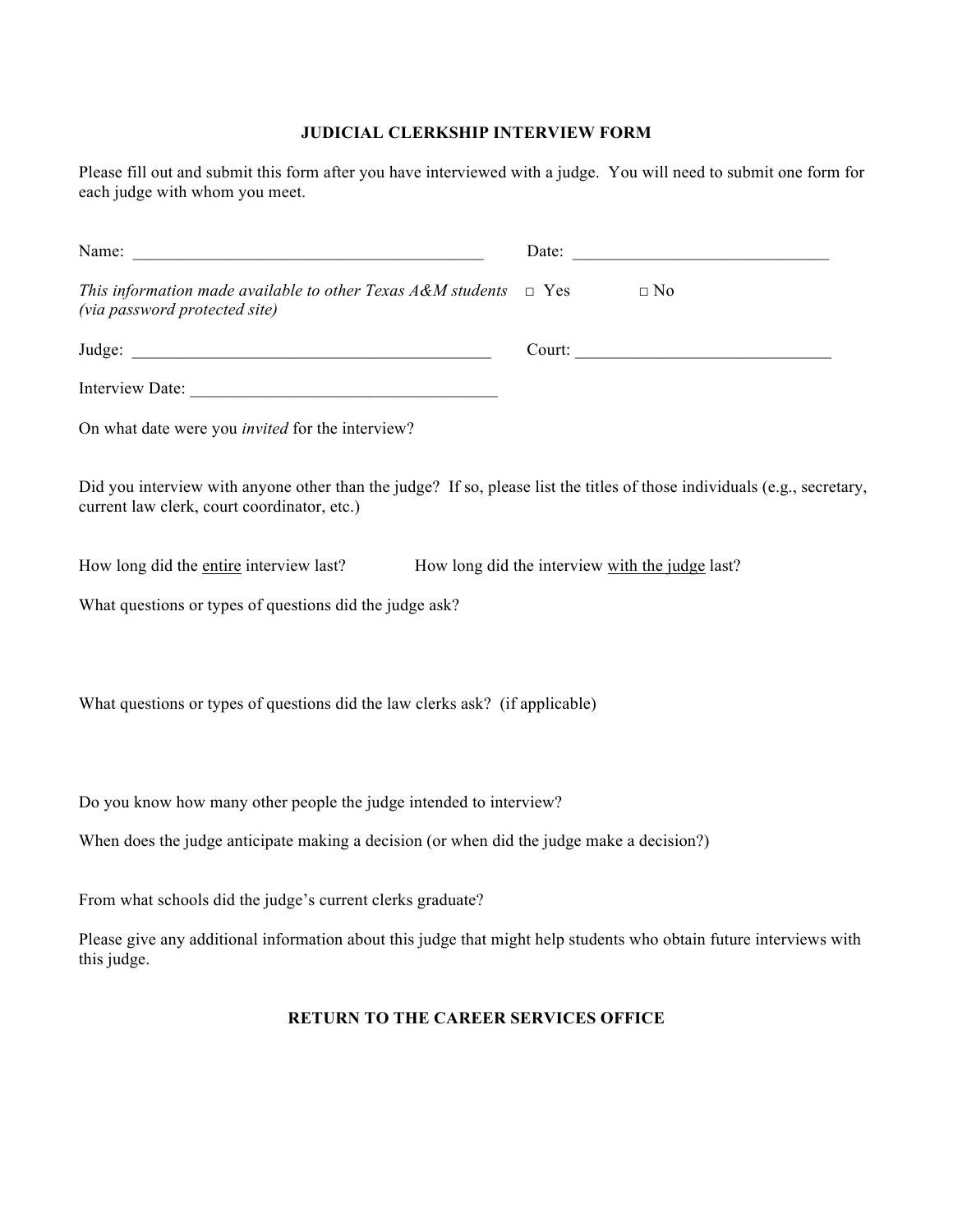# **Restrictions on Law Clerk Activities**

It is recommended that all judicial clerkship applicants look at the *Code of Conduct For Judicial Employees (www.uscourts.gov/buide/vol2/ch2.html)* and at *Maintaining the Public Trust/Ethics for Federal Judicial Law Clerks (www.fjc.gov)* to review the activities that law clerks may not participate in during their clerkship. Such activities include not being involved in political activities which includes running for office, campaigning for others, attending political events, making donations, wearing buttons, etc.